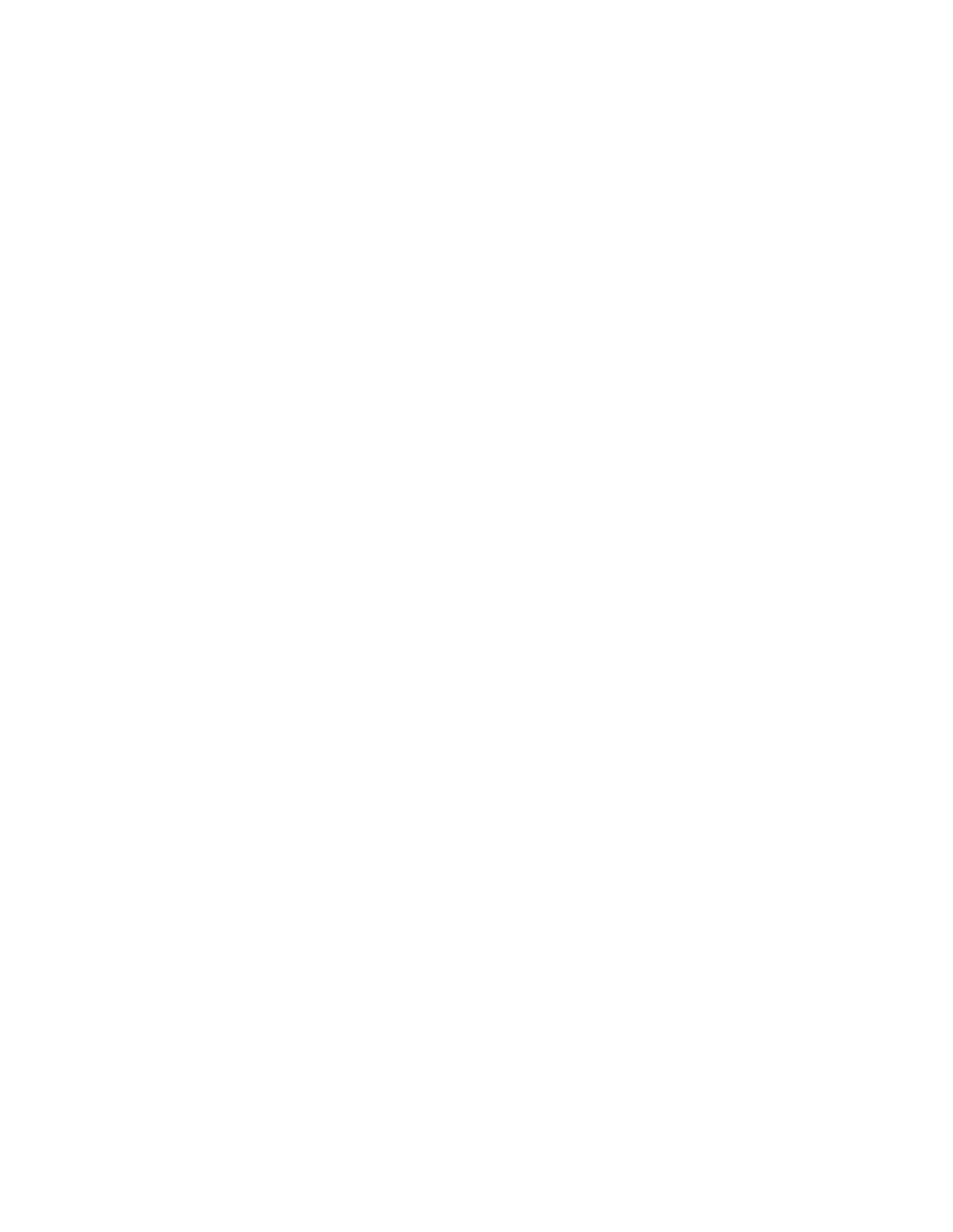## **Table of Contents**

| $\overline{2}$<br><b>Executive Summary</b>                                                         |  |  |
|----------------------------------------------------------------------------------------------------|--|--|
| The Graduate Student Teaching in the Arts and Sciences<br>(GSTAS) Initiative<br>6                  |  |  |
| 8<br>The Current Landscape of U.S. Graduate Education                                              |  |  |
| <b>Project Designs and Study Methodology</b><br>11                                                 |  |  |
| Type I: Leadership by a university teaching/learning center<br>11                                  |  |  |
| 13<br>Type II: Leadership by a department or division                                              |  |  |
| Type III: Leadership by a disciplinary association<br>14                                           |  |  |
| Type IV: Leadership delivered through a blended structure<br>15                                    |  |  |
| <b>Common Project Strengths and Challenges in Relation to the</b><br><b>GSTAS Objectives</b><br>17 |  |  |
| Engagement of graduate students with evidence about effective<br>teaching and learning<br>17       |  |  |
| Development of evidence-informed teaching products, practices,<br>and philosophies<br>18           |  |  |
| Community of practice for participating graduate students<br>20                                    |  |  |
| Community of practice for participating faculty, departments, and<br>other units<br>23             |  |  |
| Sustainability: Project continuation among grant recipients<br>24                                  |  |  |
| Project expansion to other participants, units, and institutions 27                                |  |  |
| <b>Lessons Learned and Key Recommendations</b><br>32                                               |  |  |
| <b>References</b><br>40                                                                            |  |  |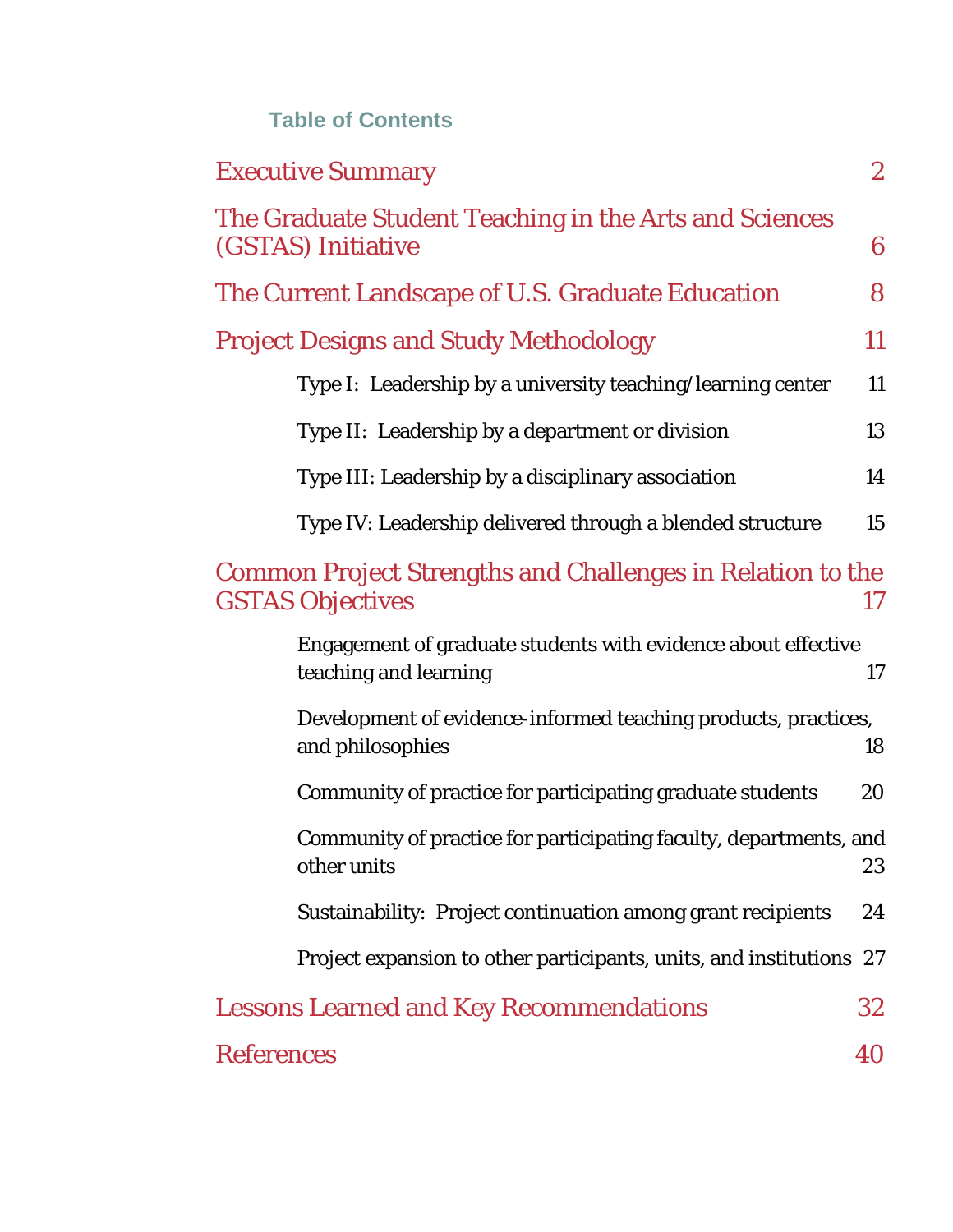## Executive Summary

The Teagle Foundation's *Graduate Student Teaching in the Arts and Sciences* (GSTAS) initiative, first piloted in 2010 and expanded in 2012, engaged hundreds of graduate students, faculty, staff, and senior administrators across eight elite universities and two professional associations in thinking deeply about undergraduate teaching and learning. The goal of the GSTAS initiative was to strengthen the practices of current and future faculty in using evidence to enhance student learning, through effective, sustainable, and replicable programs preparing graduate students for undergraduate teaching in the arts and sciences.

This white paper describes findings and lessons learned from site visits to seven GSTAS grantees: Northwestern University, Cornell University, Stanford University, Columbia University, Princeton University, the University of California-Berkeley, and the American Historical Association (AHA). We argue that a key element of success in these programs was their treatment of the development of knowledge and practice in teaching, and the development of knowledge and practice in research, as both similar and synergistic. We also observe that, despite substantial differences in project design, the Teagle projects constituted a graduate-level version of "highimpact practice," such that participants experienced first-hand the kinds of instructional strategies supported by much of the scholarly literature they were reading.

Continuing efforts to enhance graduate student preparation for evidence-informed teaching could draw inspiration from the gradual institutionalization of assessment in higher education. The institutional patterns and practices that have helped assessment to take root were nascent in the GSTAS projects we evaluated. While these projects were small in the context of their institutions, they loomed large in their impact. There is merit, and there is promise, in supporting the projects that have been launched, and in planting new projects with a diversity of participants and in a diversity of institutions.

We suggest that, project successes notwithstanding, institutional and departmental cultures that devalue the instructional mission of the university, whatever its Carnegie classification, remain a significant challenge to scaling up efforts such as those described here. Finally, challenges notwithstanding, we conclude with recommendations for continuing to advance the long trajectory of change in the preparation of graduate students for effective, evidence-informed teaching.

Common project strengths and challenges in relation to the GSTAS objectives are summarized below.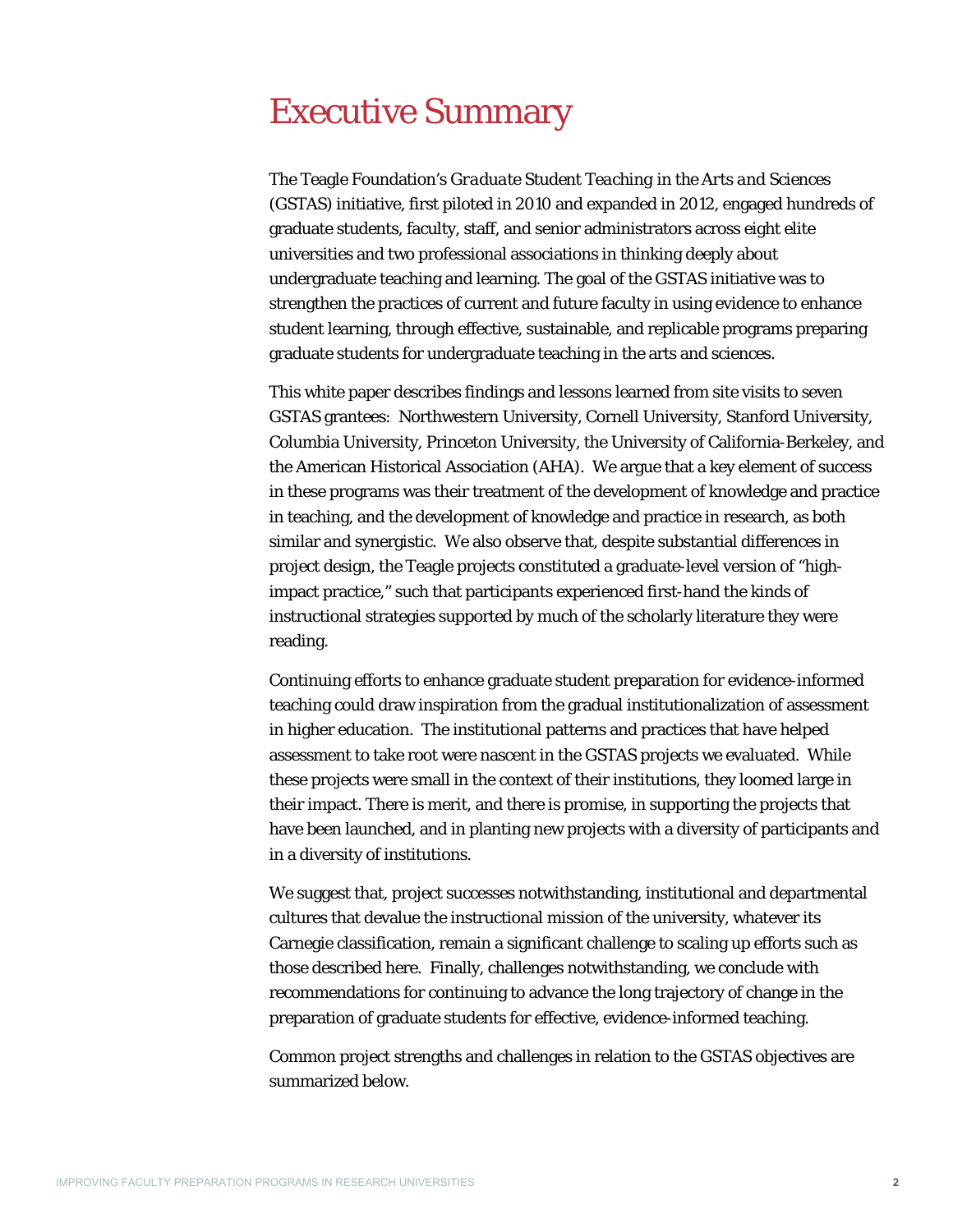#### **OBJECTIVE 1: DEVELOPMENT OF EVIDENCE-INFORMED TEACHING PRINCIPLES AND PRACTICES**

## **ENGAGEMENT OF GRADUATE STUDENTS WITH EVIDENCE ABOUT EFFECTIVE TEACHING AND LEARNING**

- Graduate students engaged thoughtfully and productively with the scholarly literature on evidence-informed teaching.
- Programs provided long-term professional development, not short-term TA training.
- Projects provided more limited opportunities to learn about and practice assessment.

## **DEVELOPMENT OF EVIDENCE-INFORMED TEACHING PRODUCTS, PRACTICES, AND PHILOSOPHIES**

- Projects supported graduate students in developing high-quality teaching products.
- Projects enhanced teaching proficiencies and practices, both for graduate students and, depending on project design, for faculty.
- Projects enhanced graduate students' confidence in their preparation to teach well.
- There was variation across and within projects in the extent to which participants could apply teaching products and practices.

#### **OBJECTIVE 2: CULTIVATION OF COMMUNITIES OF PRACTICE**

## **COMMUNITY OF PRACTICE FOR PARTICIPATING GRADUATE STUDENTS**

- Graduate students developed strong teaching-focused ties with one another.
- Graduate students strengthened their connections with faculty project participants.
- Projects created opportunities for teaching-focused feedback.
- Projects widened the community-of-practice circle for graduate students.
- Both graduate students and faculty developed enhanced appreciation for interdisciplinary conversations about teaching.

## **COMMUNITY OF PRACTICE FOR PARTICIPATING FACULTY, DEPARTMENTS, AND OTHER UNITS**

- Project faculty developed a stronger sense of community of practice.
- Projects widened the community-of-practice circle for some faculty.
- It was difficult to engage additional faculty or departments.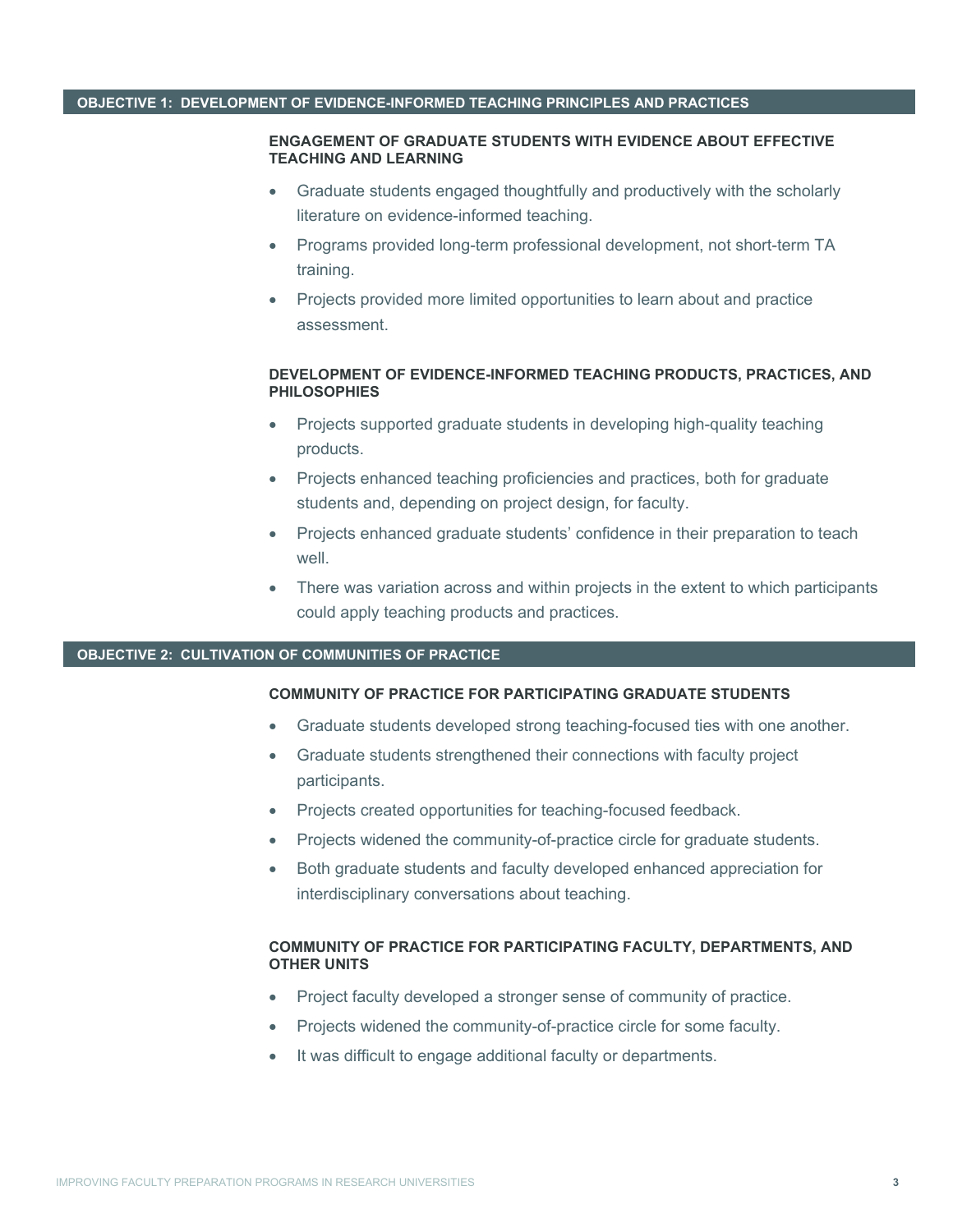#### **OBJECTIVE 3: SUPPORT FOR PROJECT SUSTAINABILITY AND SCALABILITY**

### **SUSTAINABILITY: PROJECT CONTINUATION AMONG GRANT RECIPIENTS**

- Project designs gave priority to sustainability.
- Projects sought to leverage market incentives.
- Projects invoked institutional priorities.
- Projects engaged senior leadership.
- Projects sought to "right-size" and target budget requests.
- Projects promoted transplanting, grafting, and cross-fertilizing.
- Projects drew attention to institutional incentives.
- Institutions and individuals must find and fund the time.

## **SCALABILITY: PROJECT EXPANSION TO OTHER PARTICIPANTS, UNITS, AND INSTITUTIONS**

- The Teagle initiative generated a diverse array of project models.
- Individual and departmental project participants were diverse.
- Many institutional and department cultures remain indifferent or hostile to investment in teaching.
- Project expansion may be limited by the dynamics of self-selection.
- Tenure, promotion, and compensation policies provide few incentives to invest in teaching.

### **LESSONS LEARNED AND KEY RECOMMENDATIONS**

## **CHARACTERISTICS OF SUCCESSFUL PROJECTS**

- Successful projects recalibrated the relationship between research and teaching, treating them as synergistic rather than divergent.
- Continuing efforts to enhance graduate student preparation for evidenceinformed teaching could draw inspiration from the gradual institutionalization of assessment in higher education.

## **CONTINUING SUPPORT FOR EXISTING PROJECTS COULD INCLUDE:**

- New funding to strengthen the institutionalization of the GSTAS initiative in current participating universities and the professional association
- New funding to build networking opportunities for current participating research universities and the professional association
- Intentional diffusion of GSTAS project elements into existing institutional programs and practices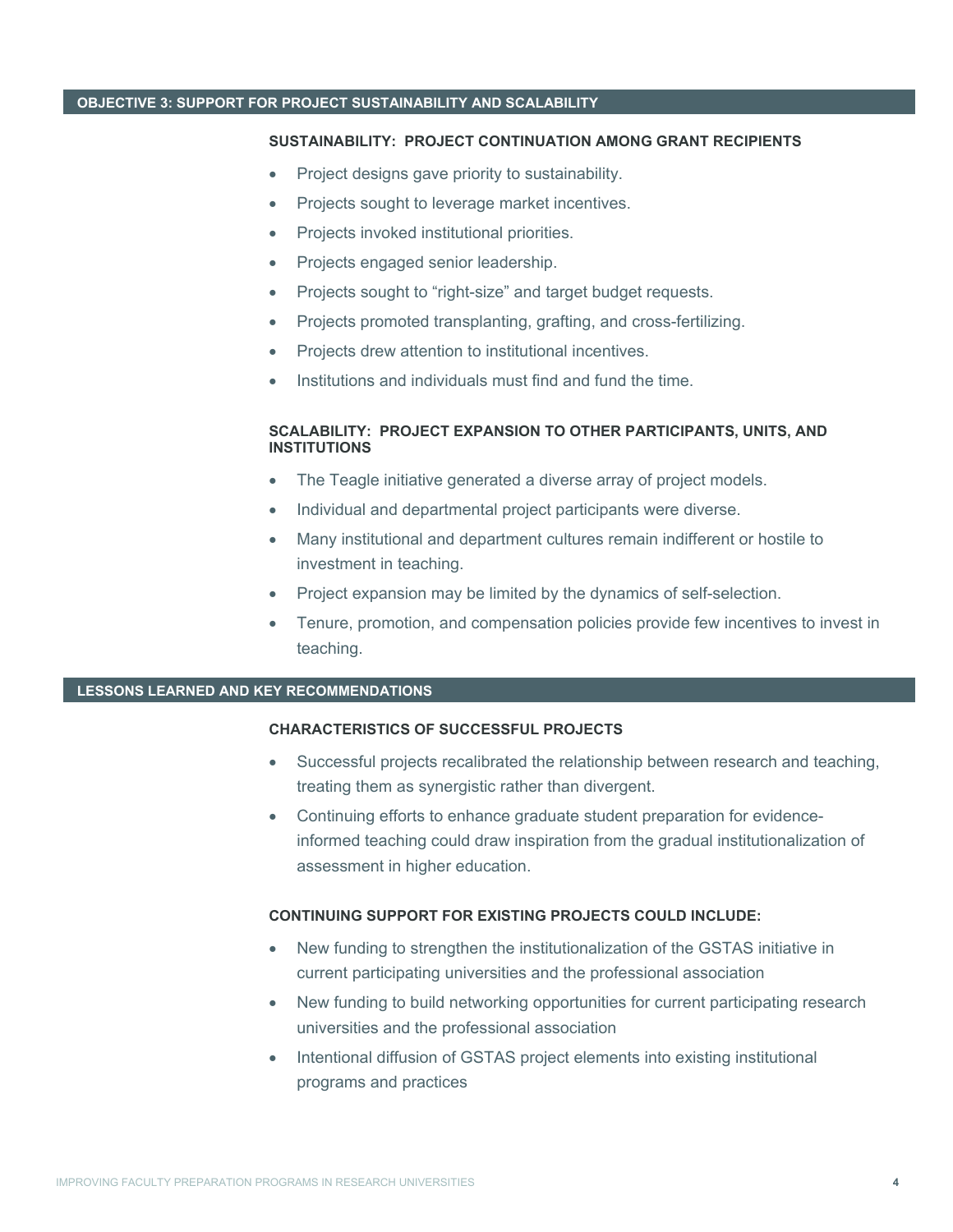## **EXPANSION TO OTHER UNIVERSITIES AND PROFESSIONAL ASSOCIATIONS COULD INVOLVE:**

- Funding for GSTAS projects in other elite research universities
- Funding for GSTAS projects in additional universities that offer doctoral education but that are not included in the Comprehensive Doctoral classification
- New funding to carry the GSTAS initiative to multiple professional associations
- Funding for the Preparing Future Faculty Program (PFF)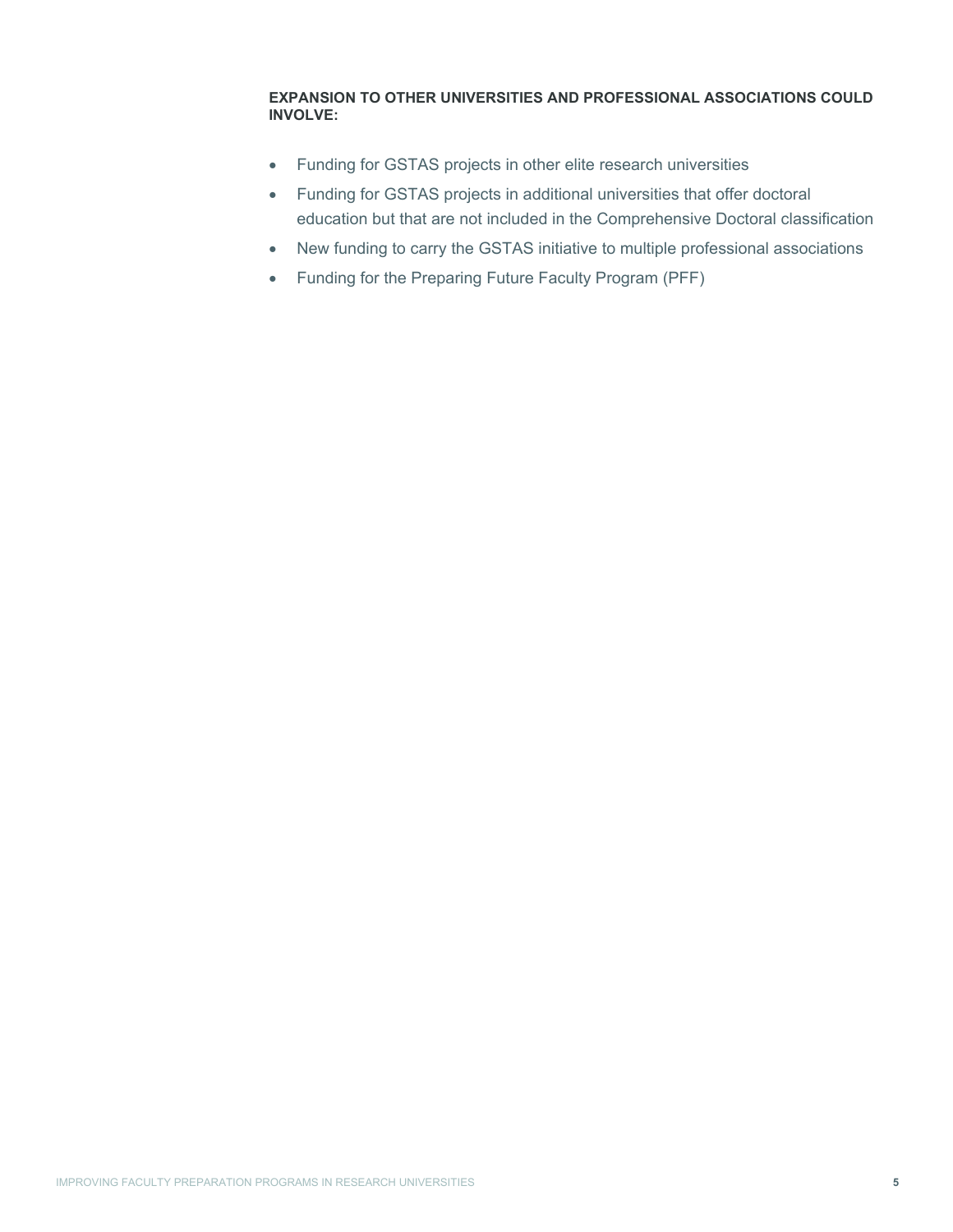# The Graduate Student Teaching in the Arts and Sciences (GSTAS) Initiative

Research universities in the United States award degrees to approximately 50,000 Ph.D. candidates every year (National Science Foundation 2016). In demanding programs, these students develop deep knowledge in their fields, advanced skills in research methodology, and values and habits that will shape their scholarly practice for years to come. Over the course of their careers, they produce outstanding research that enhances the intellectual base of academic disciplines and drives critical innovation and productivity in economic, social, and technological spheres. The significant achievements and impact of U.S. research universities and their Ph.D. graduates is widely recognized in professional circles throughout the world.

Yet even as they encounter – and often begin to produce – cutting-edge research in the content of their disciplines, most graduate students learn almost nothing in the course of their Ph.D. programs about research in teaching and learning, whether in general or in relation to their fields. Almost inevitably, preparation for their scholarly role overshadows preparation for any other professional faculty role, especially that of teaching undergraduates. Some benefit from a day or two of "teaching tips" in a workshop for new Teaching Assistants, and a fortunate few may complete a more intensive teaching certificate program offered through a university-wide teaching and learning center. But such programs, even the more comprehensive certificate programs, offer limited opportunity to engage and apply research on undergraduate teaching and learning to actual practice. It is the rare academic department whose culture and practices routinely support meaningful teaching preparation.

This is hardly a new development. We, and nearly all of our faculty contemporaries, had the same experience in our own Ph.D. programs more than thirty years ago, as did the faculty members who taught us, and as do the vast majority of graduate students in Ph.D. programs today. Even those who enter graduate school with undergraduate teaching as their primary career aspiration find little in the way of intentional programming to support the development of their knowledge or skills as teachers. This, despite calls from every imaginable sector – employers, politicians, policy makers, accreditors, public intellectuals, and professional associations in higher education – to strengthen the quality of undergraduate learning in U.S. colleges and universities. And this, despite a growing body of research about how students learn that can shape instructional practice, and the enhanced capacity and commitment of college and university faculty to assess what students actually *do* learn as a result of those practices.

This gap – some might say chasm – between the demand for improvement in student learning and the supply of rising faculty prepared to meet that demand was the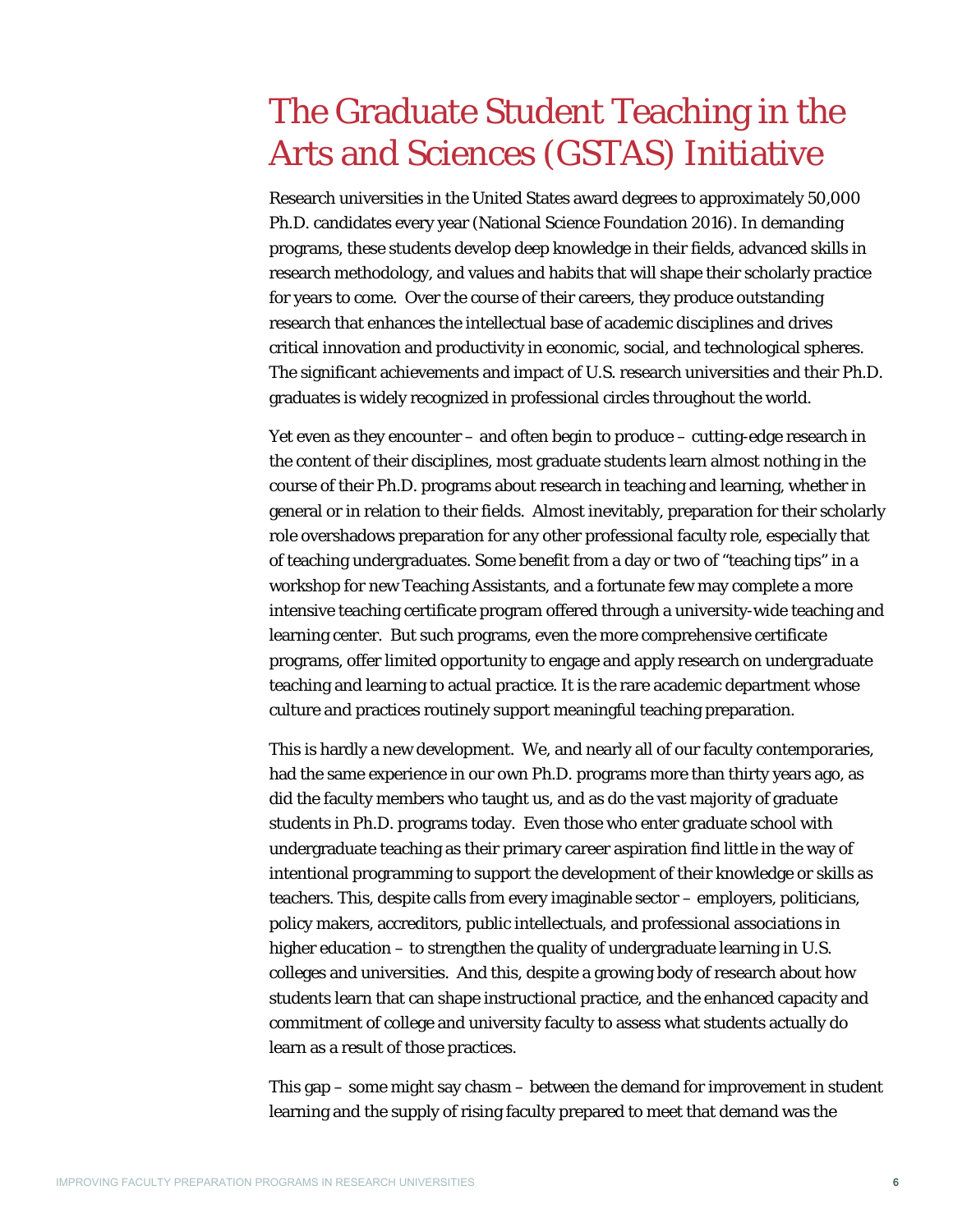principal impetus for the Teagle Foundation's *Graduate Student Teaching in the Arts and Sciences* (GSTAS) initiative, first piloted in 2010 and expanded in 2012. Projects funded by the initiative engaged hundreds of graduate students, faculty, staff, and senior administrators across eight elite universities and two professional associations in thinking deeply about undergraduate teaching and learning. The goal of the GSTAS initiative was to strengthen the practices of current and future faculty in using evidence to enhance student learning, through effective, sustainable, and replicable programs preparing graduate students for undergraduate teaching in the arts and sciences.

This white paper describes findings and lessons learned from site visits to seven GSTAS grantees: Northwestern University, Cornell University, Stanford University, Columbia University, Princeton University, the University of California-Berkeley, and the American Historical Association (AHA). Our goal is to suggest both promising directions and continuing challenges for the role of research universities in enhancing the preparation of graduate students for effective and evidence-informed teaching. We argue that a key element of success in these programs was their treatment of the development of knowledge and practice in teaching, and the development of knowledge and practice in research, as both similar and synergistic. We also observe that, despite substantial differences in project design, the Teagle projects constituted a graduate-level version of "high-impact practice," such that participants experienced first-hand the kinds of instructional strategies supported by much of the scholarly literature they were reading. We suggest that, project successes notwithstanding, institutional and departmental cultures that devalue the instructional mission of the university, whatever its Carnegie classification, remain a significant challenge to scaling up efforts such as those described here. Finally, challenges notwithstanding, we conclude with recommendations for continuing to advance the long trajectory of change in the preparation of graduate students for effective, evidence-informed teaching.

Our analysis consists of four sections:

A profile of the current landscape of U.S. graduate education, with emphasis on the strengths and weaknesses of their programs preparing graduate students to teach undergraduates;

A thumbnail sketch of the seven GSTAS projects we examined and our methods for gathering evidence;

Common project strengths and challenges relative to the accomplishment of GSTAS project objectives;

Lessons learned and key recommendations for graduate student preparation programs in research universities.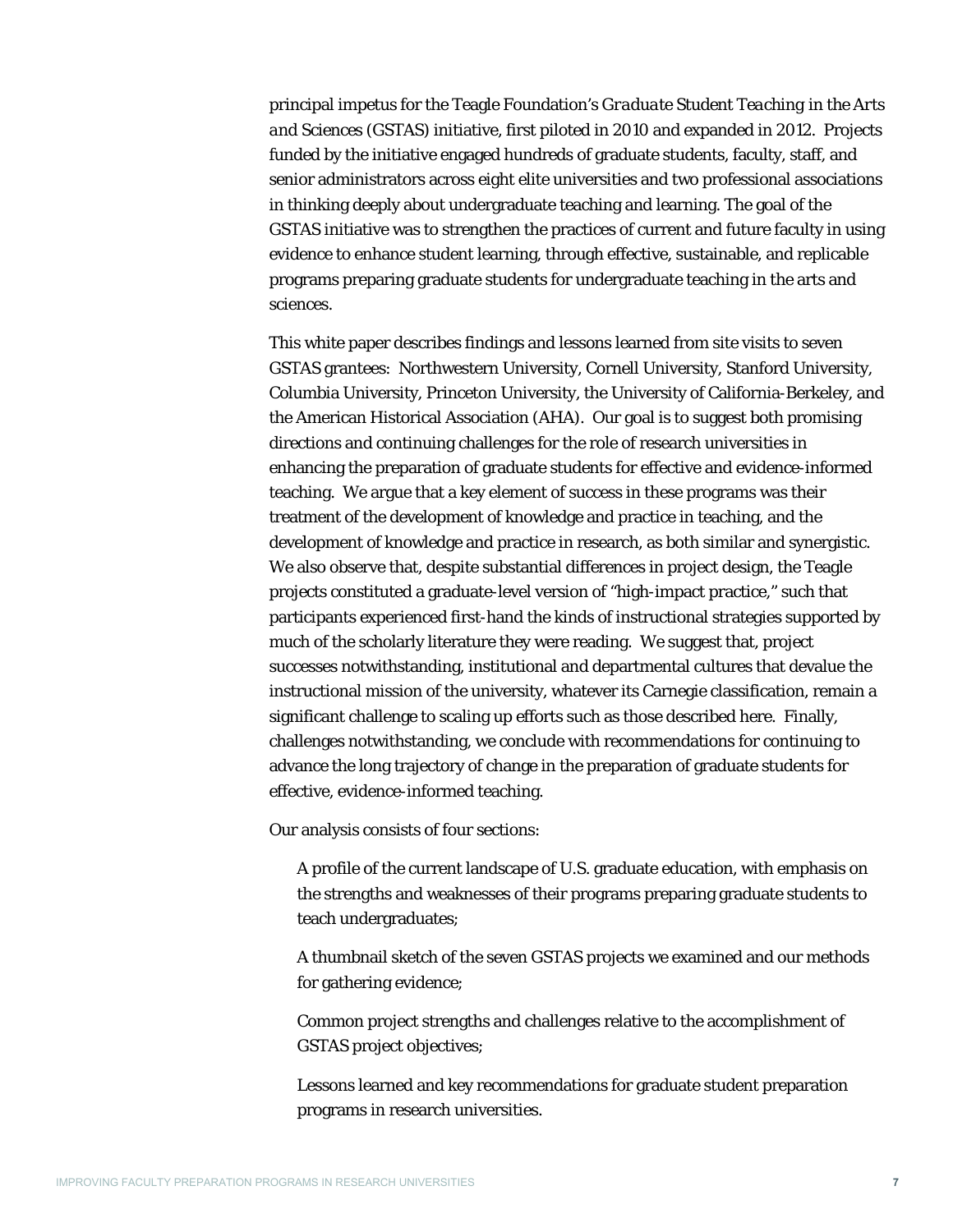# The Current Landscape of U.S. Graduate Education

Research universities in the United States emerged in the latter part of the 19<sup>th</sup> century, initially supported exclusively by private funding. The Morrill Act of 1862 established public land grant institutions that would provide education "in the areas of agriculture and mechanics without excluding other scientific and classical studies" (Rhoten & Powell, 2011, p. 321). Both public and private research universities adopted dual priorities, emphasizing both college teaching in the British tradition, and advanced research in the German tradition.

In the last century and a half, much evidence indicates that America's research universities have become the preeminent institutions of their kind in the world, chiefly because of the breadth of their research performance (Graham & Diamond, 2004; Cole, 2010, 2011; Council of Graduate Schools & Educational Testing Service, 2010). As Cole comments, "What has made our universities the greatest in the world is not the quality of our undergraduate education – as important as that is – but our ability to fulfill one of the other central missions of leading universities: the production of new knowledge through discoveries that change our lives and our world" (2011, p. 27). Among the discoveries Cole cites are computers, lasers, the Google algorithm, antibiotics, the measuring of public opinion, and many others.

The research university community and its stakeholders rely on measures of achievement and productivity that focus almost exclusively on scholarly accomplishments or applications (Lombardi et al., 2012; Rhoten & Powell, 2011): doctorates awarded; overall research and development expenditures; federallysponsored research and development expenditures; patents and licenses; start-ups and spin-offs; scholarly publications, such as books, monographs, articles in refereed journals, and citations; faculty recognition and awards, especially number of members in national academies and Nobel and other prize winners. By these measures, American research universities have earned top rankings: "80% of the top 20 universities in the world are in the United States. American universities make up 75% of the top 50 and roughly 60% of the top 100" (Cole, 2011, p. 27). Despite emerging challenges to their preeminence (competition from other universities, adequacy of funding, changes in market demands, etc.), their research resources, quality, impact, and prestige – and the incentives and rewards for faculty research performance – assure their continuing international leadership.

Responsibility for doctoral training, chiefly in Ph.D. degree programs, rests nearly exclusively with the research university community. The predominant model is the discipline-focused, research-driven apprenticeship – the one in which most faculty have been trained and socialized, the one which typically drives the norms and values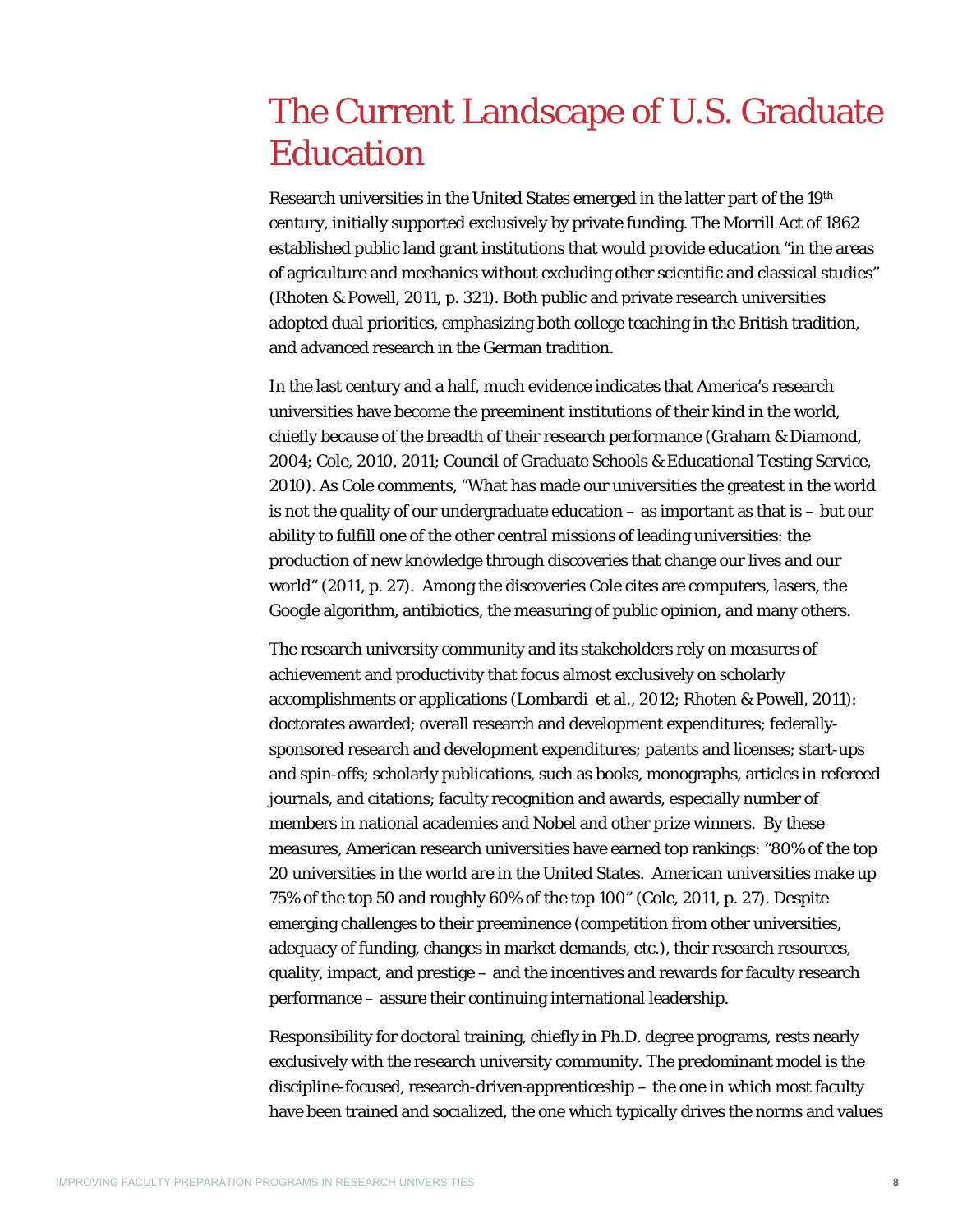of department cultures, and the one which they believe is appropriate for their graduate students if the world-class level of U.S. academic research is to be sustained (Goldie & Dore, 2001).

This model has much to recommend it. It promotes core values of the academic community: "meritocracy, organized skepticism (necessary questioning of claims to fact and truth), free and open communication of ideas, free inquiry, academic freedom, competitiveness, and autonomy" (Cole, 2011, p. 27). U.S. Ph.D. graduates are held in high regard for their excellence in research and scholarship, whether in higher education systems or other industries. They assume most faculty positions in research universities, sustaining the quality of scholarly training and contributing to the continuation of the professoriate itself. They also assume significant leadership roles across many employment sectors in which they serve. Large numbers of Ph.D. graduates indicate the importance and relevance of their doctoral training, and their satisfaction in academic and other careers for which that training prepared them (Nyquist & Wulff, 2000).

Over the past two decades, however, this model of Ph.D. training has been subject to growing criticism. Citing findings from opinion surveys of large numbers of doctoral students and research university stakeholders (Nyquist & Woodford, 2000; Nyquist & Wulff, 2000; Goldie & Dore, 2001; Austin, 2002; Austin & Wulff, 2004; Diaz et al., 2009; Council of Graduate Schools & Educational Testing Service, 2010; Cassuto, 2015), and disappointing data about undergraduate learning (Arum & Roksa, 2011; Keeling & Hersh, 2012), the critics argue that doctoral training "doesn't adequately meet the needs and demands of a changing academy and the broader society" (Nyquist & Wulff, 2000).

Commonly-cited deficiencies include the following:

*Inadequate recognition of and preparation for multiple careers, whether in or outside the academy.* Research universities tend to prepare graduates for faculty positions in research universities, even though the vast majority will work as faculty in other higher education institutions or in other career lines. Research universities "overproduce" Ph.D.'s for a stagnant or shrinking job market (Jaschik, 2016), misdirecting financial resources that could be focused on other institutional aims.

*Scant preparation for the breadth of faculty roles in most higher education faculty positions.* The near-exclusive emphasis on scholarly research in the preparation of doctoral students leaves little attention to teaching, service, outreach, or mentoring activities, all important roles for most faculty members. A consistent theme of the literature is that "overly specialized research training leaves future faculty illequipped to perform other faculty roles, especially teaching" (Goldie & Dore, 2001, p. 2).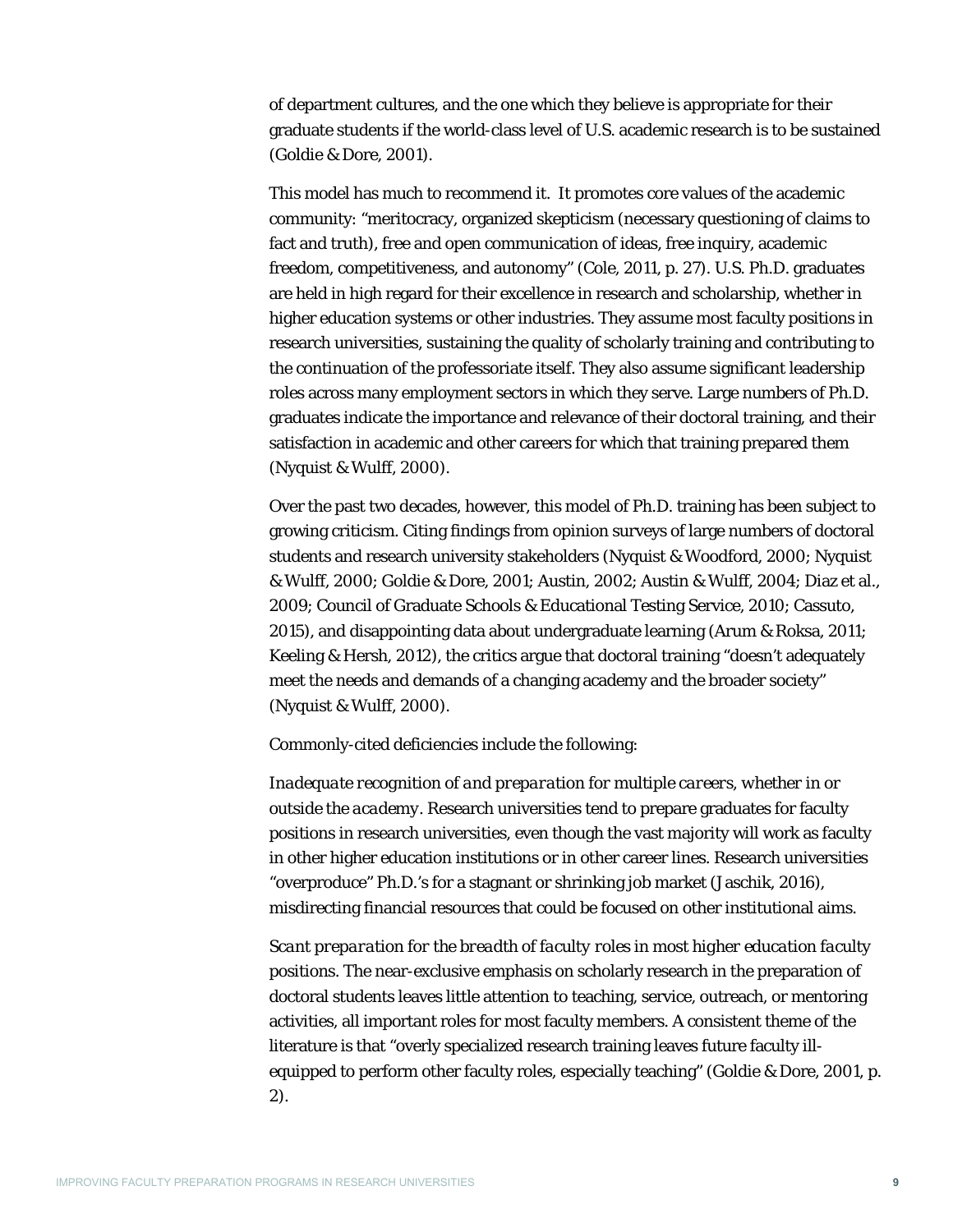*Insufficient preparation in the scholarship and practice of teaching and learning*. This criticism is levied both in general, and in relation to specific preparation for effective teaching in different types of higher education institutions, whose students may vary widely in their academic preparation. TA training programs are limited in the preparation they provide. As one study concludes, "Few…teaching development activities…have emphasized helping prospective faculty members learn the skills they will need, such as working with a diverse population of students, constructing a course, advising and mentoring students, employing a varied pedagogical repertoire, and assessing student learning" (Goldie & Dore, 2011, p.21). While innovations in teaching development programs have been occurring in some research universities, including programs such as Preparing Future Faculty (PFF), expanded training for teaching assistants, and projects promoting applications in the scholarship of teaching and learning (SoTL) (DeNeef, 2002; Condon et al., 2016), the innovations are often sporadic, small-scale, or short-term.

*Lack of mentoring and advising for graduate students about career goals and options, future faculty work, and socialization in academic departments.* Faculty feedback on graduate student performance, beyond dissertation research efforts, is limited. Ann Austin, among others, urges regular, ongoing faculty advising as well as "systematic self-reflection" by graduate students, so that "attention [is given] to the life and work of a faculty member, differing cultures and institutional types in higher education, ways faculty handle challenges and life styles, possible ways to link teaching and research expectations, and norms and values of a specific discipline or field" (2002, p. 116).

*The indifference or outright hostility of the culture(s) of most academic departments to other models of doctoral training.* Departments are notoriously resistant to changes that might enable significant attention to teaching preparation, applied research projects, professional socialization, or engagement across disciplines. The commitment to the traditional model of doctoral training remains strong because of the perceived success and positive impact of scholarly research on society, the extent to which research engagement reflects key values of the professoriate, and the significant rewards and incentives for faculty research accomplishments. Decision criteria for tenure, promotion and compensation continue to be heavily weighted in favor of achievements in scholarly research.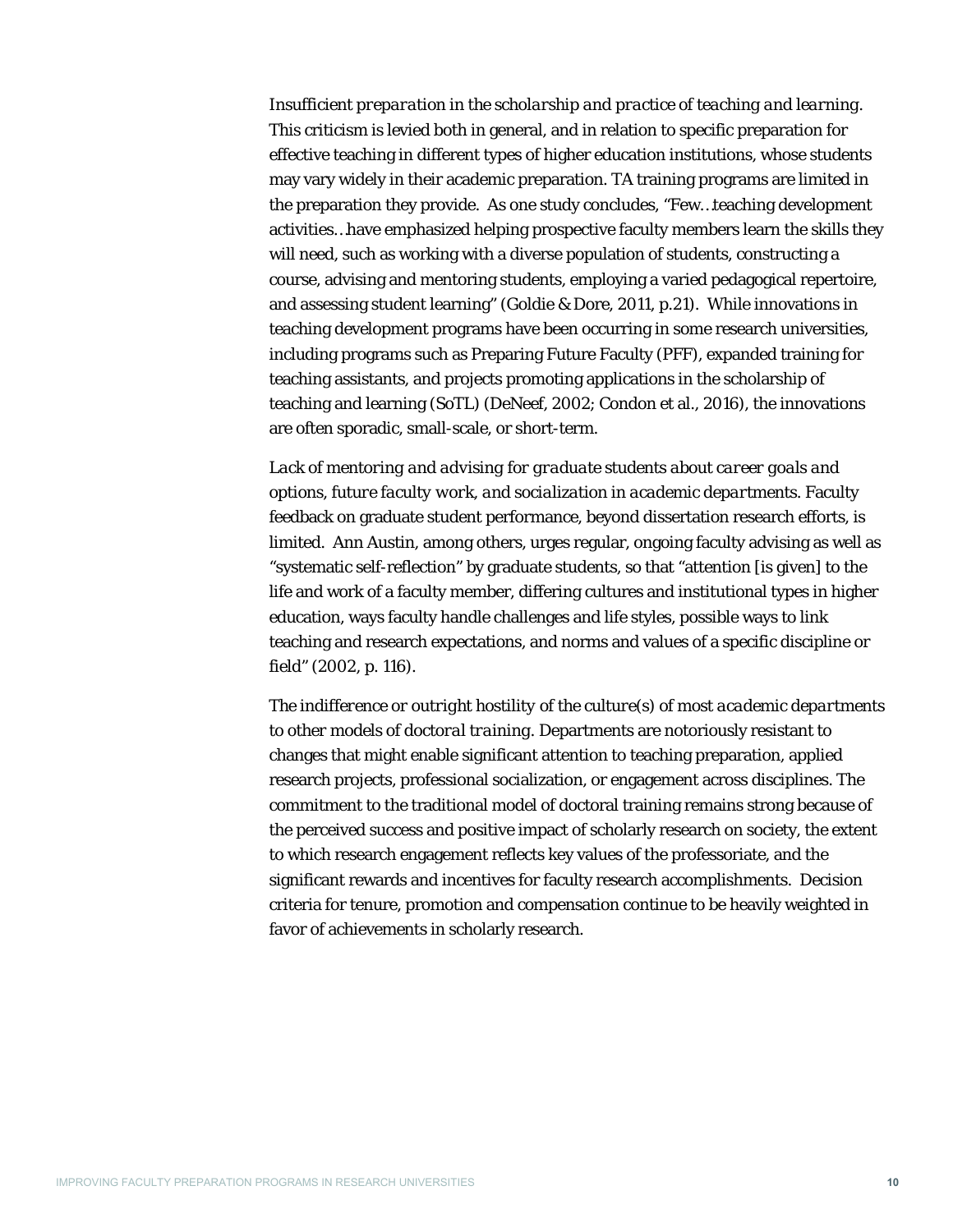# Project Designs and Study Methodology

The Teagle Foundation's Graduate Student Teaching in the Arts and Sciences (GSTAS) initiative was a direct response to these criticisms of the professional preparation of graduate students. The Foundation's Request for Proposals invited research universities to develop programs "through which graduate students in the arts and sciences prepare for teaching careers, with continued emphasis on helping graduate students engage—and use in their own teaching—new and emerging practices and research that can help bring undergraduate learning to the highest possible level."

The core objectives of the GSTAS initiative were to engage graduate students with evidence-informed teaching principles and practices; cultivate a community of practice among both graduate students and participating faculty; and support project expansion and sustainability.

The seven projects we investigated reflected four different types of project design.

## Type I: Leadership by a university teaching/learning center

**Cornell University** developed teaching certificate programs in the university-wide Center for Teaching Excellence (CTE) introducing graduate students to "highimpact" teaching, scholarship of teaching and learning (SoTL), and assessment of student learning. Predicated on a "teaching-as-research" instructional model, the most comprehensive of these programs included a summer institute, monthly seminars in the fall semester, two for-credit pedagogy courses, a spring symposium and poster session for dissemination of students' SoTL projects, and the opportunity to lead a teaching workshop session for other graduate students.

The project also included substantial dissemination of the graduate students' work in a variety of venues. In-person dissemination has included presentations by participating graduate students to their home departments and conference presentations through the Center for the Integration of Research, Teaching, and Learning (CIRTL), the Professional and Organizational Development Network (POD), and the Association of American Colleges and Universities (AAC&U). Written dissemination has included Volume 1, Volume 2, and Volume 3 of a Classroom Research Working Paper Series, with Volume 4 forthcoming, and the book Doing Research to Improve Teaching and Learning: A Guide for College and University Faculty (Williams 2014).

Cornell's project also included a workshop and seed money for Directors of Graduate Study interested in developing complementary programming within their departments. Project activities were led principally by the Center for Teaching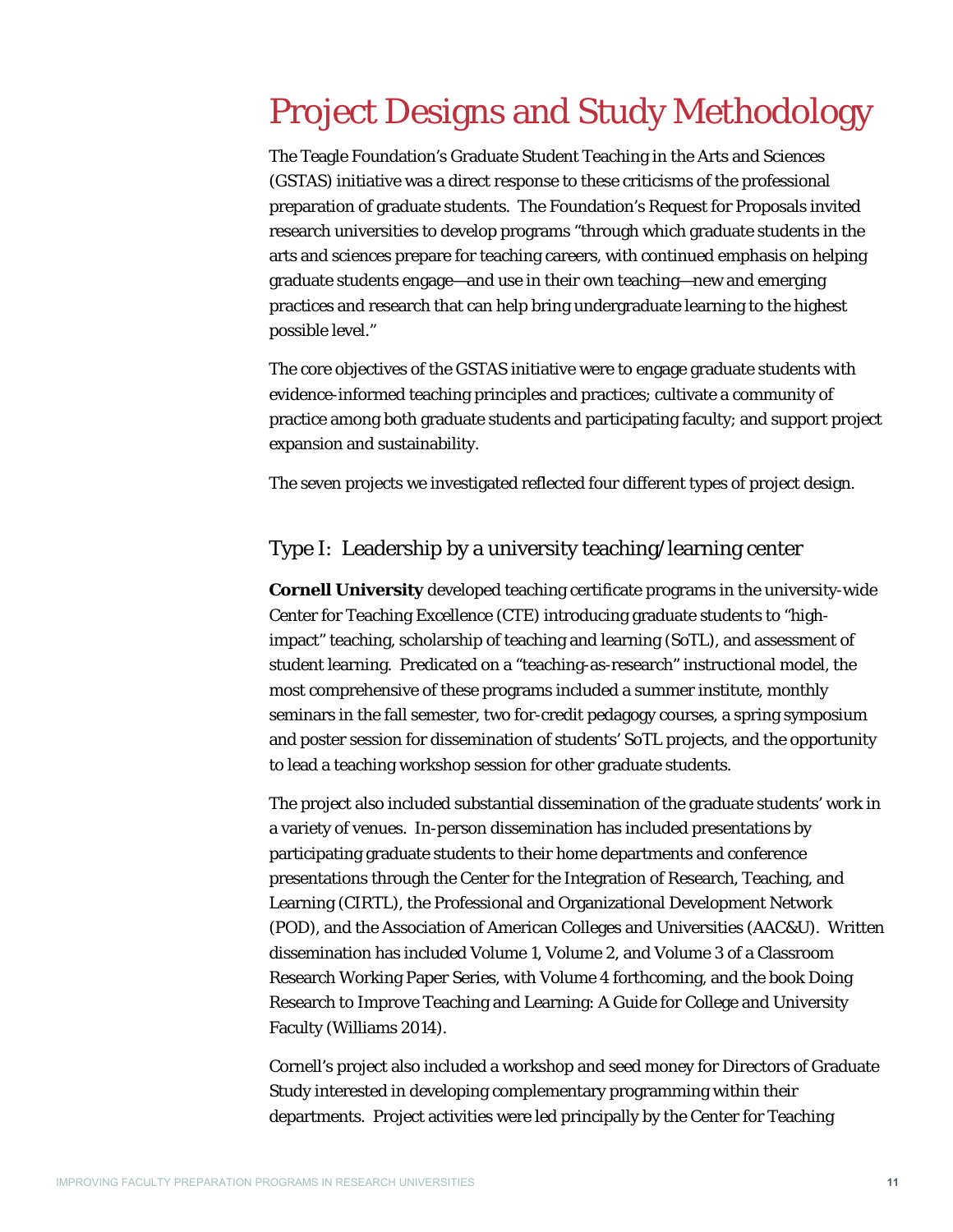Excellence, but with substantial design, delivery, and dissemination support from Cornell's Center for Community Engaged Learning and Research (CCELR), the Office of Academic Diversity Initiatives (OADI), the Graduate School, and the recentlyestablished Cornell chapter of the Center for the Integration of Research, Teaching, and Learning (CU-CIRTL). Ongoing [programming](https://www.cte.cornell.edu/programs-services/grads-future-educators-tas/index.html) for graduate students in Cornell's Center for Teaching Excellence continues to reflect commitment both to high-impact practices and "teaching-as-research" in their instructional development and improvement.

**Princeton University** launched a year-long seminar on "Scholarly Approaches to Teaching" for stipend-supported faculty and graduate students from over a dozen arts and sciences departments, with content developed and chiefly delivered by staff from the McGraw Center for Teaching and Learning. Participants engaged in critical discussions of a wide cross-section of scholarship in the fields of learning and pedagogy, and completed "assignments" requiring them to prepare or revise a variety of written teaching-related products, such as statements of teaching philosophy, draft course syllabi and assignments, rubrics, CVs, and teaching portfolios. Whole-group seminar meetings, always interdisciplinary, were complemented by breakout sessions with varied groupings, sometimes based in a single discipline or cluster of related disciplines. Seminar and breakout sessions frequently engaged participants in the types of research-supported learning activities they were reading about, including new technologies for online learning.

Many "alumni" from the Teagle seminar were subsequently appointed to ongoing positions or activities at Princeton related to development of teaching effectiveness, such as leadership of the orientation program for new graduate Assistants in Instruction (AIs). Since the conclusion of its Teagle grant, Princeton has continued to offer the seminar as the McGraw Teaching Seminar on Scholarly [Approaches](https://mcgraw.princeton.edu/graduates/teaching-seminar) to Teaching and [Learning](https://mcgraw.princeton.edu/graduates/teaching-seminar). Going forward, it appears likely that the seminar will be converted to a transcripted non-credit one-semester course; as of the time of this writing, the deans of the Graduate School had approved the proposal for such a course, and it was en route through the University's course approval process.

**Columbia University** aimed to promote an inquiry-based approach to teaching, grounded in scholarship of teaching and learning, and engaging graduate students in a hands-on, interdisciplinary exploration of emerging technologies. The project was led by a first-ever collaboration between the Graduate School of Arts and Sciences (GSAS) Teaching Center, which provides pedagogical support for graduate students in arts and sciences programs, and the Center for New Media Teaching and Learning (CCNMTL), which supports Columbia faculty in using technology effectively in teaching. The first project component consisted of an immersive four-day "Summer Institute" for approximately 50 graduate students emphasizing learning activity design and digital technology integration in undergraduate courses. The Institute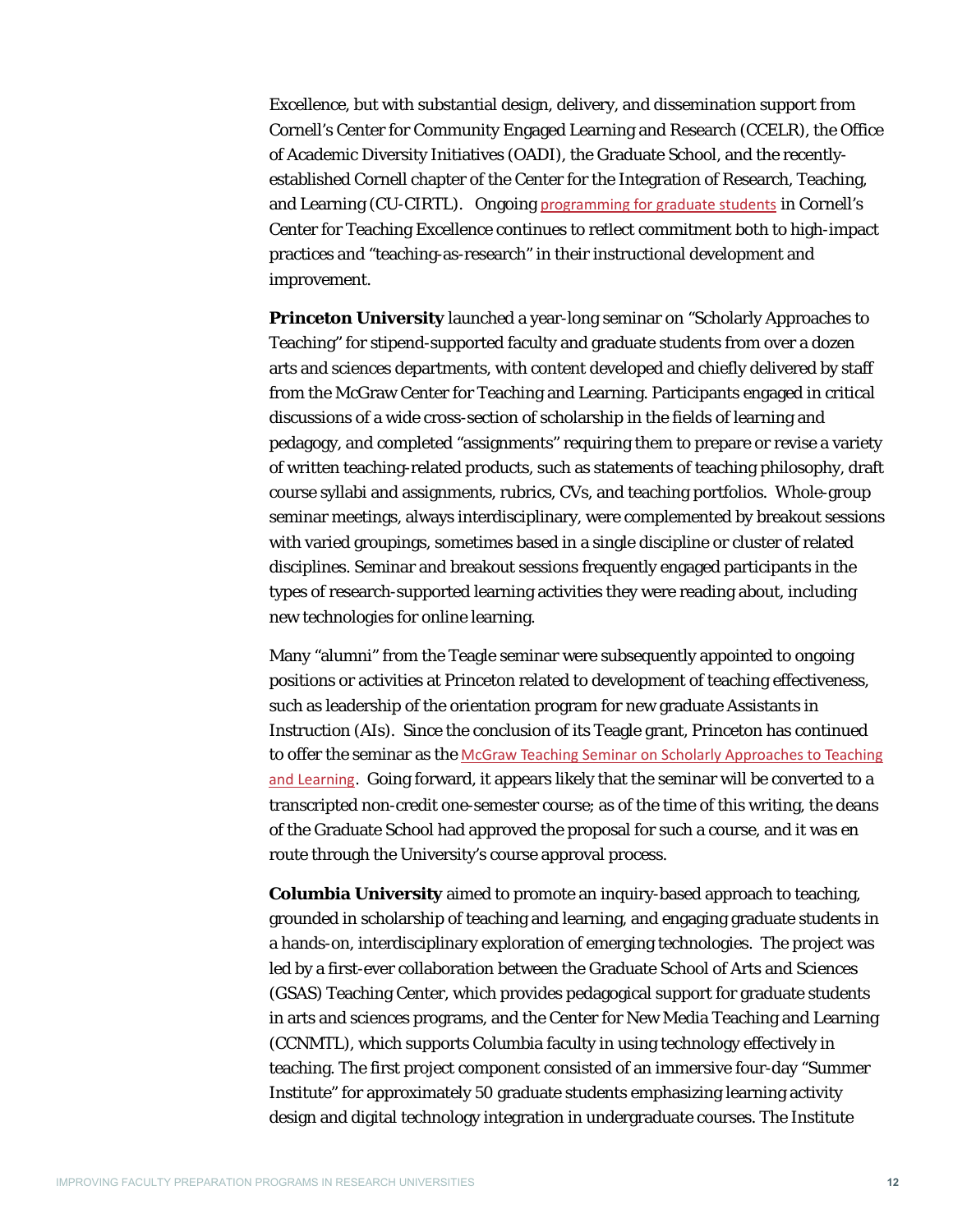included "field visits" with Columbia University and Barnard College digital technology professional staff to develop digital and media project assignments for course use. A substantial limited-access project website was developed to support graduate student recruitment and project participation.

The second project component was a year-long "Teaching Fellows Peer Observation Program" in which five to six pairs of graduate students from different departments participated in a series of workshops on peer evaluation of teaching; implemented innovative assignments in their respective courses; observed, evaluated, and reported on one another's instructional performance; and shared their projects with their home departments. Since the initial implementation of its Teagle project, Columbia has expanded and reorganized its infrastructure for professional development of both faculty and graduate students, subsuming both the GSAS Teaching Center and its Teagle programming, the latter now institutionally-supported. The new [Center](http://ctl.columbia.edu/) for [Teaching](http://ctl.columbia.edu/) and Learning continues to offer both an [Innovative](http://ctl.columbia.edu/graduate-instructors/itsi/) Teaching Summer Institute and a Peer Teaching [Consultant](https://teachingcenter.wikischolars.columbia.edu/Peer+Teaching+Consultants) program.

## Type II: Leadership by a department or division

**Northwestern University** focused on discipline-specific preparation of graduate students to teach undergraduates. Northwestern's Department of History launched an academic year workshop series on teaching and learning history, collaboratively developed and led by a History faculty member and a History graduate student teaching coordinator, with advice on both the content and the delivery of the workshop from the Searle Center for Teaching Excellence and the American Historical Association. Seminar sessions featured discussions of scholarship in history pedagogy, speaker and panel presentations, and discussion of specific instructional strategies. Fellowships for 25 History graduate students at varying stages of their degree programs supported their workshop participation and their preparation of a variety of written products – a statement of teaching philosophy, syllabi for two courses, a sample assessment strategy, and an outline or text version of a lecture. Although designed primarily for graduate students, sessions drew faculty participants as well.

The project also included a Faculty and Student Advisory Group (FASAG) chaired by The Graduate School's Associate Dean for Academic Affairs, with membership not only from History but also from the departments of English, Philosophy, and Mathematics, charged with exploring the "exportability" of the History Department model to other departments. As of this writing, and with the support of nearly 90% of its graduate students, the History Department is piloting in 2015-16 a new course in History pedagogy modeled on the Teagle workshop; it is optional in the first year but part of the requirements for the Ph.D. program beginning in 2016-17.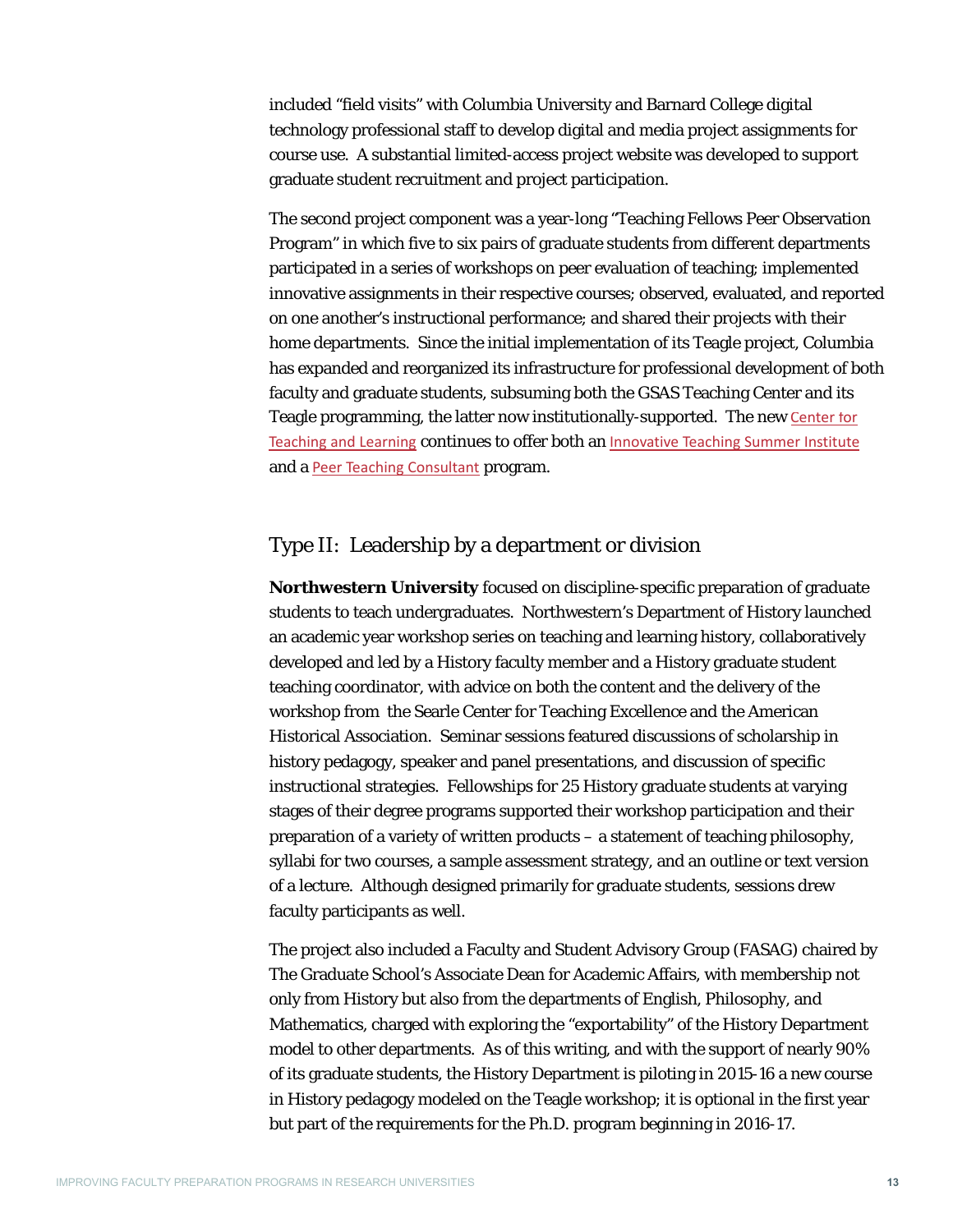**Stanford University** located its Teagle programming in the Division of Literatures, Cultures, and Languages (DCLC), a multi-disciplinary cluster of humanities studies. The core of the project consisted of graduate student teaching apprenticeships, in which two graduate students collaborated with a faculty member to develop and teach a humanities course. Teams shared responsibility for varying activities in the creation and delivery of courses from start to finish, with students typically carrying out greater responsibilities than they would have as TAs. The apprenticeships were complemented by a year-long workshop series – "The Plenum" – engaging faculty and graduate students in conversation about recent literature on teaching and learning in light of their practical experience as teaching teams. Stanford's Teagle grant supported stipends for all faculty and student team members, including a graduate student program administrator, and funding for support staff and ancillary services. As the grant-supported project neared its conclusion, the Vice Provost for Graduate Education agreed to fund project continuation and appointed a tenured faculty member to serve as the next director.

## Type III: Leadership by a disciplinary association

**The American Historical Association (AHA)**, not surprisingly, took a discipline-specific approach to the preparation of graduate students for effective, evidence-informed teaching. It established an expert team of national and international leaders in the scholarship of teaching and learning in history, to serve as consultants both to the AHA and to departments of history at selected universities. It offered several sessions on undergraduate history pedagogy, many of which were led by members of the expert team, for graduate students, faculty, and Directors of Graduate Studies at the 2014 and 2015 AHA national conferences; [video recordings](http://blog.historians.org/2014/03/special-projects-2014-annual-meeting-new-video-available/) of several of these sessions are available on the AHA website. The expert team and AHA staff also served as consultants to the history departments of GSTAS grantees Northwestern University and the University of California-Berkeley on the development and implementation of their own Teagle-funded projects.

The AHA is continuing the Teaching and Learning Networking event as a regular part of its annual meetings and planning the development of teaching resources on the AHA website. Teagle project activities are also informing plans for conference sessions and a pre-conference workshop in 2017 to be offered by the International Society for the Scholarship of Teaching and Learning in History (HistorySoTL), which recently became an official affiliate of the AHA. As of this writing, AHA staff were beginning to develop another campus-based pilot program to enhance graduate student preparation for evidence-informed teaching of history, which they anticipated would include online elements such as webinars.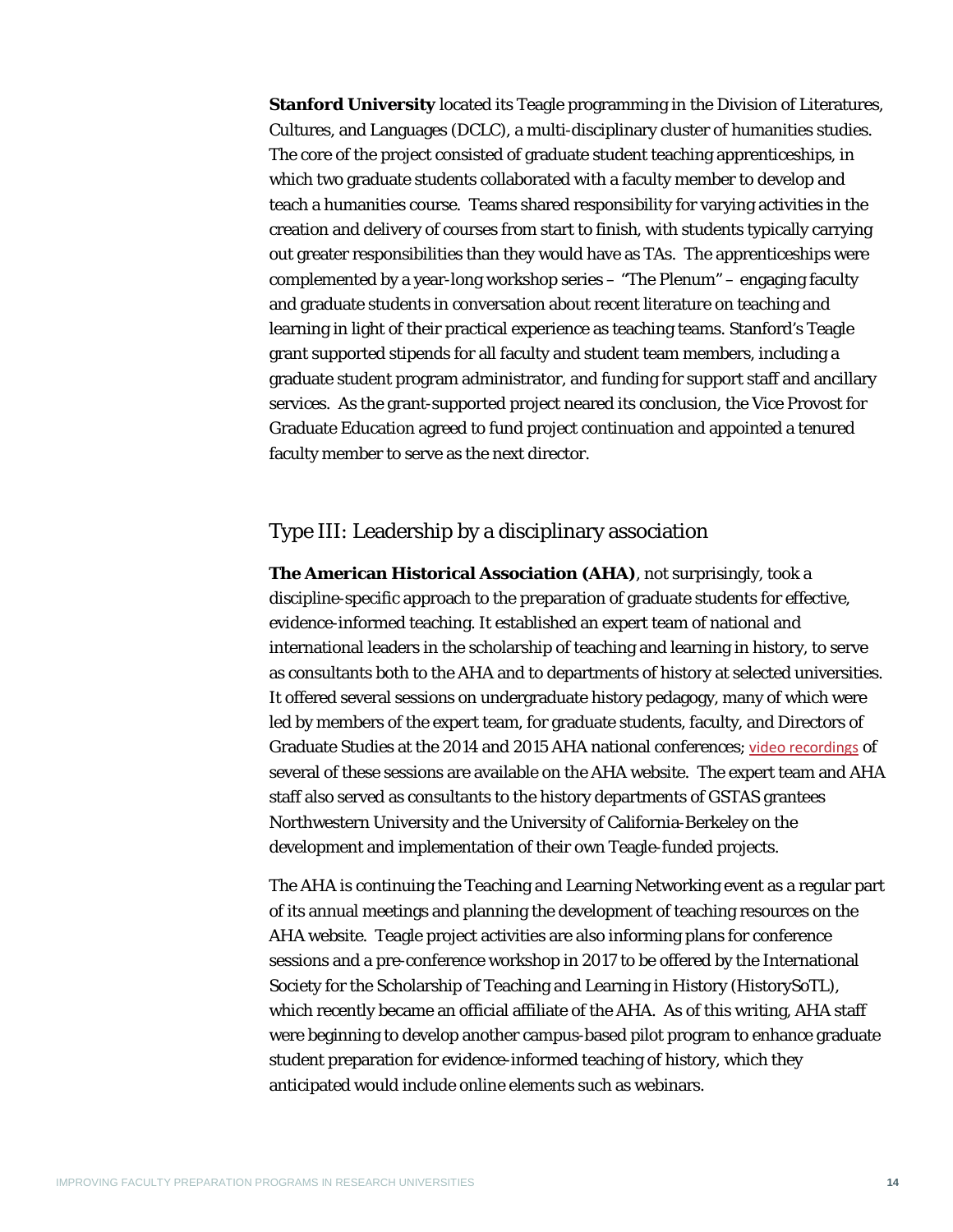## Type IV: Leadership delivered through a blended structure

**The University of California**–**Berkeley** infused research on "how students learn" into a variety of existing and new programs preparing Graduate Student Instructors for effective teaching, supported by a collaboration between the Graduate Student Instructor Teaching and Resource Center (GSI-TRC) and multiple academic departments, and in the case of the History Department, with consulting assistance from the American Historical Association. Berkeley's project was multifaceted, including the development of a workshop on how students learn as part of an existing [teaching certificate program](http://gsi.berkeley.edu/programs-services/certificate-program/) offered by the GSI-TRC; inclusion of Teagledeveloped materials in Berkeley's annual summer Preparing Future Faculty program; incorporation of research on student learning into an annual seminar for faculty members on teaching with GSIs; establishing a new award for GSIs on [Excellence in](http://gsi.berkeley.edu/programs-services/award-programs/tea-teagle-award/)  [Enhancing Student Learning](http://gsi.berkeley.edu/programs-services/award-programs/tea-teagle-award/); and introduction of expert [faculty presentations on how](http://gsi.berkeley.edu/programs-services/hsl-project/hsl-teaching/)  [students learn](http://gsi.berkeley.edu/programs-services/hsl-project/hsl-teaching/) in the fall and spring teaching conferences for new GSIs.

In addition, UC-Berkeley was unique among the GSTAS institutions in that, consistent with UC system-wide policy, all departments with graduate programs already had in place a [departmental graduate course on pedagogy](http://gsi.berkeley.edu/basics-for-gsis/pedagogy-course/) required of all firsttime Graduate Student Instructors. Consequently, a signature element of UC-Berkeley's Teagle project involved the redesign and delivery of this required course by pairs of faculty members and GSIs in 16 academic departments, to incorporate significant content and instructional practices from the "How Students Learn" initiative. The Department of History was one of these participating departments, and its redesign process included a consulting visit from staff and the expert SoTL team convened by the American Historical Association. While the GSI Teaching and Resource Center was thus the principal center of gravity for Berkeley's project, the project design also resembled Stanford's project with faculty and graduate students in specific disciplines working together to design and teach a course, and included engagement with a disciplinary association for one department. Most of the activities undertaken in Berkeley's Teagle project are being sustained in some form, as described on the [How Students Learn resource page](http://gsi.berkeley.edu/programs-services/hsl-project/) on the [GSI-TRC website](http://gsi.berkeley.edu/).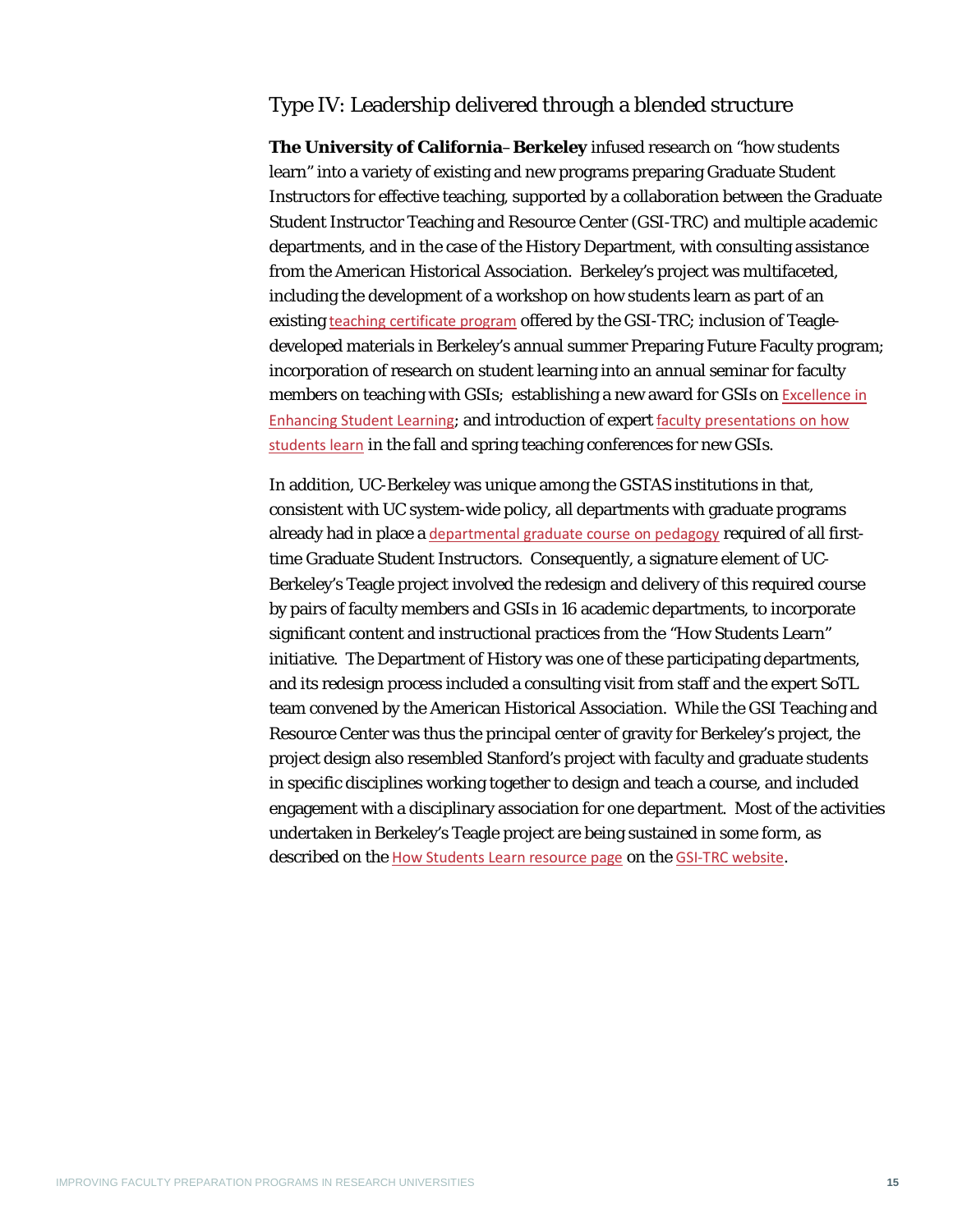Our analysis of these seven projects is based on information from the following sources:

Formal interviews, focus group meetings, and informal conversations with 150 project participants, chiefly during site visits to each of the projects;

Observations of one or more project events (typically workshop sessions, seminars or symposia) at each university and at the AHA 2015 Annual Meeting;

The original grant proposals, all interim reports, and all available final reports prepared by the seven project teams for the Teagle Foundation;

Project websites, some of which included graduate student posters, blogs, and other products;

All pertinent Teagle Foundation documents and correspondence.

*Interviewees by affiliation* 

| <i>Institution</i>                        | $\overline{N}$ |
|-------------------------------------------|----------------|
| American Historical<br><b>Association</b> | 7              |
| Columbia                                  | 14             |
| Cornell                                   | 24             |
| <b>Northwestern</b>                       | 13             |
| <b>Princeton</b>                          | 23             |
| <b>Stanford</b>                           | 28             |
| <b>UC-Berkeley</b>                        | 41             |

#### *Interviewees by role*

| Role                                                             | N  |
|------------------------------------------------------------------|----|
| <i>Graduate students</i>                                         | 67 |
| <i>Department faculty</i>                                        | 37 |
| <b>Directors of Centers (primarily</b><br>teaching and learning) | 21 |
| <i>Senior academic</i><br>administrators                         | 13 |
| Department/division chairs<br>and Directors of Graduate<br>Study | 10 |
| Professional association staff                                   | 2  |

In the analysis which follows, we synthesize information across all seven projects rather than treating each project individually. The analysis also situates the findings from our field work in the larger context of the literature on higher education and the preparation of doctoral students for faculty roles; see the References below for a selected bibliography of these materials.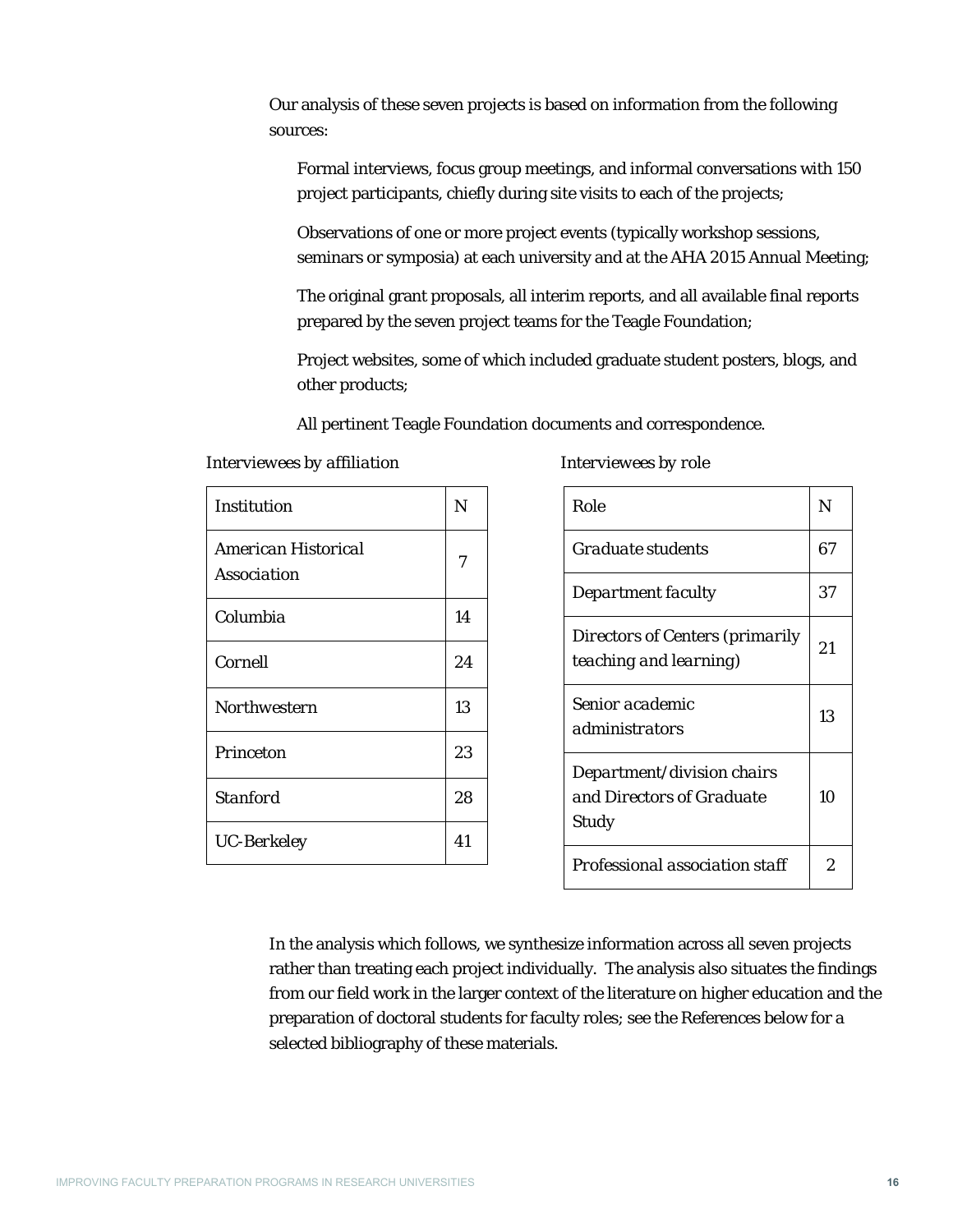# Common Project Strengths and Challenges in Relation to the GSTAS **Objectives**

## **OBJECTIVE 1: DEVELOPMENT OF EVIDENCE-INFORMED TEACHING PRINCIPLES AND PRACTICES**

## **ENGAGEMENT OF GRADUATE STUDENTS WITH EVIDENCE ABOUT EFFECTIVE TEACHING AND LEARNING**

*Graduate students engaged thoughtfully and productively with the scholarly literature on evidence-informed teaching*. The GSTAS initiative fostered consistent and engaging discussions about evidence-informed teaching principles and practices among graduate students, and between graduate students and faculty. Conversations occurred routinely in formal seminars, collaborations involving course design and delivery, the preparation of graduate student products, and informal contacts. Participants engaged ideas from sources such as *How Learning Works*  (Ambrose et al., 2010), *What the Best College Teachers Do* (Bain, 2004)*, How People Learn* (Bransford et al., 2000)*, Historical Thinking and Other Unnatural Acts*  (Wineburg, 2001)*,* and *Qualitative Research for Education* (Bogdan & Biklen, 2003). Discussion topics varied, including outcomes-based course design; active and learning-centered teaching approaches; differences in learning styles; the "teaching as research" and "design research" paradigms; and direct and indirect assessment of learning outcomes. As with any body of scholarship, the literature on teaching and learning was received with a healthy degree of skepticism; claims were not accepted at face value, but assumed to be contestable.

Participants assigned high value to these discussions, whether on general or discipline- specific topics, finding the literature intellectually stimulating and engaging ("eye opening," many said). In the words of one graduate student, engagement with the SoTL literature "helped me see data in a different way, and to know that I could use that data to improve my teaching the next time around. I learned about the iterative process of using data for improvement." Their readings and discussions had a substantively positive effect on knowledge and attitudes toward teaching; as one interviewee said, these experiences "unmasked every one's passion for teaching," and significantly enhanced expectations about the value of faculty preparation programs.

*Programs provided long-term professional development, not short-term TA training*. GSTAS programs were conceptualized as professional development across faculty roles, not simply TA preparation. As one faculty member observed, "Being a good teacher is linked to being good in all faculty roles." Another commented, "Students will be far more marketable and successful in their professional roles if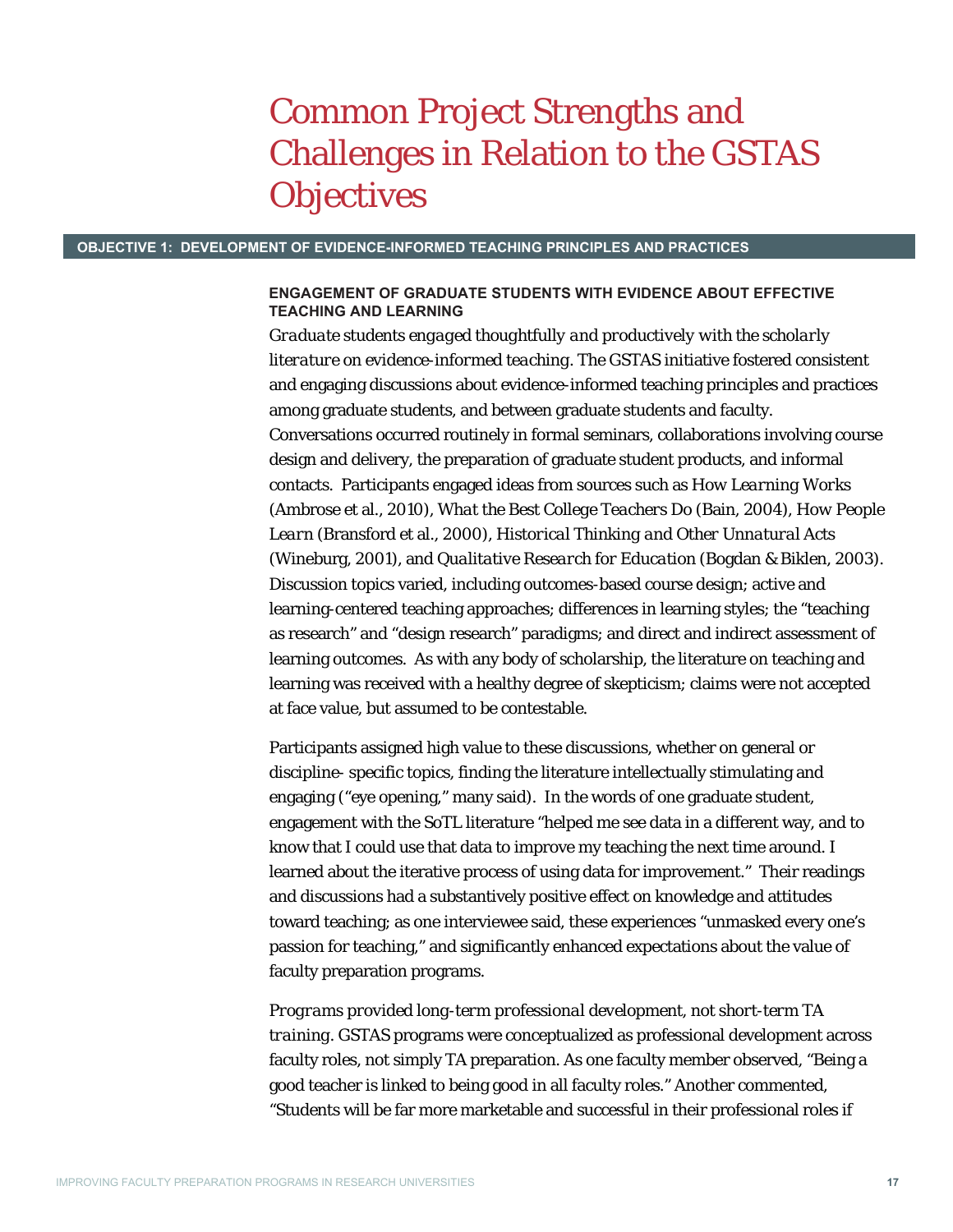they have this kind of training. I want students to have this competitive edge of being trained as a whole professor." A graduate student said, "This program is not just a way to help students get academic jobs – it's umbrella training for grad students to become more involved in their fields." One project addressed an additional aspect of professional development: reflection on larger questions of professional responsibility. These questions included: "Why do professionals in our field do what they do? To what extent is effective, evidence-based teaching part of both the professional role and civic obligation of faculty in our discipline?" Discussions of these kinds of questions, both on and off campus, were energetic and continuing.

*Projects provided more limited opportunities to learn about and practice assessment*. As indicated above, projects introduced a variety of potential sources of evidence to inform teaching: findings from scholarly literature about effective/high impact teaching practice; methods for conducting systematic research on student learning in the context of one's own teaching ("teaching-as-research" or scholarship of teaching and learning [SoTL] theory and practice); and approaches to assessing student learning. Of these three "domains" of teaching evidence, assessment received the least attention. In nearly all projects, the principal emphasis was on the "input" side – how students learn, what students *should* learn, and effective pedagogies in specific fields. The exception to this pattern was one project that engaged students in conducting their own "teaching as research" inquiries on the impact of specific teaching practices on their students' learning. All of the projects referenced assessment in their programming, but there was limited attention to assessment strategies and practices that can help instructors determine, routinely and systematically, what students actually learn in relation to specific outcomes established by the instructor(s) or the department as a whole. It is likely that outcomes assessment found less priority than it might have because of the sheer time complexity involved in developing program (input) products.

## **DEVELOPMENT OF EVIDENCE-INFORMED TEACHING PRODUCTS, PRACTICES, AND PHILOSOPHIES**

*Projects supported graduate students in developing high-quality teaching products*. Projects were designed to engage participants in developing and discussing a wide variety of teaching-related products, some of which could be used during the course of the project (depending on the participant's teaching or assistantship assignments). These included statements of teaching philosophy; course syllabi; course teaching materials (assignments, handouts, group projects, exercise sheets, practice tests, quizzes, etc.); applications of media and digital tools, such as blogs, web sites, and online resources ; discussion questions or presentations; rubrics and feedback questionnaires; and teaching-focused articles prepared for institutional and public dissemination.

In many projects, graduate students consolidated these materials into teaching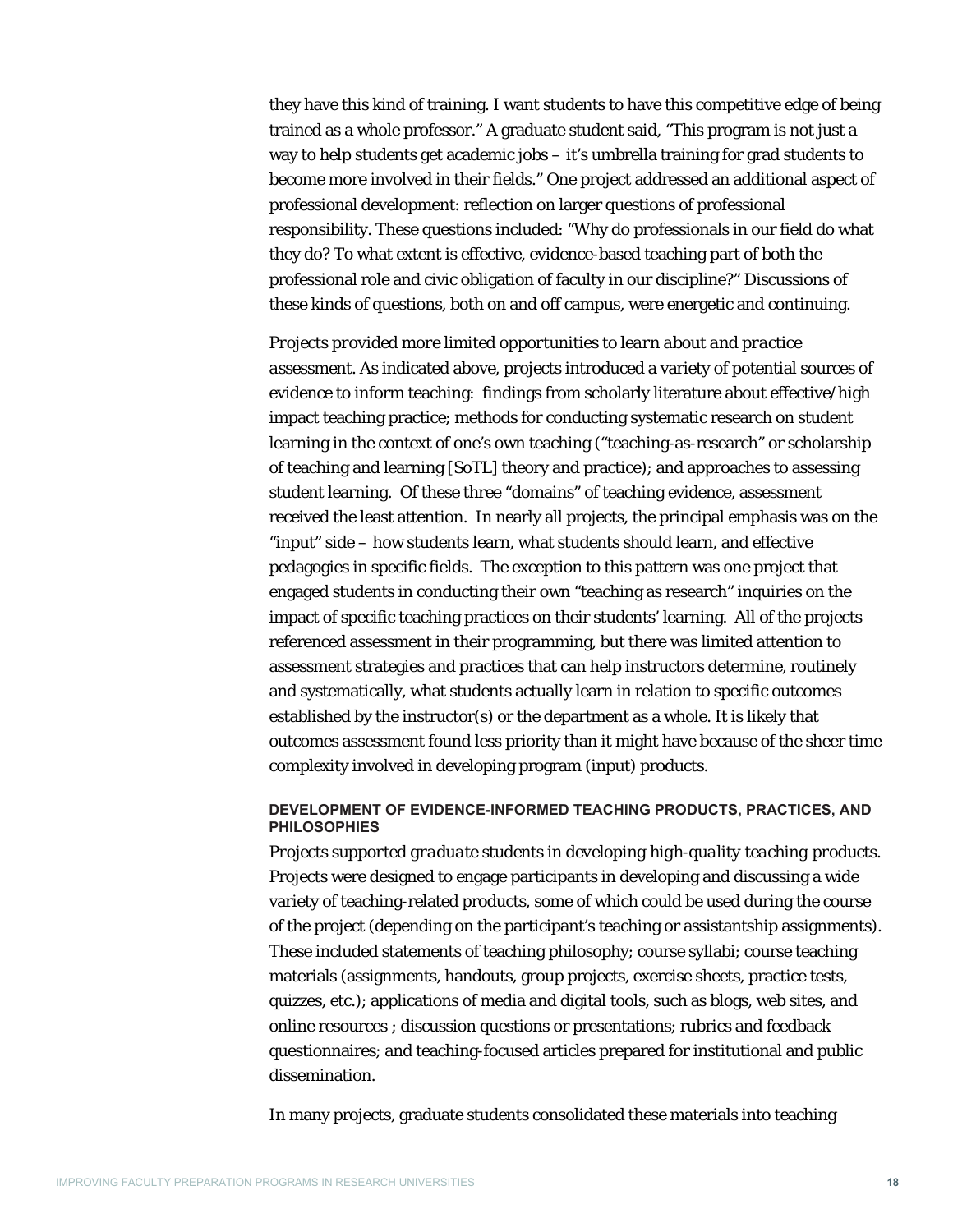portfolios in anticipation of job interviews and future faculty teaching practice. There was virtually universal support among participants for the professional value of these teaching products and for the process of developing them.

Projects enhanced teaching proficiencies and practices, both for graduate students and, depending on project design, for faculty. In varied ways, all GSTAS projects enhanced the evidence-informed teaching practices and skills of individual participants. These practices included determining appropriate course learning goals and expectations for student achievement; selecting among varied types of active learning techniques; using different kinds of pedagogies for different types of courses, students, or institutions; knowing how to provide feedback to students on their academic performance; designing course activities and assignments that dovetail with intended learning outcomes; and introducing digital and media tools and technologies for course assignments and program information sharing. Project impact on participant teaching practices and skills varied according to project design and the extent to which participants had the opportunity to apply the ideas they were engaging to actual practice, which also varied by project. But in every project, at least some of the participants had the opportunity both to practice general teaching proficiencies and to pilot some innovations; as instructors, they held small group and panel discussions, role played, debated, developed films and videos, wrote scripts, performed rhetorical and topical analyses, created web sites, blogged, maintained diaries, and lectured.

*Projects enhanced graduate students' confidence in their preparation to teach well*. Graduate students consistently reported an enhanced sense of confidence in their teaching preparation and proficiencies, resulting from their development of teaching products, their perceived successful implementation, and the positive feedback they engender. Many said that their Teagle project experience gave them a sophisticated and nuanced language for talking about teaching principles and practices. Many faculty and administrators shared the students' perception, with one faculty leader saying, "students are more self-confident…believing that they can do a lot of different things [well]." Students found or expected that this enhanced confidence would serve them well not only in job interviews but in their new positions as early faculty members.

*There was variation across and within projects in the extent to which participants could apply teaching products and practices.* For a variety of reasons – some institutional, some individual – some participants had opportunities to use the products and practices they were developing during or immediately following their Teagle project participation, but others did not. For example, two GSTAS projects featured collaborations between faculty and graduate student teams working to develop or revise courses, an opportunity that generally was perceived as highly valuable. However, the extent to which the contributions of the graduate students in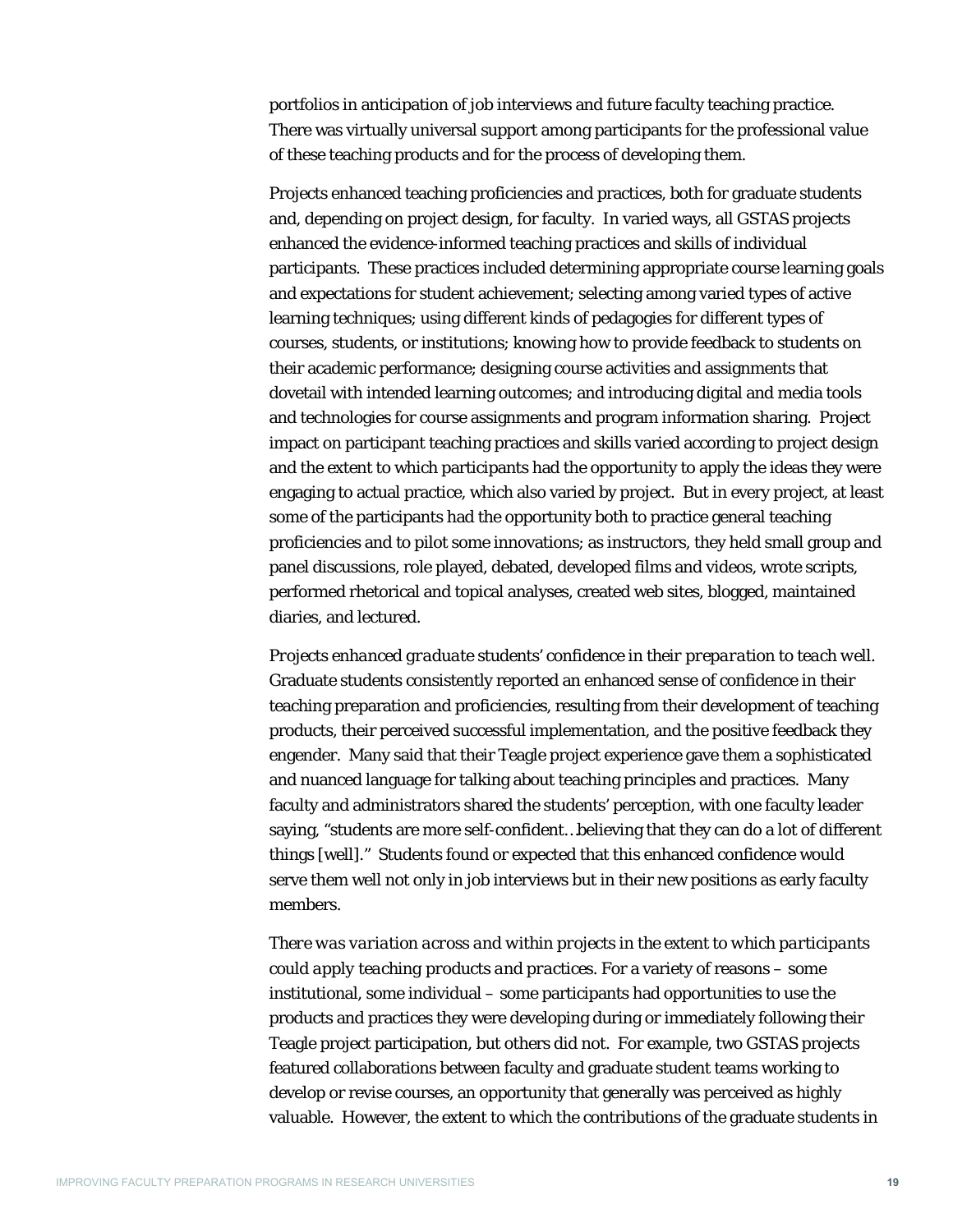each team actually made their way into the courses as they were being taught varied considerably. Status, role, and power differentials, and differences of opinion over course objectives, content, assignments, or selection of teaching approaches, made for some unpredictability in translating plans into practice.

Variation in opportunities to apply GSTAS principles or practices was also institutionally- or departmentally-driven. Some institutions and departments offer – or require – more teaching or TA experience than do others. Even within institutions or departments that did offer teaching opportunities, some participants didn't happen to have had teaching or TA assignments during the period of their GSTAS project participation. Moreover, even among those who did, the courses they were teaching or assisting might not have been appropriate for the products or practices they might have wanted to pilot – or the faculty member they were assisting may not have been interested in the graduate student's proposed innovations.

Nevertheless, a number of participants – faculty and graduate students alike – did have the opportunity to apply what they were encountering in their GSTAS projects, whether they were teaching or assisting within their own institutions or serving as adjunct faculty at another institution. When this happened, participants were enthusiastic about the chance to connect theory and practice (in the words of one graduate student, "We were actually putting the readings into practice in our own teaching!"), and they described with great specificity the ways in which they were restructuring learning goals, assignments, and the use of class time as a result of their project participation. A faculty participant depicted the Teagle program as "continuing professional development" even for seasoned faculty members.

#### **OBJECTIVE 2: CULTIVATION OF COMMUNITIES OF PRACTICE**

## **COMMUNITY OF PRACTICE FOR PARTICIPATING GRADUATE STUDENTS**

*Graduate students developed strong teaching-focused ties with one another*. The strongest sense of belonging to a community of practice (CoP) existed among graduate student participants. They usually knew each other well and had energetic conversations about teaching in seminar sessions and in other project activities. Their connections with one another, across academic fields and stages in their programs, were palpable. As one student said, "Through the seminar, people came together and realized common issues transcending their disciplines. They felt cohesive as a group." Another said the project "relieved [participants] of the 'shame' of giving attention to teaching." Many students mentioned that their conversations about teaching and learning extended well beyond program meeting times – not just in the hallways of their departments but during social gatherings as well. A few even mentioned connecting with program alumni via email to learn about how they were using what they had developed during their program participation.

*Graduate students strengthened their connections with faculty project participants*.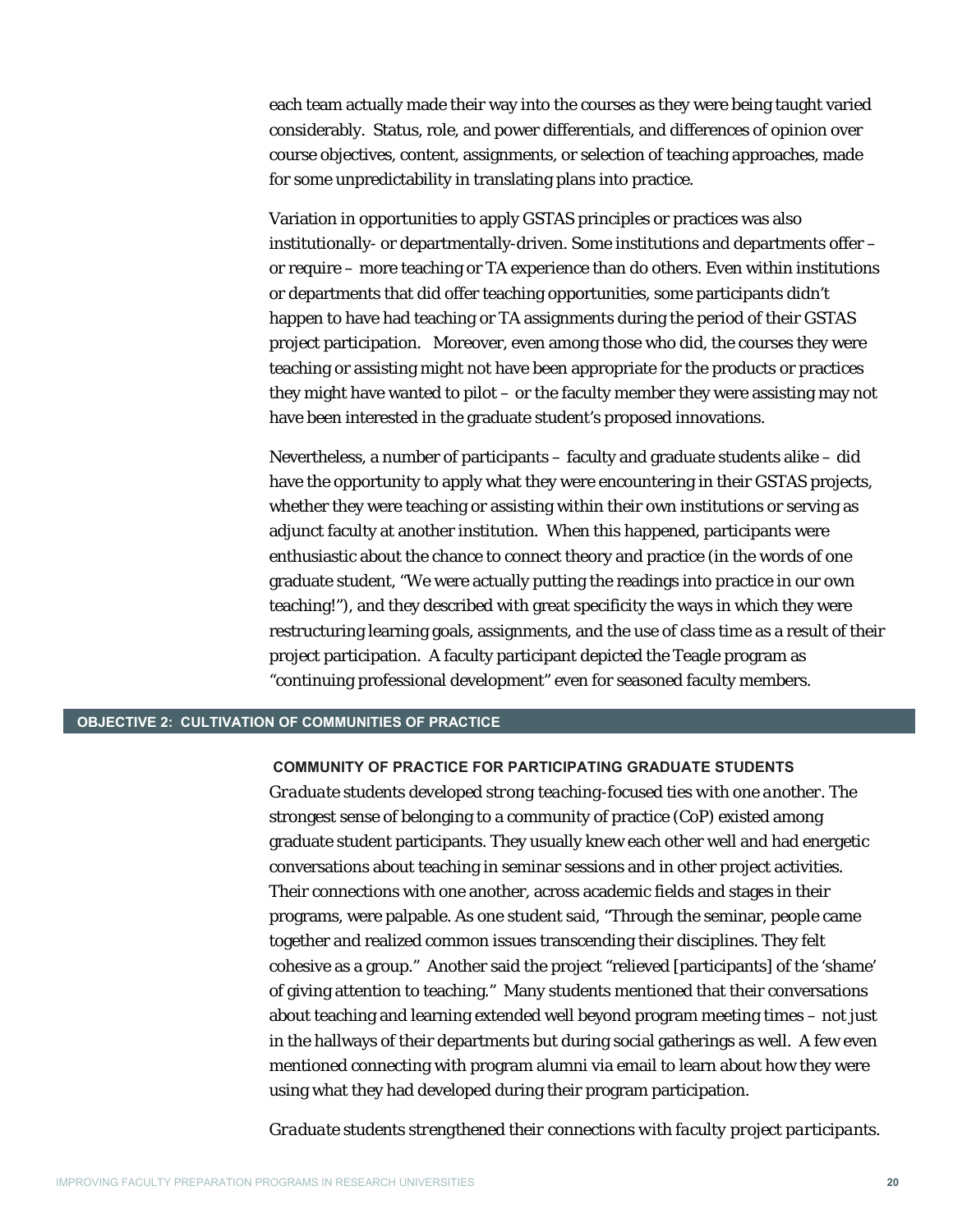For the most part, projects fostered a strong sense of CoP between project graduate students and project faculty. Because both structured and informal communication opportunities were offered, students felt comfortable talking with project faculty in general, and talking with them about teaching in particular, not just about research. They had "permission to be interested in teaching" and a language to talk about it. Moreover, many indicated that project participation mitigated the sense of hierarchy that often characterizes faculty-graduate student relationships - that they "had become team members rather than subordinates." One student said, "At Teagle meetings, we are all equal players, giving advice to one another." Another said that "Having open dialogue…between graduate students and faculty is new for me, contributing to a sense of community."

There were some exceptions to this pattern, however. Some graduate students wished for a greater number of faculty participants. Others hoped for more informed and consistent faculty participation in project activities, suggesting that faculty would benefit from preparation for their project roles before the inception of projects. For example, one graduate student said that "When faculty members [do] attend [project sessions], they are not [always] invested and have a very narrow view…Faculty [don't seem to] think or talk much about teaching…sometimes they tune out." Participants in projects that engaged faculty and graduate students in collaborations to design, modify, and/or team-teach courses sometimes indicated that some prior professional development for faculty on collaborative teaching would have enhanced the experience. Nevertheless, the predominant view among students was that faculty, especially those who were team-teaching undergraduate courses or supporting the development of student projects, were consistently engaged in Teagle activities, certainly beyond what they would have been had they not participated in the Teagle programs.

*Projects created opportunities for teaching-focused feedback*. In a variety of ways, GSTAS projects created new opportunities for feedback on teaching-related products and teaching performance, primarily for graduate students but sometimes for faculty participants as well. These opportunities were highly valued by project participants. Many graduate students indicated that, apart from teaching evaluations from students, they normally receive little specific, systematic feedback on their roles as TAs, even from faculty members they are assisting. Even departments that already enjoyed a reputation for "good teaching" were not necessarily characterized by policies or practices supporting effective teaching, such as standardization of expectations about the roles of TAs, careful faculty supervision of TAs, or the development of teaching preparation programs for faculty. Teagle projects supplied what departments generally did not. Different projects enabled feedback in different ways, from careful reviews of teaching-related products, to a formal peer observation program, to faculty-graduate student team-teaching where the graduate student and the faculty member both provided and received feedback. In particularly productive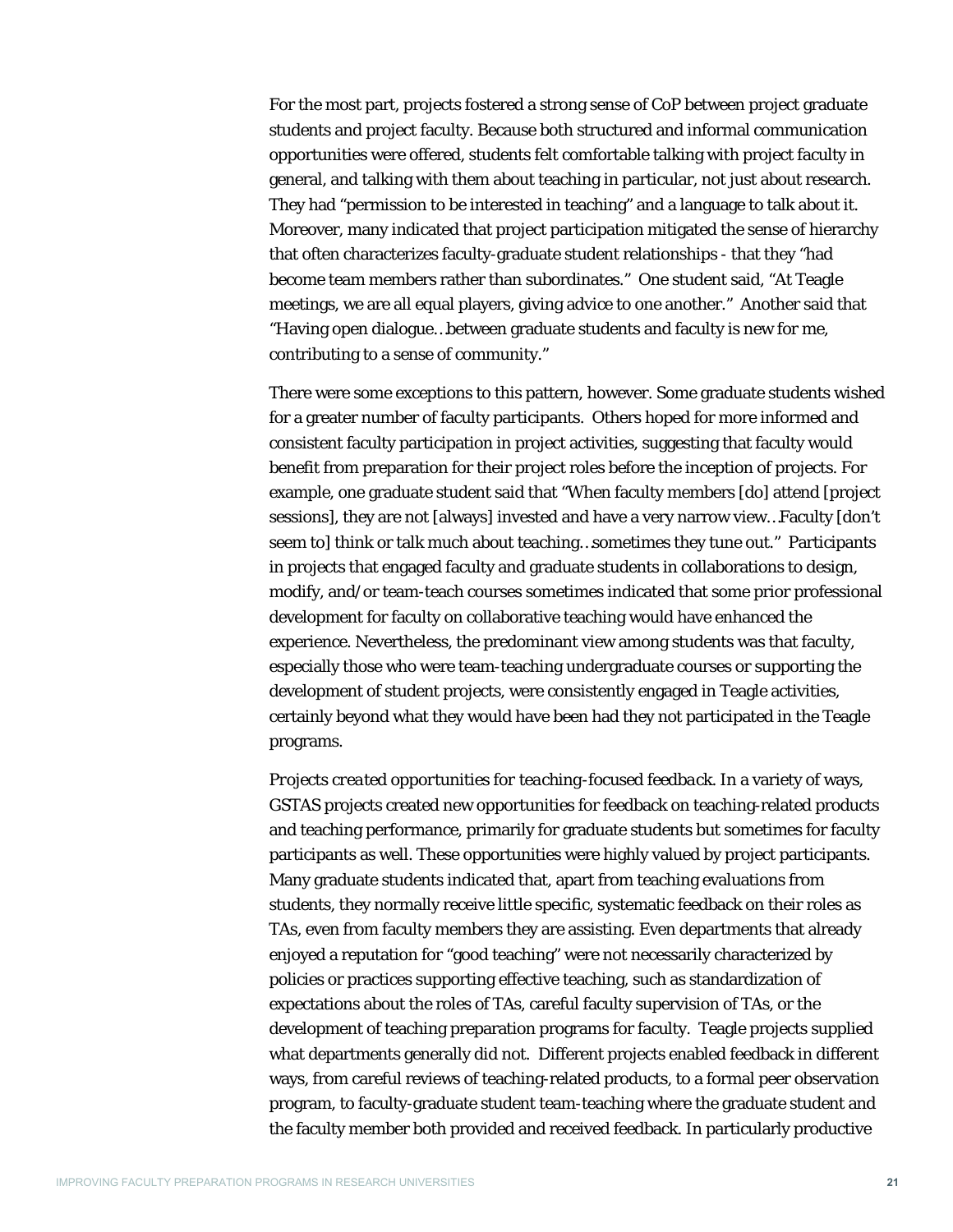graduate student- faculty interactions, students sometimes felt that they had become "change agents," effecting changes in the perceptions, values, or even teaching practices of selected faculty.

*Projects widened the community-of-practice circle for graduate students.* Depending on project design, many graduate students learned about other sources of university support for effective and evidence-informed teaching – primarily in teaching and learning centers – thus enlarging the community of practice for those students. "As a first-year graduate student you can feel very disconnected, and it's hard to find all the resources and [know] who to talk to and what's available and how to integrate that. The take-aways [in the Teagle project were about] things I can use in the future – not just knowing who to talk to, but just that they *exist*. This broadened my horizons about what can be done." A number of graduate students indicated that they expected to seek out similar resources at the institutions that hired them after they had completed their graduate programs: "I plan to look out for those other people who care about teaching, and to find them – and it doesn't have to be in my department."

*Both graduate students and faculty developed enhanced appreciation for interdisciplinary conversations about teaching.* For those projects that were not housed within a specific department, participants were often surprised and galvanized by the insights into teaching and learning conveyed by interdisciplinary conversation. Faculty and graduate students alike identified a number of unanticipated benefits to interdisciplinary conversations about teaching and learning, with perhaps the most frequently-mentioned benefit being the opportunity to re-encounter what it is like to be a "novice" in one's own field – the vantage point, of course, of most undergraduates, even those who may be majors in their instructor's discipline. A graduate student indicated that "interdisciplinary engagement is alerting me to what I need to know from *other* fields in order to teach about the implications of *my* field." A faculty member said, "I was unsure how [the seminar] would work with people coming from all different disciplines… but I've really appreciated reflecting with so many different people from different fields." Engagement with academics in other fields also prompted participants to consider new teaching strategies that may be common in other fields but not their own; this was particularly powerful when an institution's project offered participants the chance to experience that teaching strategy for themselves.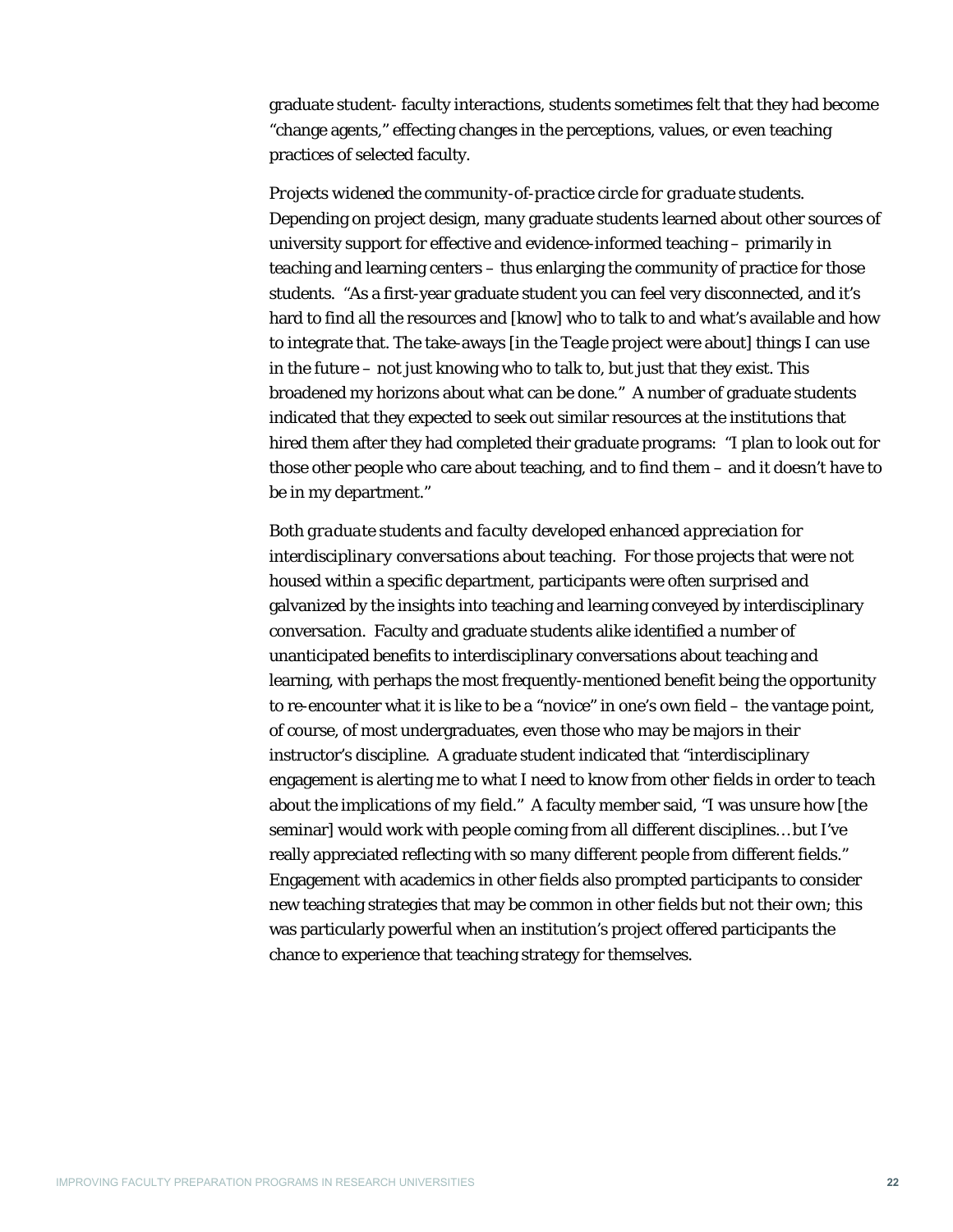## **COMMUNITY OF PRACTICE FOR PARTICIPATING FACULTY, DEPARTMENTS, AND OTHER UNITS**

*Project faculty developed a stronger sense of community of practice*. A strengthened sense of CoP was also articulated by participating faculty, in relation both to project graduate students and to other project faculty. Faculty indicated they learned useful things about teaching, found participation "a great way" to get to know graduate students (this was especially true for new faculty members), and sometimes consulted with students for their perspectives on teaching issues. Several faculty indicated that they had grown more informed about the needs of their graduate students, were more aware of their expectations, and were more open to student input and preferences in course-related decisions, notwithstanding differences that could and did arise.

Some faculty members reflected that collaborative work on or conversation about teaching enriched their sense of efficacy in mentoring graduate students, a role that many faculty already value. One faculty participant in a project that involved coteaching with graduate student participants said that the project provided "the only occasion I've had to see my students teach. So that's going to really help me when I'm writing letters of recommendation for them as they are graduating. Now I can address both their scholarship *and* their teaching – that will really help those letters stand out." A project director noted that, in recruiting faculty participants, "the opportunity to be mentoring graduate students was appealing to faculty – more so than having a faculty seminar on teaching." Similarly, a department chair said that in encouraging faculty participation, he emphasized the way the Teagle project formalized and enhanced the faculty-graduate student mentoring relationship. The expansion of both the intrinsic and instrumental rewards of faculty mentoring of graduate students may be a hook upon which to hang future efforts to encourage conversations about teaching and learning in research-focused institutions.

Some faculty also experienced a stronger sense of community of practice with other faculty participants. One faculty leader described teaching-focused conversations among project faculty as a "communal digestion of knowledge." Another faculty member said, "Participation in the seminar was like co-therapy – there were helpful discussions across discipline and faculty career lines. A sense of community emerged among the participants." A third commented, "It's comforting to be among peers who really care about teaching and think about it a lot."

*Projects widened the community-of-practice circle for some faculty.* Different project designs offered different kinds of opportunities for faculty members to find support for their teaching interests beyond their immediate project partners. Some projects alerted faculty to potential staff partners and resources in various kinds of teaching and learning centers that either they hadn't known about before, or that they hadn't fully appreciated: "I've known about the [teaching and learning] center, but have felt a little de-coupled. This project has strengthened my sense of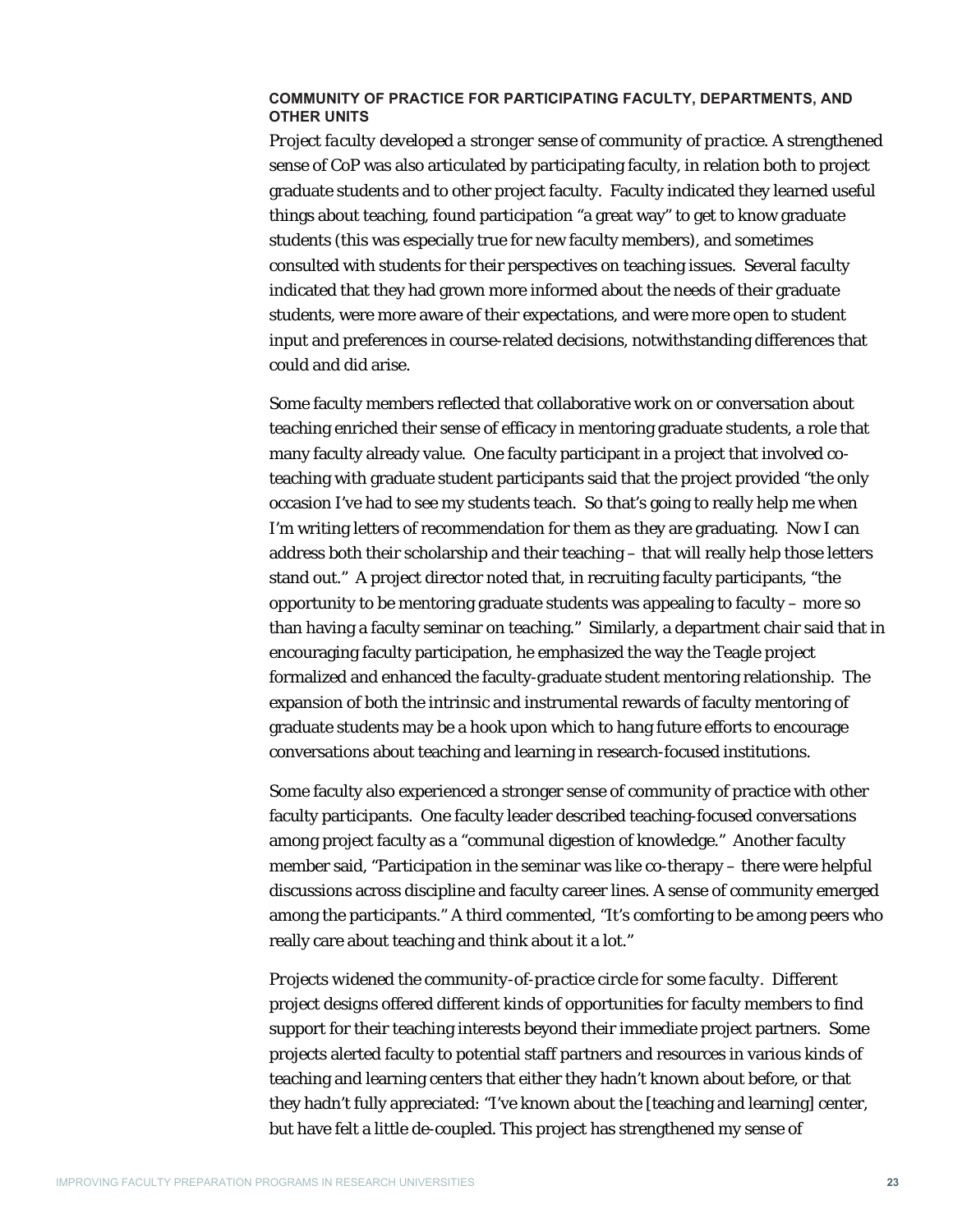connection – they really are helpful resources."

In two projects, multiple administrative units were involved in preparing project participants to use a variety of evidence-based instructional approaches and technologies. These academic administrative offices and institutional centers provided services, financial resources, visibility, and leadership support for projects, frequently fostering effective collaborative relationships and communication with participating project departments. Like their graduate student counterparts, faculty appreciated the opportunity to connect with these resources. Further, some projects – the AHA project in particular - offered opportunities to connect with faculty at other institutions: "The conversations I've had with other people through the AHA or around the AHA about pedagogy have been terrific. So I feel very engaged with some people in my discipline around pedagogy."

*It was difficult to engage additional faculty or departments.* All the institutionallybased projects included some kind of feature designed to stimulate interest in the project within the participants' departments, or among other departments that were not yet participating. For example, graduate students were expected to make some kind of presentation about their project work to their home departments, or modest programming was developed for department chairs or Directors of Graduate Study. While these "expansion" activities were generally carried out, they did not appear to spark the level of interest or demand that they were intended to generate.

## **OBJECTIVE 3: SUPPORT FOR PROJECT SUSTAINABILITY AND SCALABILITY**

**SUSTAINABILITY: PROJECT CONTINUATION AMONG GRANT RECIPIENTS**  *Project designs gave priority to sustainability.* Project sustainability was not an afterthought; every grant proposal included specific strategies for project continuation once Teagle funding had ended, and project teams carried them out. These strategies addressed critical issues including the continuing need for leadership, commitment of adequate time among competing priorities, skepticism about and resistance to faculty preparation programs in many department cultures, and the need for an organizational infrastructure to support future programming.

*Projects sought to leverage market incentives*. The competitive market for faculty positions in many fields provides ready incentives for the development and continuation of faculty preparation programs focused on teaching. Interviewees saw participation in the Teagle program as "adding value" for graduate student marketability. As one faculty member observed, "We know that most of our students won't get jobs at R-1 institutions, but we think students should be good teachers even if they do. We want to help them succeed not only in *getting* a job, but also when they are actually *in* their job." A student said, "I think that teaching is a very important part of [an academic] job. Participating in the Teagle program was essential, not just for getting the credential but for actually having the skills." Another student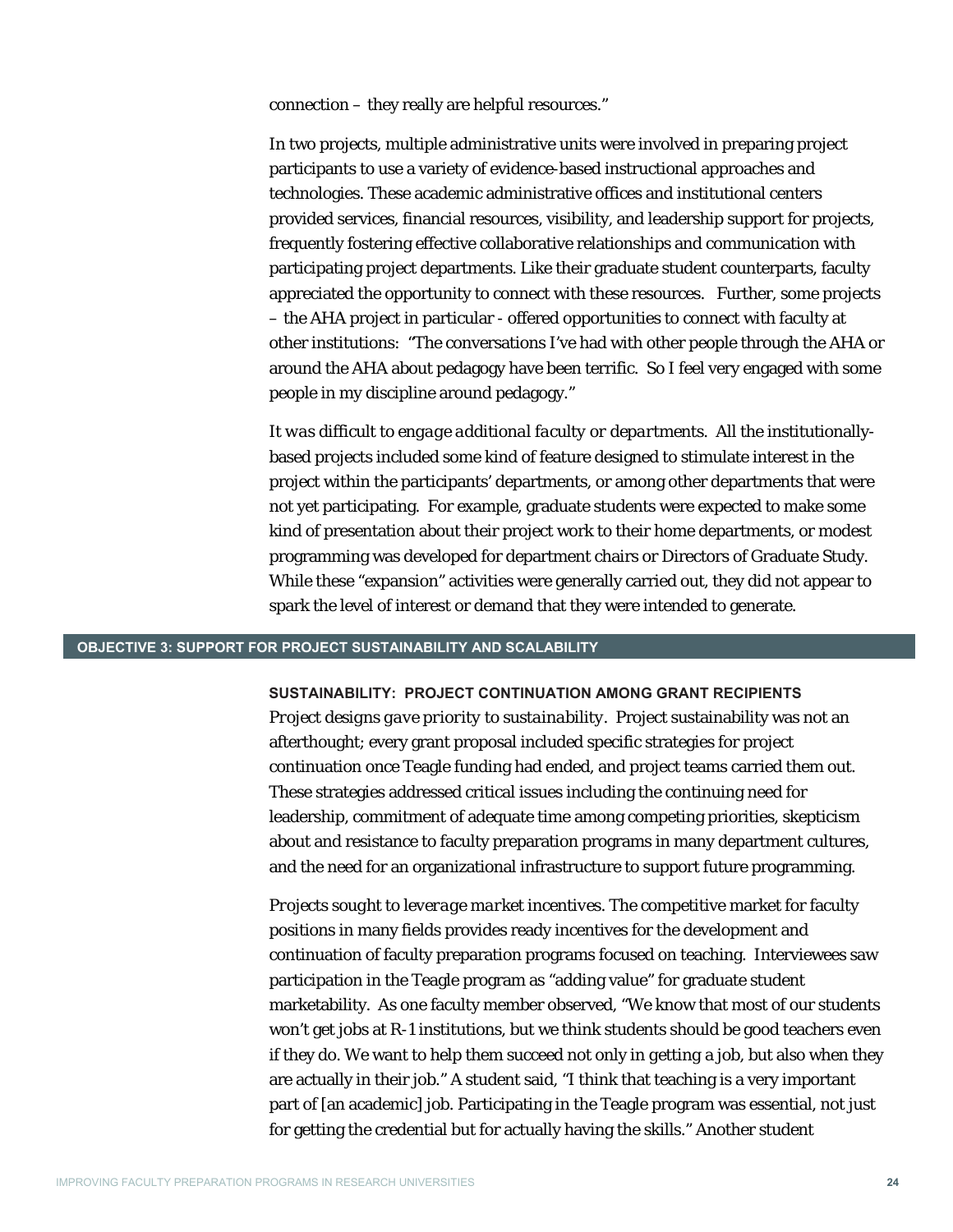indicated, "I think [Teagle project participation] will be a great advantage going into the market. It's on my CV and none of my competitors will have it on theirs."

Declining enrollments in many fields, such as the humanities (Jaschik, 2016) provides an additional incentive for better teaching and attention to student needs, both typically addressed in faculty preparation programs. As one faculty member said, "Social sciences and humanities, in particular, in order to survive, have to reach various audiences, particularly undergraduate audiences. We have to be good teachers to attract student enrollments."

*Projects invoked institutional priorities*. While this occurred in varying and projectspecific ways, most grantees found ways to connect the GSTAS initiative to larger institutional priorities and sought support from senior leadership in doing so. In one university, the Teagle project was linked explicitly to intended learning outcomes both for graduate students and for undergraduates. In another, the Teagle project became part of a larger institutional priority to strengthen resources for effective teaching for faculty and graduate students alike. Still another connected the Teagle project to a priority initiative in the graduate school focused on graduate student professional development. The senior leadership of the professional association saw its Teagle project as intimately connected to the future of the discipline and the larger context of the state of graduate and undergraduate education in the humanities. The invocation of institutional priorities not only provided impetus for project initiation, but also grounds for project continuation.

*Projects engaged senior leadership*. Every project also engaged senior leadership, though again in varying and project-specific ways. Graduate school deans often facilitated collaboration between project leadership and other units of the institution. Some senior leaders assisted with recruitment of faculty participants or department chairs. Some provided opportunities for discussion of the institution's Teagle initiative at various regularly-scheduled gatherings of faculty leaders. All contributed in some way to project sustainability, whether through allocation or re-allocation of funding, reorganization of structures, or extending or expanding appointments. The eloquence of some graduate school deans about the purposes and accomplishments of their institution's Teagle project was impressive. Several also linked their Teagle projects to a recent or impending accreditation effort. Senior leaders provided vision, visibility, and resources, all of which were vital to project continuation.

*Projects sought to "right-size" and target budget requests*. The nature and scope of ongoing funding needs varied considerably across kinds of projects; however, as project directors gained experience with project management, they recognized that some kinds of project activities required time but little money, while others required more funding. They turned to a variety of sources for institutional funding, including academic departments, Offices of Deans and Graduate Studies, centers of teaching and learning, media and technology centers, and senior or central administration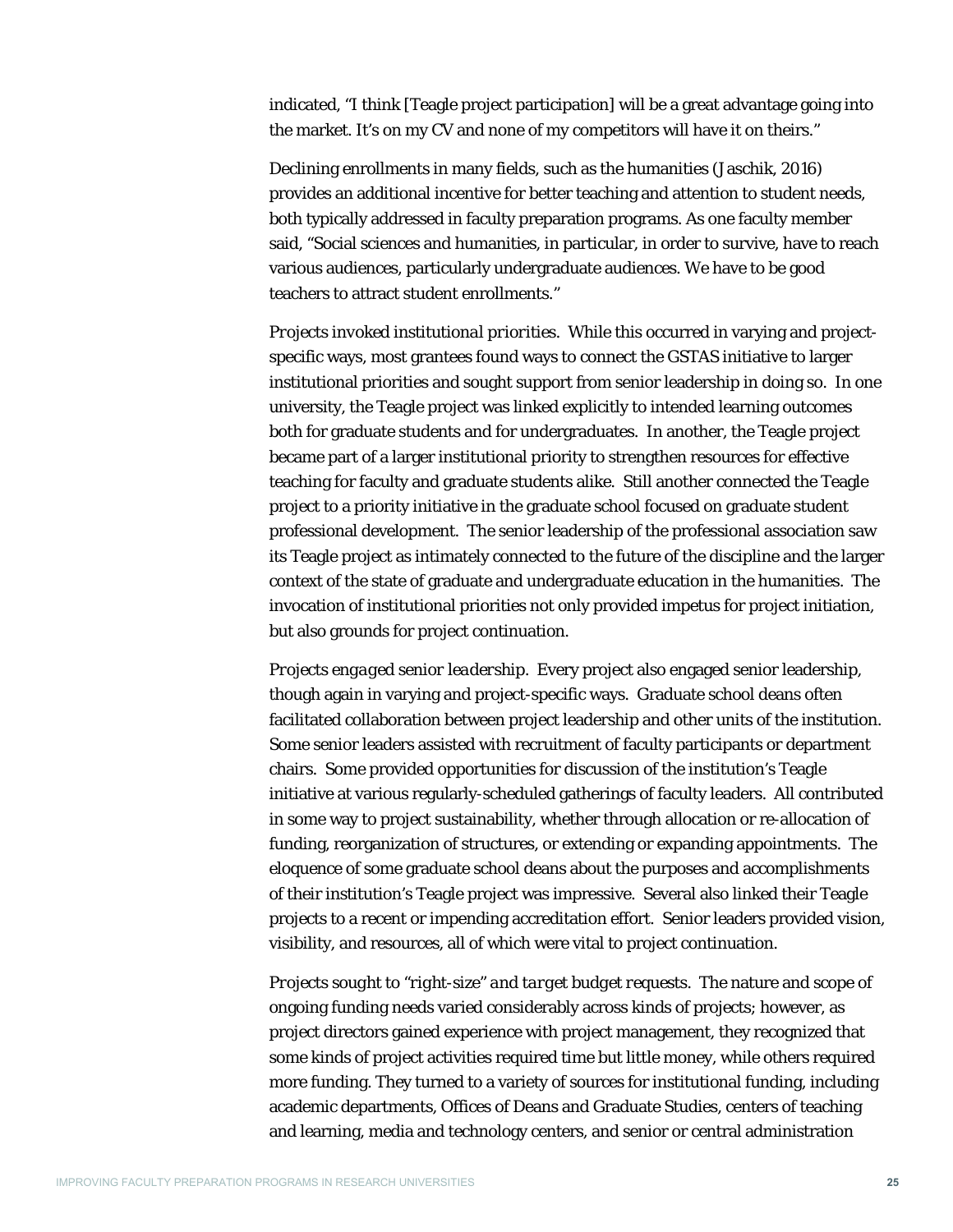offices, such as offices of vice provosts, provosts, and vice presidents. Projects also employed a variety of strategies to sustain programming with institutional dollars, including combining resources across multiple units, redirection of existing dollars, and reductions in stipends or non-compensation expenditures.

*Projects promoted transplanting, grafting, and cross-fertilizing.* Sustainability also requires new initiatives to find an institutional home with structural support. This occurred in different ways, but it always occurred. Two projects are transplanting their Teagle initiative into graduate courses. In the words of one of the project directors, "In a sense, a class is a solved administrative problem—the room gets booked, scheduling is easy, everybody's incentives are clear, and you know who will be in the room every day. Organizing twelve workshops of various sizes for different constituencies … took a lot more energy." And, while the Teagle Fellows appreciated the community spirit that this helped to inculcate, they complained that sometimes the constant stream of visitors disrupted what would otherwise have been a sustained conversation with a fixed group of people. Other projects are grafting various elements of their Teagle projects into their teaching and learning centers, sometimes by enriching programming they were already offering, and sometimes by offering a new programmatic option. The AHA is following a similar track, both enlarging the scope of some things they were already doing, and offering new programming.

Cross-fertilization occurred as well, primarily by graduate students who were Teagle project participants or "alumni" serving as leaders of orientation programs for teaching assistants, and integrating some of what they had learned about evidenceinformed teaching into the content of these programs. This often meant more engagement in thinking and talking about teaching with graduate students who were not program participants, to the mutual benefit of both.

*Projects drew attention to institutional incentives.* All the projects prompted discussion about the larger structure of incentives for participation in programs intended to advance evidence-informed teaching in research universities. Several projects were beginning to consider, or move forward on, changes in selected academic policies in support of this goal. For graduate students, these included requiring or encouraging graduate students to successfully complete teaching preparation activities on campus, at national conferences, or online; setting consistent expectations for graduate student/TA teaching performance; regularly providing feedback to TAs on their teaching; encouraging and recognizing TAs for using varied teaching approaches in their courses. For faculty, there was renewed discussion about the importance assigned to teaching expertise in interviews for faculty positions, and about weighting teaching more in faculty promotion and tenure decisions.

*Institutions and individuals must find and fund the time*. A manageable and supported time commitment for project participants was essential both to initial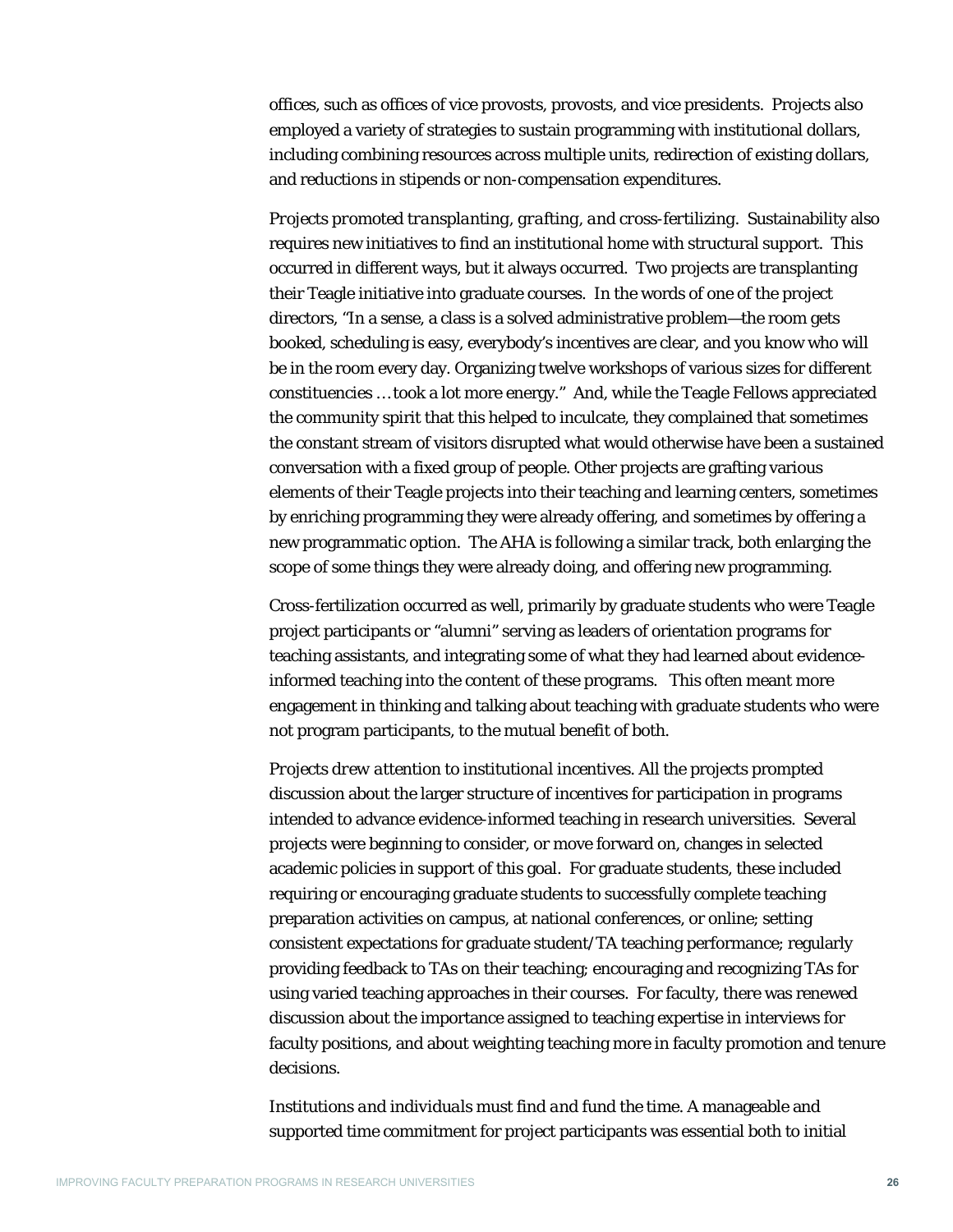project success and to long-term sustainability. As one faculty member said, "Faculty and graduate students are so busy, you can't just add this to everything else [they] are already doing." Financial support was essential for most of the graduate student participants and for project directors, and was important, even if not essential, to everyone else. Graduate student fellowships or stipends compensated for the opportunity cost of Teagle program participation in lieu of grant-funded research or summer school teaching. Support also took the form of compensation for team teaching of undergraduate courses; course releases for faculty; and inclusion of courses as part of regular faculty teaching loads. Financial support for faculty, students, and staff carrying out administrative or project leadership responsibilities was usually provided through Teagle grant money, and program continuation as described in project synopses above typically required some combination of new institutional resources and scaled-back expenditures (smaller stipends, shorter programs, fewer participants, etc.). What remains to be seen in all of these projects is whether the institutional support required for program continuation will be sufficient to fund the time commitment required both for program leaders and program participants.

## **PROJECT EXPANSION TO OTHER PARTICIPANTS, UNITS, AND INSTITUTIONS**  *The Teagle initiative generated a diverse array of project models*. The multiple approaches to fostering graduate student preparation for evidence-informed teaching represented in the GSTAS initiative offer a welcome variety of options for departments or institutions interested in enhancing the professional preparation of their Ph.D. candidates. Reflecting on prospects for project expansion to additional departments within her institution, an administrative leader commented, "We need to work with what's there; the imposition of a model won't take hold. It's better to offer several models and ask departments to consider what will work for them." As for project expansion to other institutions, we noted in our individual site visit reports that project designs often played to current institutional strengths, ranging from support for teaching with technology, a penchant for cross-unit collaboration, or exceptionally robust programming for teaching assistants. The diverse and imaginative ways that projects were conceptualized and situated not only provides a variety of existing options for consideration, but can spark the development of still other models likely to leverage distinctive institutional strengths.

*Individual and departmental project participants were diverse.* The array of departments and disciplines collectively represented in the Teagle GSTAS project was impressive. Our interviewees included historians, mathematicians, musicologists, physicists, philosophers, engineers, political scientists, linguists, economists, environmental scientists, sociologists, biologists, and instructors in half a dozen different languages, to name but a few. Moreover, both graduate student and faculty participants represented different generational cohorts, from first-year students to those on the cusp of completing their dissertations, and from adjunct instructors in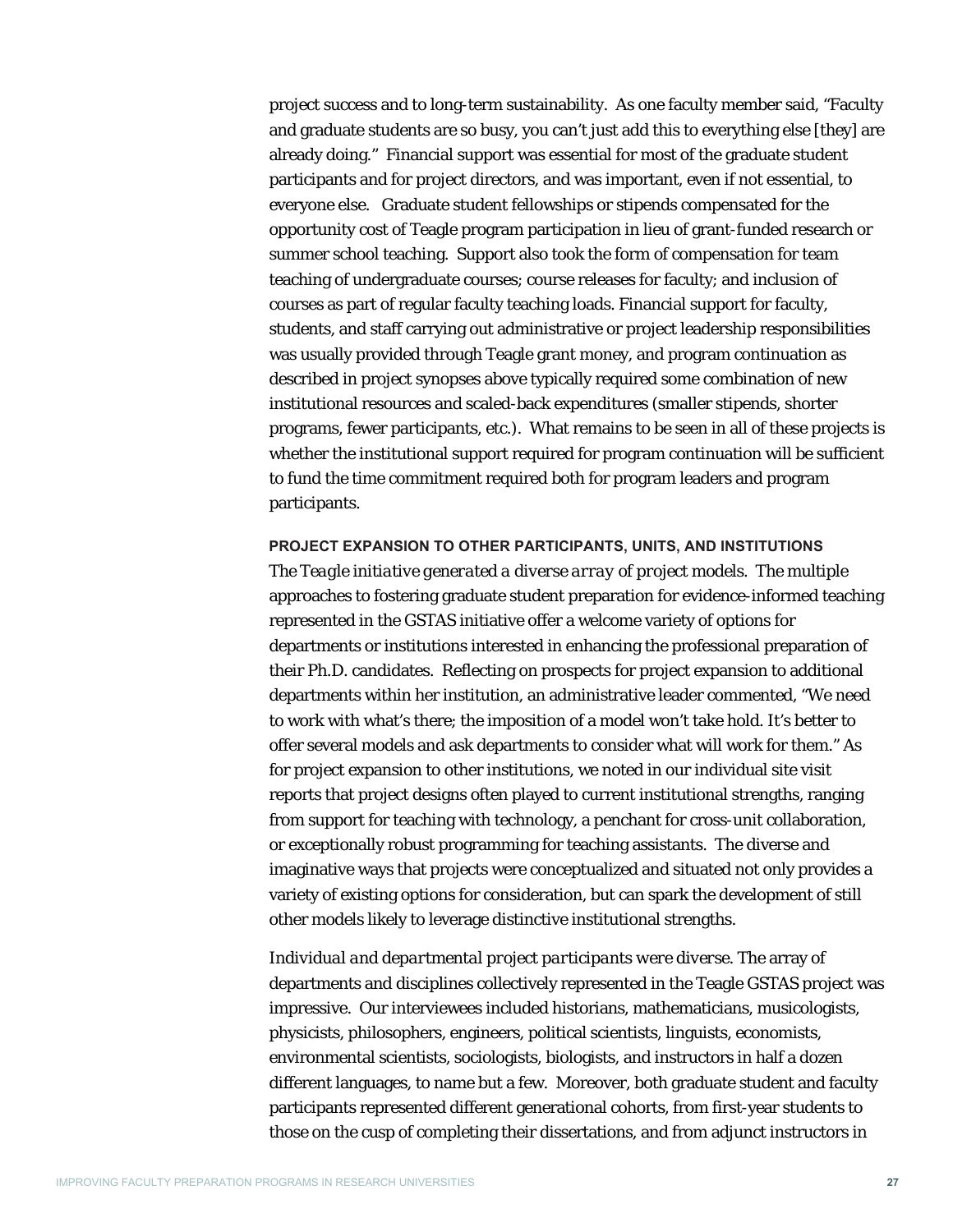their second year of teaching to senior faculty nearing retirement. The institutions, too, were very different from one another. From the palm trees of Palo Alto to the protests outside our window in Berkeley, from the traffic noise of America's largest city to the tree-lined serenity of one of its best-known college towns, the universities that pursued these projects spanned the spectrum of U.S. R-1 institutions, not only in geographic location but in character. The broad appeal of programming to enhance evidence-informed teaching bodes well for scalability.

*Many institutional and department cultures remain indifferent or hostile to investment in teaching.* Almost every interviewee across all seven projects indicated that faculty members in elite research universities typically do not value programs to enhance the teaching of undergraduates. Here is but a small sample of comments from participating graduate students:

"There is not much incentive to even think about teaching, let alone improve it."

"A punitive ethos [about teaching] exists; there is no regard for teaching."

"The Teagle program is fighting against the culture of 'research first and only;' it helps relieve the stigma of focusing on your teaching."

"A lot of faculty want us to want *their* job - but a lot of us want a different job."

"It's the nature of grad school itself – what gets you the degree is your dissertation, not your teaching evaluations."

"In a place like [this], there's this perverse status economy – if you're really brilliant, the institution recognizes that by liberating you from the burden of teaching."

"A lot of faculty see [involvement with the Teagle program] as a waste of time that could be better spent getting your research published. Or they offer surface support but aren't interested in what the students are actually learning from their projects."

A few students indicated that they were being careful not to disclose their project participation to their thesis advisors or research supervisors. One institution discontinued the requirement of a letter of support from a student's faculty advisor as a condition of project participation, to avoid putting students into an awkward or professionally-compromised position. These dynamics suggest that the criteria by which research universities have long been evaluated, as described in Part I, continue to shape both institutional cultures and, for the most part, individual professional values, making the expansion of GSTAS-like projects an uphill climb.

*Project expansion may be limited by the dynamics of self-selection.* At both the individual and the unit level, as is typically the case when innovations are being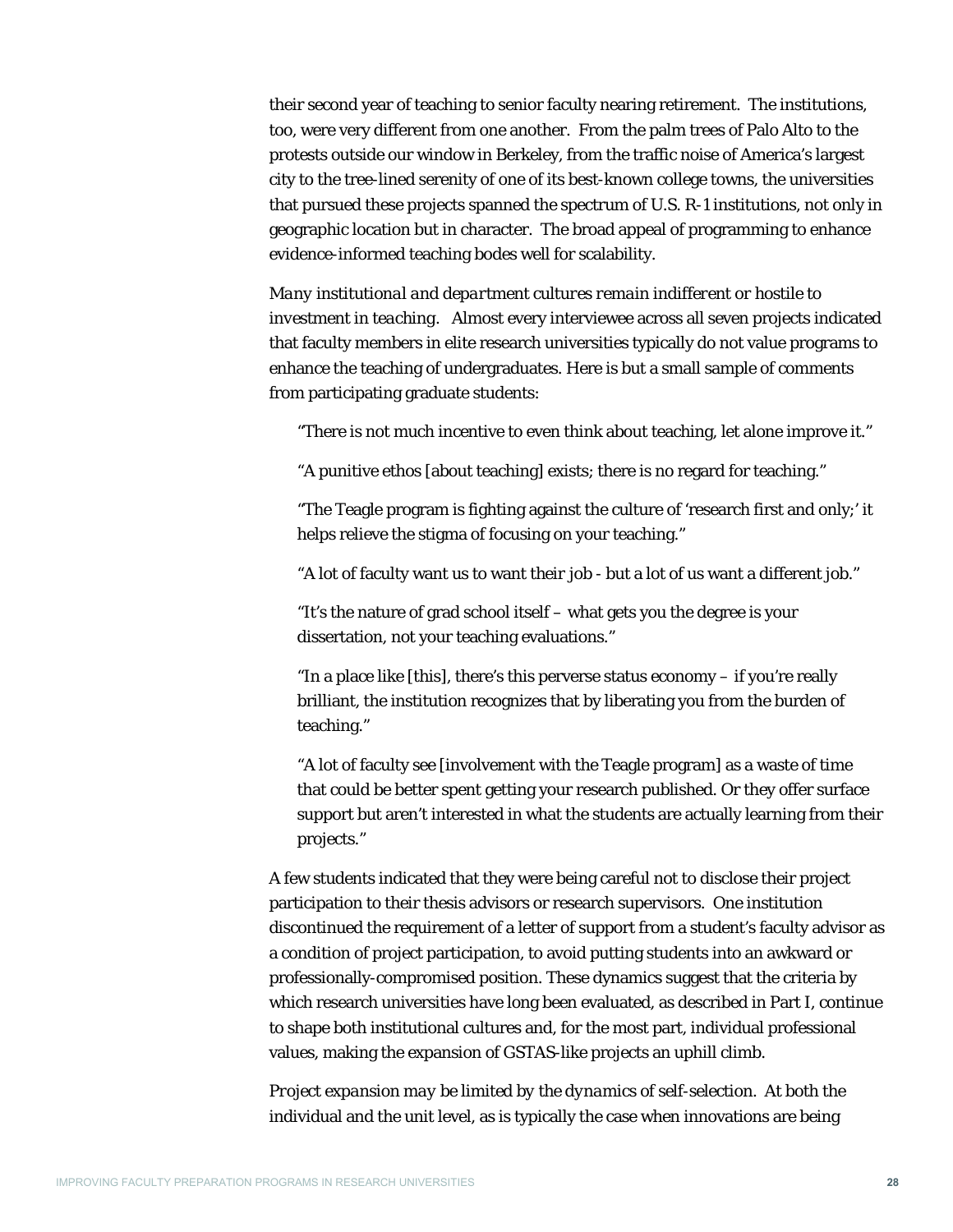piloted, participants represented a "coalition of the willing." Without exception, and despite the cultural conundrums described above, each of the visionary, energetic, and talented project leaders (described in more detail below) had made a decision to bring their considerable gifts to bear on the effort to enhance the educational experience of graduate students at their institution. The senior leaders at those institutions both recognized and cultivated the connection between the GSTAS initiative and the strategic interests of their organization.

Participating faculty were exceptional in already sharing many of the values at the heart of each project. The AHA's team of expert faculty not only believed in but generated evidence to inform effective teaching. The faculty who developed, revised and delivered courses in partnership with graduate students were interested in both their own and their graduate students' professional development. The faculty who attended seminars and plenary sessions or who served as ambassadors within their departments thought of effective undergraduate teaching and learning as both intellectually intriguing and inherently important.

So, too, did many of the graduate students who elected to participate. Some indicated that the primary reason they were pursuing the Ph.D. in the first place was to be able to teach undergraduates – "I'm just constitutionally more inclined to teaching" – so they began their graduate education with pedagogical interests already firmly established. Others "discovered" how intellectually engaging teaching preparation could be through positive experience in their TA orientation, and wanted more. Importantly, faculty participants sometimes unwittingly reinforced these selection effects. As one faculty member who was a regular presenter in his institution's GSTAS project said, "If I know that a graduate student is already interested in teaching or is thinking about jobs in liberal arts institutions, I make sure to tell them about Teagle."

What this means, of course, is that graduate students who aren't yet persuaded of the value and vitality of evidence-informed preparation for teaching won't necessarily even encounter, much less choose to pursue, available opportunities. The other implication of this approach to graduate student recruitment is the unspoken assumption that only those undergraduates attending liberal arts institutions need what well-prepared early-career faculty can bring to the classroom.

Among those projects that included significant departmental involvement, the participating departments were also distinctive. Some already had an established reputation for good teaching and for supporting graduate students who wanted to improve their teaching abilities. Some reflected larger disciplinary commitments to pedagogy as part of the professional role of faculty in the discipline; this was particular true for departments of English or various foreign languages. Some had directors of graduate studies who were interested in expanding placement options for their graduate students, and saw excellent preparation for teaching as one way to do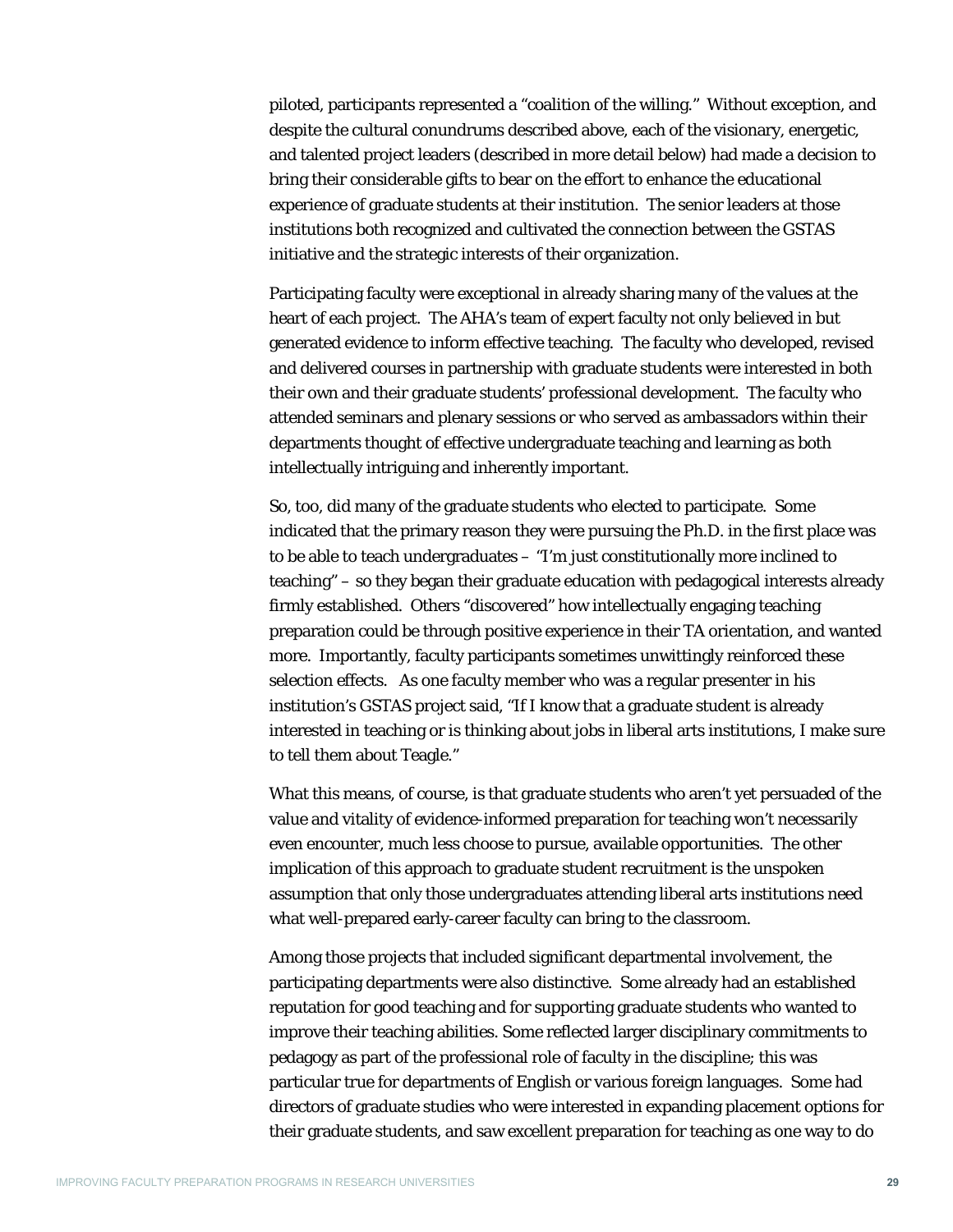that. And a very few had departmental leaders who saw a connection between the teaching of their graduate students and the learning of their undergraduates: "My motivation for [participating in the Teagle project] is how important it is for grad students to develop as good instructors, and also [because of] the impact on our undergraduate program. Being a TA is more than a form of economic support for the TA – it's also a way of connecting the grad program and undergrad program. We had some bad experiences with poor TAs, and [our] undergrads should have a highquality experience with their TAs."

Self-selection poses a daunting challenge to scalability. Compared to the scope of Ph.D. education at each institution, the Teagle projects were relatively small to begin with. At one university, a thriving summer institute was available to 50 students per year out of the more than 1800 enrolled in as Ph.D. candidates; at another, an engaging seminar on teaching in the discipline was offered in one department out of nearly 60 with Ph.D. programs; at a third, faculty-graduate student teaching partnerships represented but a tiny fraction of courses offered. The teaching-focused programming in the professional association, both in terms of the number of the opportunities and the number of faculty and graduate students who elected to take advantage of them, served as a grace note in the symphony of the annual meeting.

If pilot project participation is determined largely by the participants' pre-existing interests and commitments, and if those individuals or departments that have those interests and commitments tend to be both small in number and exceptional, then it is difficult to expand beyond the coalition of the willing. One faculty interviewee, reflecting on the challenge of engaging new departments, put it this way: "If a department saw itself as already doing a pretty good job with teaching, they said 'Why do we need this?' And if a department didn't care much about teaching, they said the same thing."

*Tenure, promotion, and compensation policies provide few incentives to invest in teaching*. Compounding the challenges of organizational culture and self-selection is the structure of incentives embedded in existing tenure, promotion, and compensation policies. Research universities seldom significantly reward excellence in undergraduate teaching and advising; what was notable was that the Teagle projects brought the institutional reward structure into sharp relief for many participants. Although these policies were not addressed directly in Teagle projects, a number of faculty and administrators discussed the need to adjust existing policies to "incentivize" colleagues about the value and benefits of better teaching.

It was also notable that a number of the faculty participants mentioned ways in which their current professional status had "liberated" them to participate in their institution's Teagle initiative; they were able to stand outside this structure of incentives and rewards. Some were adjunct faculty who were not tenure-track, so they didn't worry about perishing if they didn't publish. Some had recently been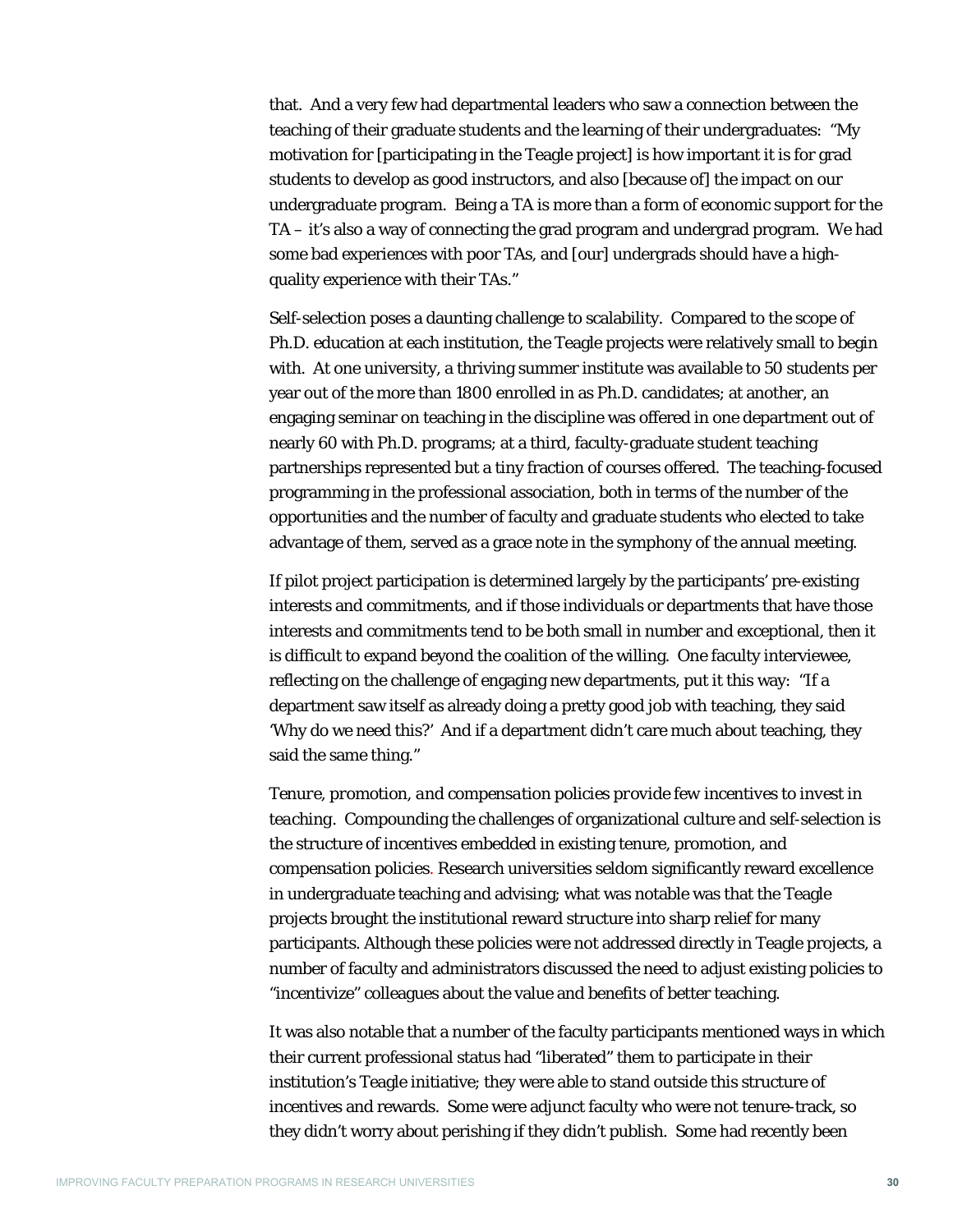promoted, and consequently felt they had more flexibility in setting their professional priorities. One faculty member said he felt free to participate in his institution's Teagle initiative only after he'd received signals that he'd "cleared the research bar" in his progress toward tenure, which "gave [him] the freedom to focus on undergraduate education – that was the part that really needed attention." Finally, some were senior faculty who were already at the highest rank, and could exercise near-complete autonomy in deciding where to invest their professional energies. The structure of incentives in elite research universities continues to pose challenges to scaling up even highly-successful projects, as each of these Teagle-funded initiatives proved to be.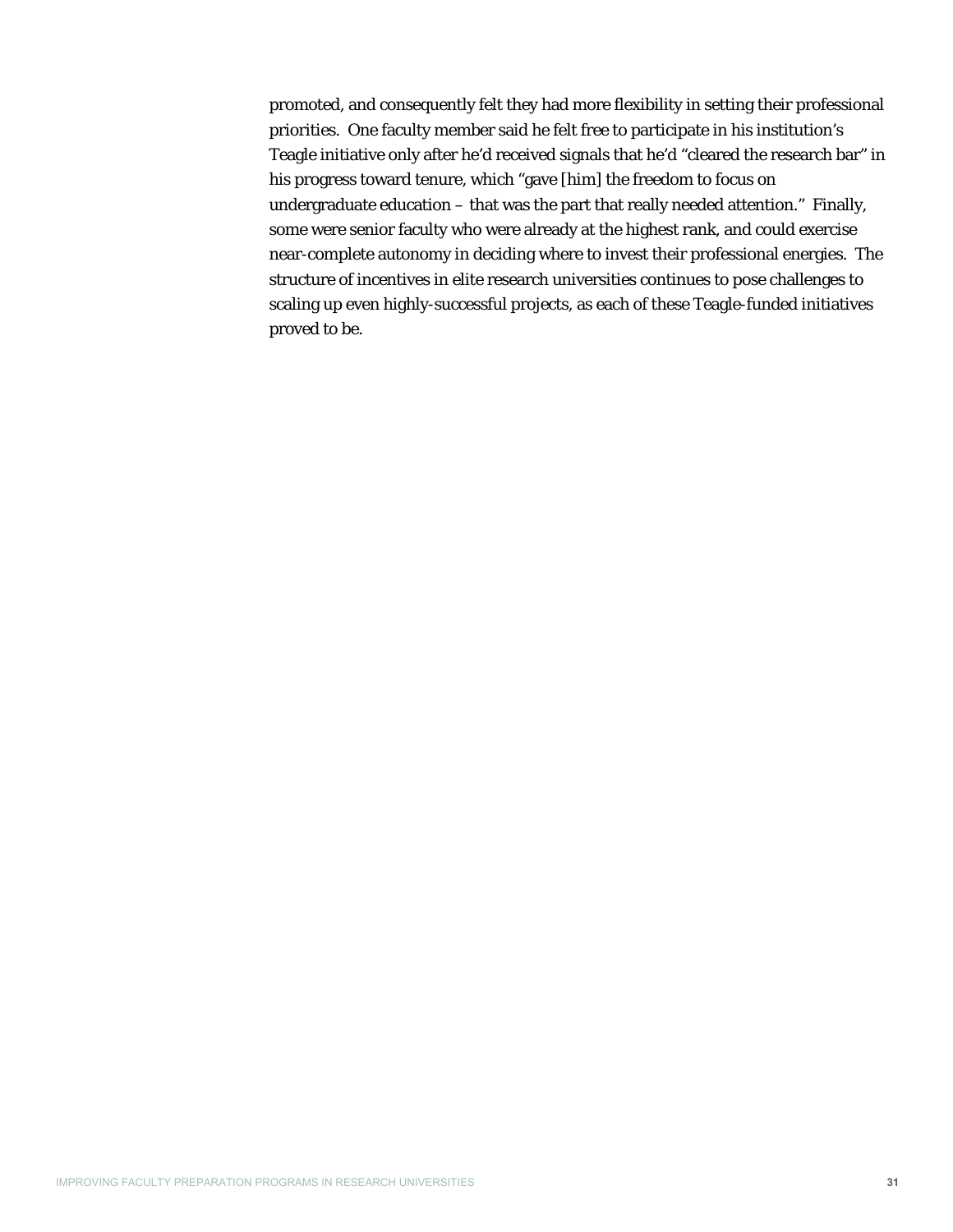# Lessons Learned and Key Recommendations

## **CHARACTERISTICS OF EFFECTIVE PROJECTS**

*Adroit project leadership.* Interviewees indicated that committed, collaborative, skillful, and savvy leadership was critical to program and project success. Project leaders stimulated support for project activities and for the values represented in the programming. They were sophisticated in the ways they thought about their projects, not only in terms of content, but also in terms of how they were conceptualized and how they were situated in the larger context of their institutions. Every project also involved new, or newly-energized, partnerships, requiring a high level of collaborative proficiency for each project leader. Every project also required some adjustment in project design after the first year of implementation, and the flexible and imaginative adaptation by the project leaders, in combination with the willingness of Teagle staff to accommodate proposed changes when accompanied by a persuasive rationale, were also key to project success.

*Extensive and highly-effective support from outstanding graduate student assistants.* Nearly all the project leaders used Teagle funding to hire exceptional graduate students to provide administrative support which, according to the project leads, was indispensable to project success. Moreover, the opportunity for deep engagement in implementing a significant professional development program led many of the graduate student project assistants to consider seriously a career shift to faculty development as their primary occupational goal. This was an unanticipated but very real benefit to the Teagle initiative.

*Seed money.* Teagle funds were perceived as critical to project success, supporting teaching-related activities that otherwise would not have been funded. Resources were attributed primarily to compensation, because the principal project cost was time - the time that leaders spent to develop and deliver programming, and the time that participants spent in completing it. As noted above, stipends and other funding support for graduate students were especially important, since they typically do not have access to funds beyond their TA salaries and benefits. With institutional budgets already fully committed elsewhere at the time these projects were being initiated, seed money to design, implement, and evaluate the program innovations represented in each project was critical to the ability to launch and continue project activities. It was much easier to make the case for reallocation of institutional dollars to support program sustainability once the merits of the program had been established with the benefit of external dollars.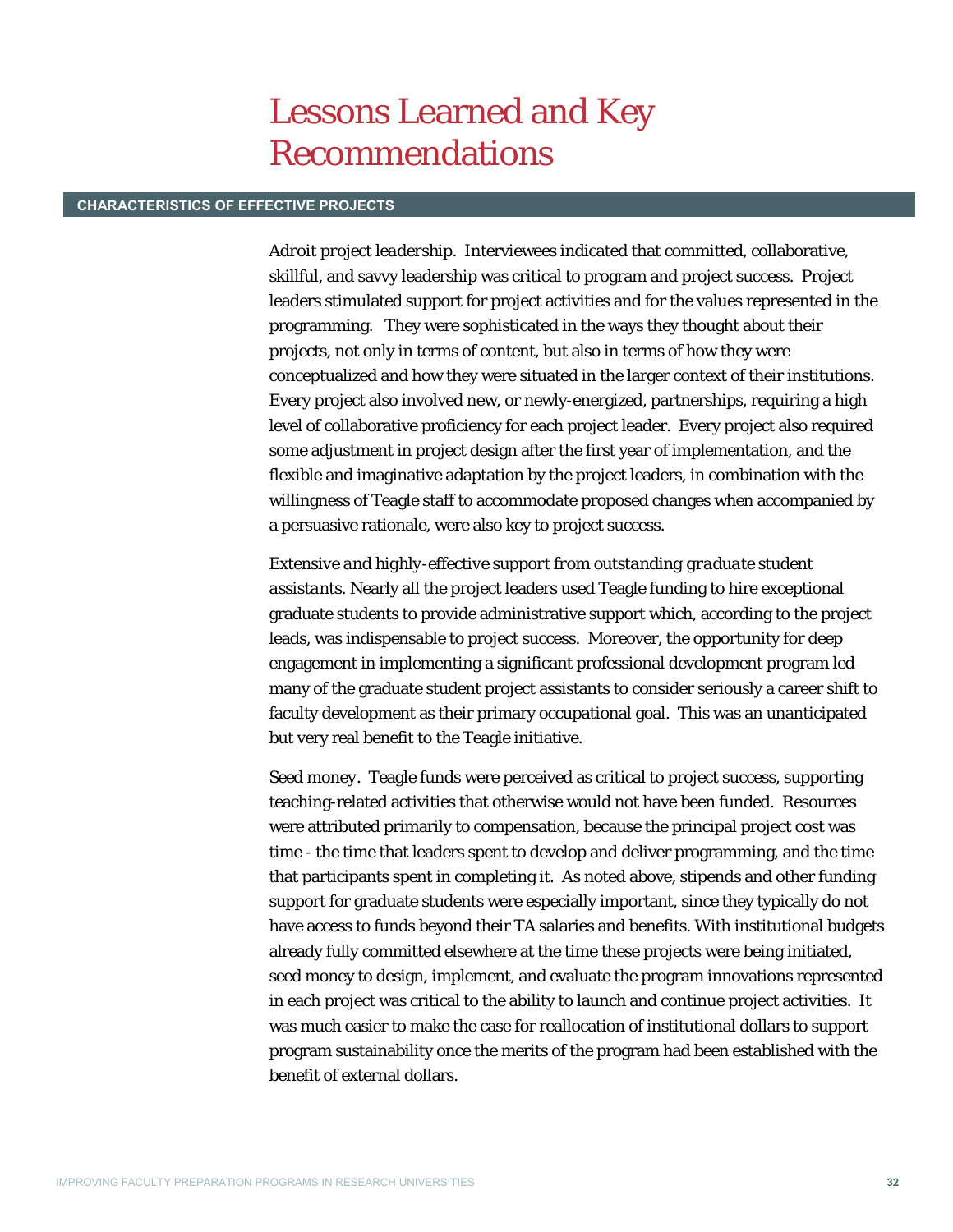*Collaboration.* For the six university projects, whatever the project's leadership model – Center-based, department/division-based, or hybrid – collaboration between project leadership and other university administrators and centers always contributed to project continuation. In particular, every project was characterized, though in different ways, by collaboration with one or more institutional centers for teaching and learning. In several projects, the center staff served principally as consultants, assisting project leadership with developing content and resources for program participants, and, in one case, also developing and administering a comprehensive evaluation plan. In three projects, though, centers were the principal locus or a co-partner of project activity.

While some department faculty valued center involvement more than others, all the project leads and most participants valued the expertise and contributions of center staff, particularly on general issues pertaining to teaching and learning. A number of faculty seemed pleasantly surprised by the value of what teaching and learning centers had to offer, particularly with respect to educating even seasoned faculty about the existence of a scholarly literature on teaching and learning. Graduate students repeatedly said that the support provided by their institution's teaching and learning center was vital, not only to their immediate preparation for effective teaching, but also to their future success as teachers; they expected to seek out similar resources in whatever institutional setting they found themselves once they were launched as faculty members. In other words, the "community of practice" that existed between project leadership and other teaching-focused entities in their universities created opportunities for and commitment to community of practice among participating graduate students.

### **CHARACTERICS OF SUCCESSFUL PARADIGMS INTRODUCED IN PROJECTS**

*Projects recalibrated the relationship between research and teaching, treating them as synergistic rather than divergent.* It is a common assumption among faculty and graduate students alike that one can either devote time to teaching or devote time to research; a belief in an inevitable and intractable time tradeoff is why some graduate student interviewees expressed reluctance to even acknowledge to key faculty in their departments the fact that they were Teagle project participants. The conceptual underpinnings of the Teagle projects themselves, though, challenged this either/or thinking. Across all the projects and in several different ways, faculty and graduate students alike came to recognize potential synergies between the knowledge and proficiencies required for excellence in research, and the knowledge and proficiencies required for excellence in teaching. This message was conveyed in different ways by different projects, but it was a core element in all of them.

One project had adopted the "teaching-as-research" model of the national Center for the Integration of Teaching, Research, and Learning (CIRTL), which "involves the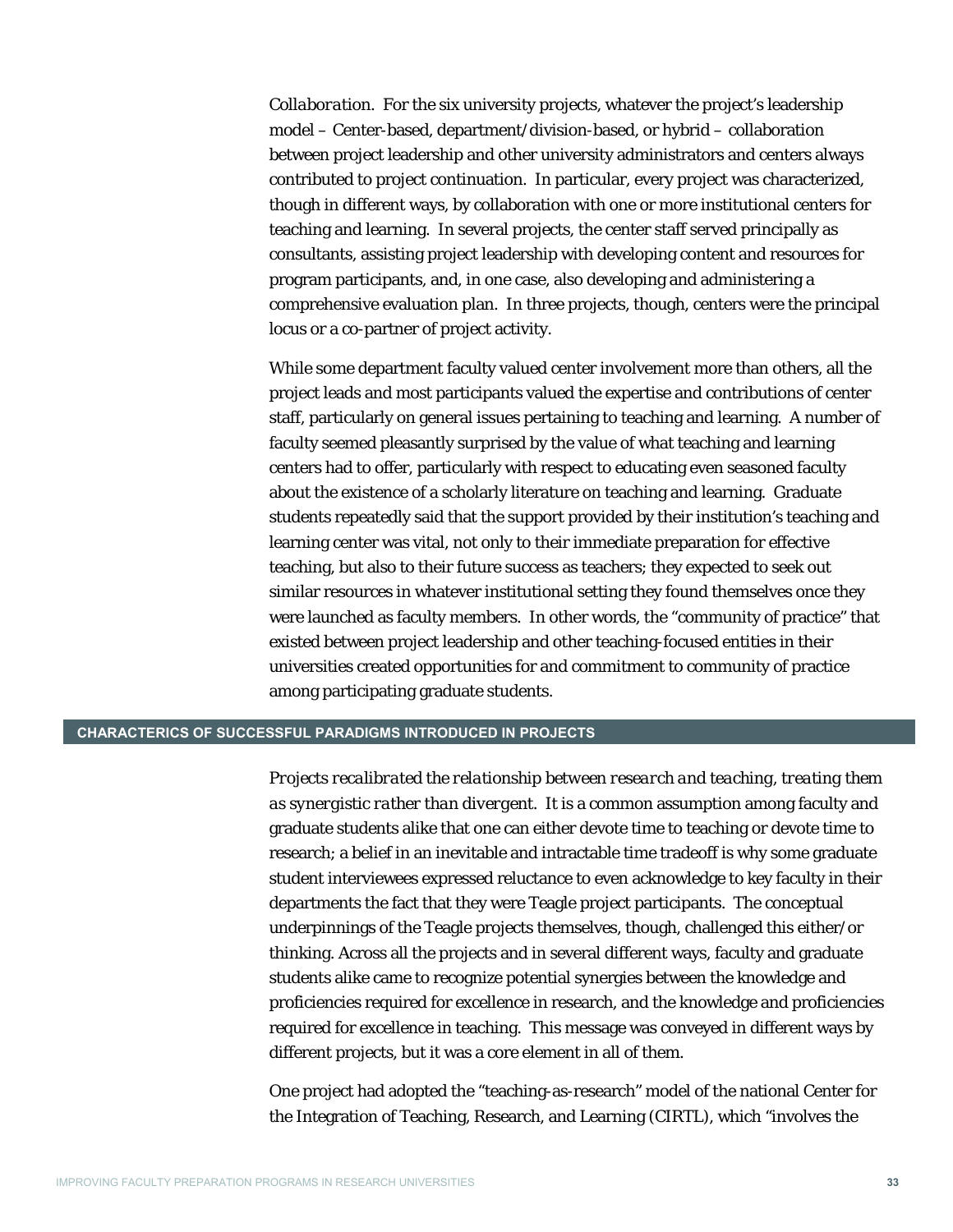deliberate, systematic, and reflective use of research methods to develop and implement teaching practices that advance the learning experiences and outcomes of students and teachers" (CIRTL Core Ideas: Teaching‐as‐[Research](http://gradschool.cornell.edu/sites/gradschool.cornell.edu/files/CIRTL_CoreIdeas.pdf)). Another approached teaching from an inquiry-based "design thinking" perspective, in which an instructor identifies a problem, develops goals or strategies, assesses impact, and provides feedback. Still another characterized its program as "scholarly approaches to teaching," described by one participant from the natural sciences as "similar to what you do in a lab - use research to develop a hypothesis, try it out, and not just once - if you actually were in a lab, your professor would tell you to try it again for a year!" For its part, the AHA's project focused largely on the scholarship of teaching and learning both in its conference programming and in its consultations.

Project participants got the message. Our interviews were replete with comments from graduate students, faculty, and project leadership alike expressing growing appreciation for the synergy between research and teaching. One project leader noted, for example, that the dissemination of research is a form of teaching, even when the audience consists of other experts in the field, making the boundary between research and teaching more permeable than it might appear at first glance. At the same time, evidence-based teaching draws on a faculty member's expertise in systematic and sustained inquiry. A graduate student commented that Teagle project participation "prompted thinking about how to combine research expertise with teaching, using the skills of a researcher, not just the substantial knowledge, in a way that helps us improve [teaching]."

A faculty member indicated that the project "made me start thinking about my teaching more in the way I think about my research – the Teagle program really emphasizes a scholarly approach to teaching....[Some sessions] started with the most basic questions, like how to lead a good class discussion. Now I know what the data say about this – I know how important small group interaction is. We had another session on the function of the lecture, what it can communicate and what it can't communicate. I could share data on what students actually learn through lecture and faculty are very persuaded by data." Insights like these suggested the beginnings of a shift in the assumption that both faculty and graduate students must choose between excellence in research and excellence in teaching.

*Project activities engaged participants in a graduate-level equivalent of "highimpact practices."* In his widely-disseminated work High-Impact Educational Practices: What They Are, Who Has Access to Them, and Why They Matter, George Kuh (2008) argues that some kinds of educational experiences are more likely than others to promote deep engagement, and thereby foster deep learning, for undergraduates. What high-impact practices like learning communities, internships, collaborative projects, and capstone experiences offer to undergraduates, the Teagle projects for evidence-informed teaching preparation offered to graduate students.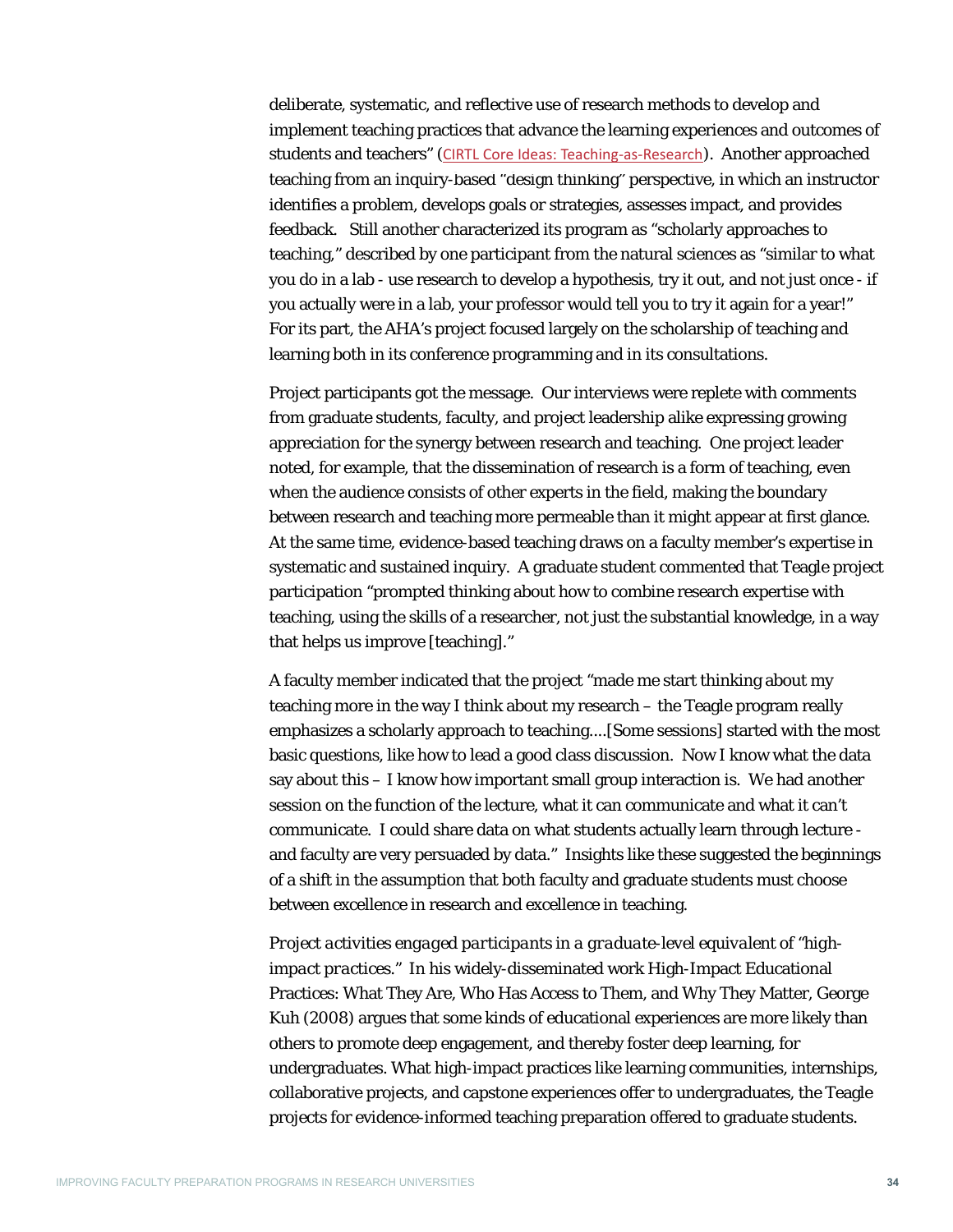The findings presented in Part III provide ample support for this conclusion. While some projects emphasized some of these elements more than others (particularly those that were university-based), as a group they reflected a compelling paradigm for deep, engaged learning among Ph.D. students. Project participants, especially graduate students, demonstrated strong commitment and high morale, and engaged consistently in project activities. The communities of practice that engaged participating graduate students, and to a lesser extent participating faculty, certainly constituted relationships characterized by extended interaction about substantive matters. Whether through the actual practice of teaching, the development of purposeful, high quality teaching products, or both, participants had numerous opportunities to integrate and apply knowledge; as one interviewee said, "We were actually putting the readings into practice in our own teaching."

Moreover, many project sessions were structured to give participants an opportunity to experience the learning principles and practices that the readings were introducing, up to and including the way a seminar room was set up to facilitate small group interaction. Opportunities for self-reflection were provided by assignments asking participants to develop or revise their statements of teaching philosophy. There were also provided, though perhaps more implicitly, numerous occasions and venues for dissemination of the participants' work. There is no better way to consolidate one's learning than to speak or write about what one actually learned, and the numerous presentations, web postings, and publications emerging from these projects did just that. Graduate students who have experienced deep, engaged learning through high-impact professional development opportunities are better positioned, and better equipped, to create analogous opportunities for the undergraduates they will eventually teach.

## **RECOMMENDATIONS FOR FUTURE PROGRAMMING AND FUNDING**

In this white paper, one of our goals has been to identify challenges to research universities in enhancing the preparation of graduate students for evidence-informed teaching responsibilities. We observed these challenges – many of which have been documented in the literature on doctoral education – in each of the GSTAS projects. In examining the obstacles that surfaced with respect to each of the objectives of the GSTAS initiative, we found four principal themes emerging:

- The need to counter the mistaken assumption that faculty must choose between excellence in research and excellence in teaching
- The need to expand project participation beyond self-selected individuals or departments, despite indifferent or hostile department culture(s)
- The need for adequate resources of time and money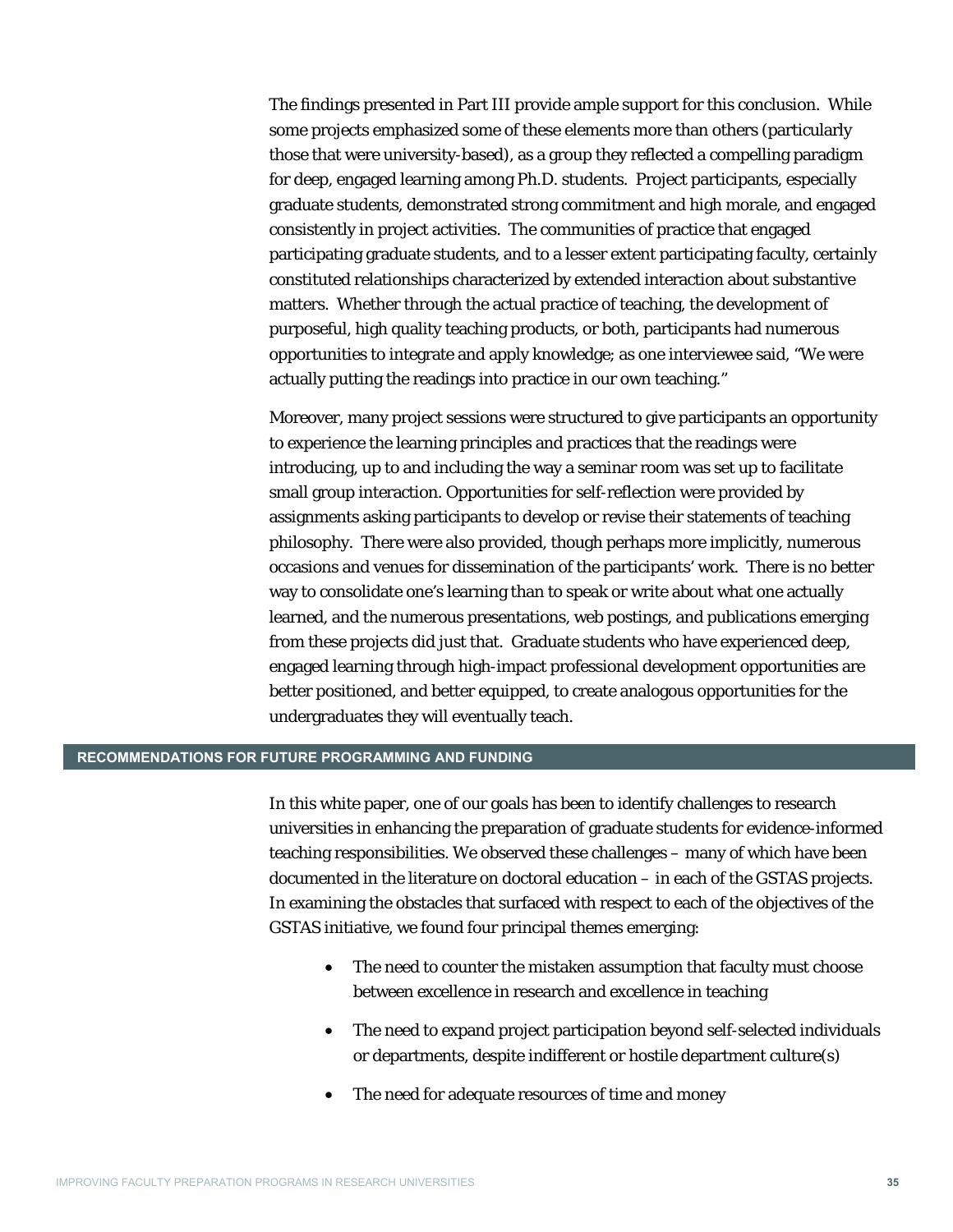The need to provide ongoing institutional home(s) for project activities

Even as we identified these challenges, we also documented many promising practices for addressing them. In reflecting on both, we are struck by some important parallels between the effort to initiate, expand, and sustain these graduate student preparation programs, and the effort to initiate, expand, and sustain student learning assessment in undergraduate instruction. Assessment has been dogged by the same concerns that the GSTAS projects have had to reckon with – constraints on time and funding, lack of an ongoing infrastructure of support, and individual and departmental perspectives that often ranged from indifference to hostility. But over time, institutions have been finding ways to circumvent these challenges. Serious institutional attention to assessment has had both a "bottom-up" and "top-down" quality to it; on the one hand, small but dedicated numbers of grassroots faculty began to see instructional value in the effort to assess student learning and use results for improvement, while, on the other hand, senior administrators felt some urgency to respond to the growing insistence of regional accreditors on meaningful and ongoing assessment efforts.

In the early years, faculty assessment leaders were advised to "start small and grow," and they did just that. It was not unusual for fledgling institutional assessment initiatives to be relatively small, grant-funded pilot projects, and for project leaders to recruit as broadly as possible across departments, divisions, and faculty ranks. Assessment projects have frequently involved collaboration – across departments, across units of the institution, and thanks in part to the Teagle Foundation, across institutions. Some professional associations have developed resources to support assessment work within their disciplines. As faculty have gained experience with assessment, they often have found their imaginations captured by the intellectual and practical puzzles involved with gathering evidence of student learning; assessment can be a surprisingly regenerative undertaking. Many successful assessment programs have framed assessment as a form of inquiry into student learning, relying on conceptualizations similar to those reflected in the Teagle GSTAS projects. And some institutions have introduced references to assessment – as evidence of commitment to undergraduate teaching, or as departmental or institutional service – into their criteria for tenure and promotion (Kuh et al., 2014).

The gradual institutionalization of assessment offers markers for the way forward in enhancing graduate student preparation for evidence-informed teaching. The institutional patterns and practices that helped assessment to take root were nascent in the GSTAS projects we evaluated. While these projects were small in the context of their institutions, they loomed large in their impact. There is merit, and there is promise, in supporting the projects that have been launched, and in planting new projects with a diversity of participants and in a diversity of institutions. Our funding recommendations below assume that, whatever the design of future projects, they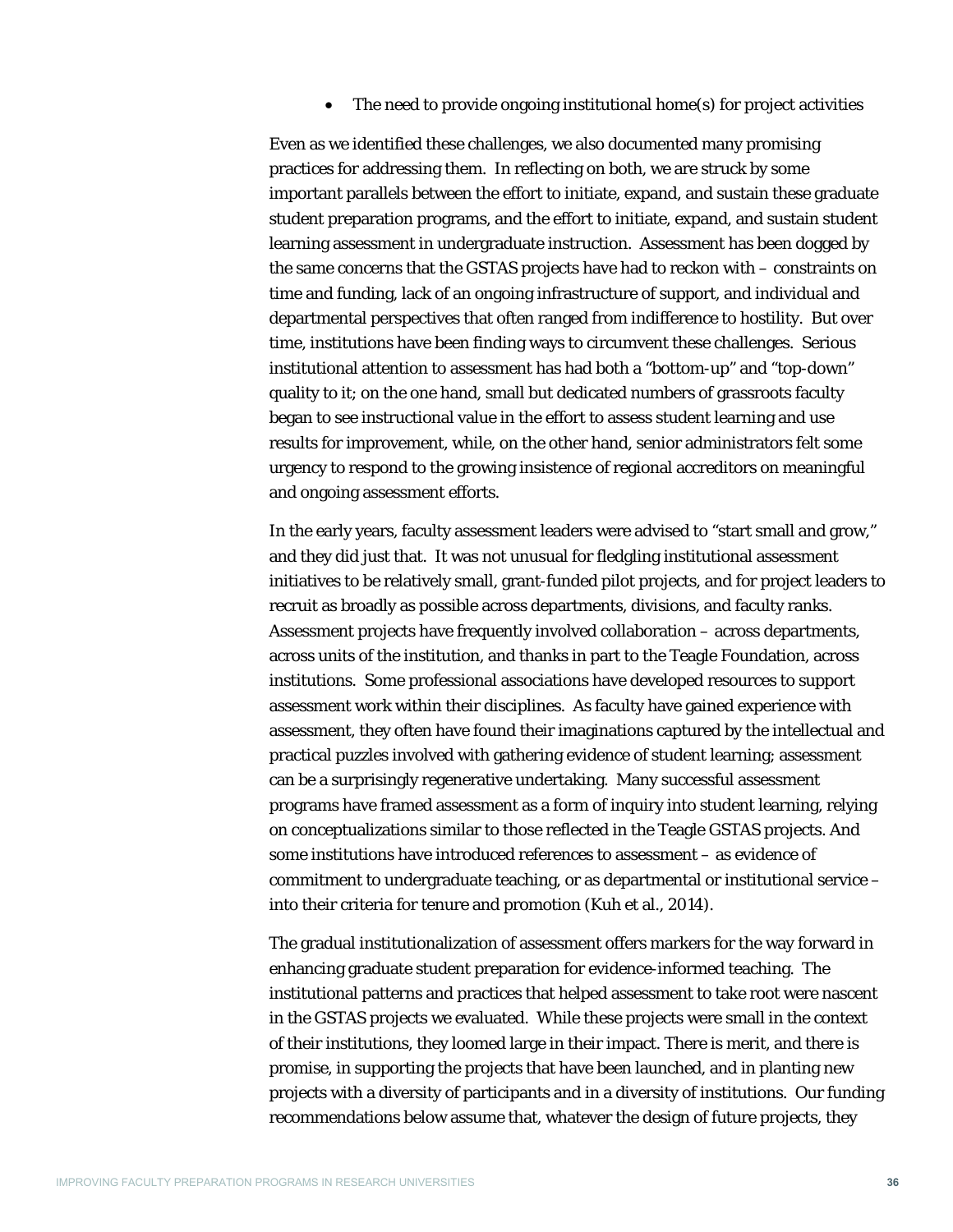will be grounded in scholarship and will foreground the connection between excellence in research and excellence in teaching. The recommendations also assume that project design will reflect the principles of "high-impact practice" identified above. Funding to support these recommendations could be provided by the Teagle Foundation, public agencies, research universities, associations, non-profit organizations, or other stakeholders.

## **CONTINUING SUPPORT FOR EXISTING PROJECTS**

- *New funding to strengthen the institutionalization of the GSTAS initiative in current participating universities and the professional association.* All project participants are continuing programming originally funded by Teagle. However, most are expected to use in-house funds to continue some rather than all aspects of their programming. Additional funds, perhaps offered on a matching basis, could sustain valuable programming among these original GSTAS participants. These funds could also be used in support of direct assessment of learning outcomes for program participants as well as undergraduate or graduate students taught by participants, since much of this work has not been completed, is complicated, and very likely requires additional funding support.
- *New funding to build networking opportunities for current participating research universities and the professional association.* Building networks is expensive and time-consuming, but has potential payoffs in the creation or strengthening of faculty preparation programs in the research university community or in professional associations. Support for many options could be worthwhile, e.g., in support of annual international, national, or local conferences across departments/disciplines or colleges/institutions; the development of electronic systems and products; the creation of a larger set of consultants; or the preparation of new training programs. Moreover, some projects have developed methods and technology for virtual collaboration and dissemination that could support this direction.
- *Intentional diffusion.* Earlier we noted that in several projects, Teagle graduate students were playing key roles in other programs intended to support teaching assistants, often housed in teaching and learning centers, and that these students would frequently infuse ideas they had gleaned from their Teagle project participation into their leadership of TA orientations and other programming. The Teagle Foundation and others could fund intentional diffusion efforts of this kind, bringing evidenceinformed teaching principles and practices featured in the GSTAS projects into existing programs for graduate student and faculty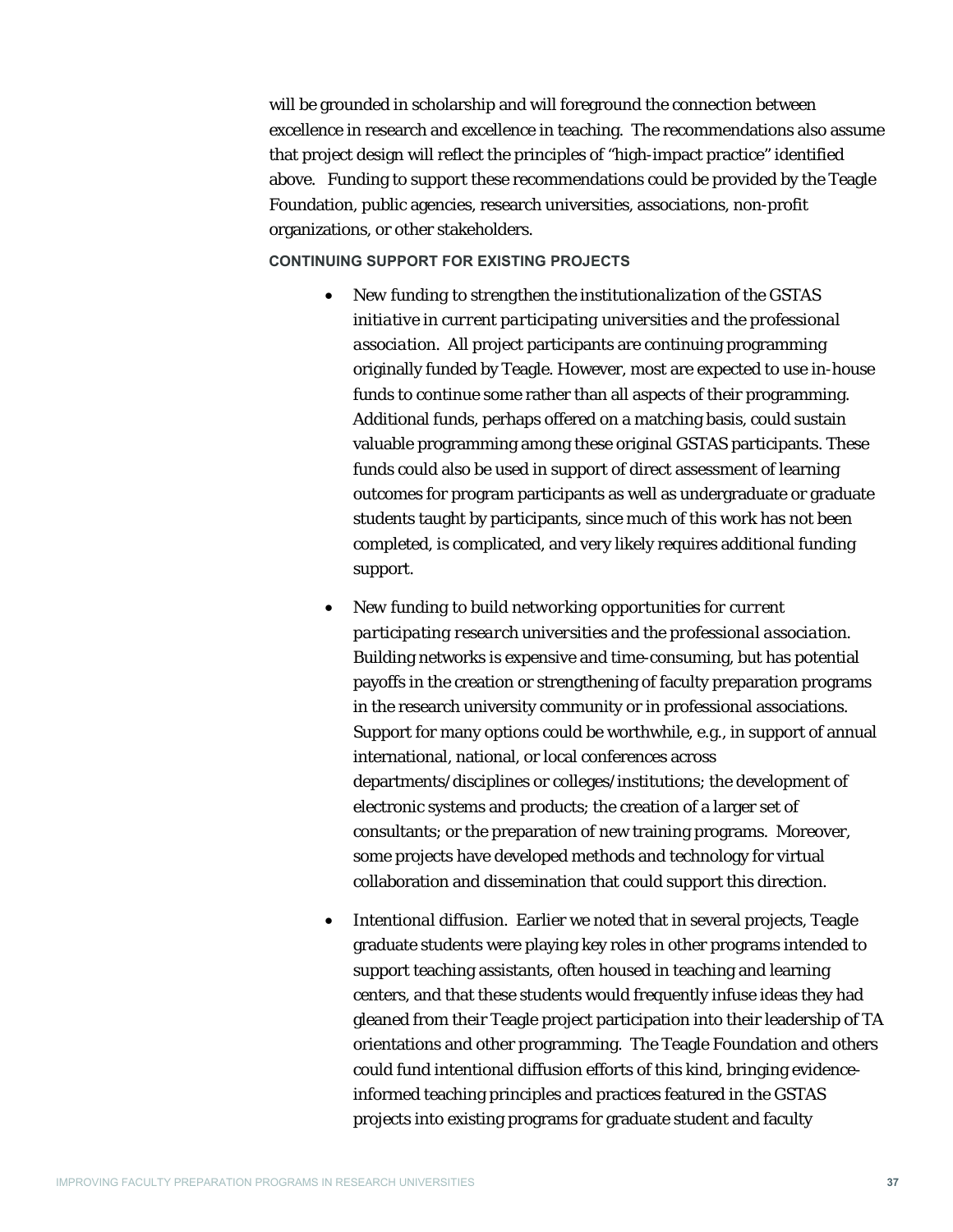development. Expansion of existing TA training programs could be an especially valuable effort, given their existing scope and support. Professional associations could be helpful partners in this effort, too.

## **EXPANSION TO OTHER UNIVERSITIES AND PROFESSIONAL ASSOCIATIONS**

- *Funding for GSTAS projects in other elite research universities.* The GSTAS project evaluated in this report provided funding to six prestigious research universities, previously classified by the Carnegie Foundation as R1 institutions. A recent classification of research universities by the Carnegie Foundation identified 84 institutions in a new "Comprehensive Doctoral" category, e.g., those with humanities, social science, STEM, and professional doctoral programs, including a smaller set of large, well-funded, prestigious research institutions. Additional support for GSTAS projects in a wider circle of these institutions will help test the utility of the models created in the GSTAS initiative while promoting valuable change in doctoral education.
- *Funding for GSTAS projects in additional universities that offer doctoral education but that are not included in the Comprehensive Doctoral classification.* In the classification of "Doctoral/Professional" universities, the Carnegie Foundation identifies 121 universities that offer accredited doctoral programs, especially in professional fields, whose graduates often teach in public or private universities, liberal arts colleges, or community colleges rather than prestigious research universities. An initiative that creates or strengthens faculty preparation in these kinds of institutions may yield new models and/or ensure the enhanced professional development of graduates often likely to teach in multiple kinds of higher education institutions.
- *New funding to carry the GSTAS initiative to multiple professional associations.* Evidence documents the success of the GSTAS initiative in one professional association in the humanities field – history. Expanding support to other disciplines in the humanities, social sciences, sciences, or arts fields whose professional associations demonstrate interest and leadership in faculty professional development programs could provide opportunities to a large group of doctoral students and faculty with a relatively small investment of funds.
- *Funding for the Preparing Future Faculty Program (PFF*). PFF is a longstanding, effective doctoral training program sponsored by the Council of Graduate Schools (CGS). PFF graduate students in research universities learn evidence-informed teaching practices, complete supervised teaching internships in higher education institutions, and are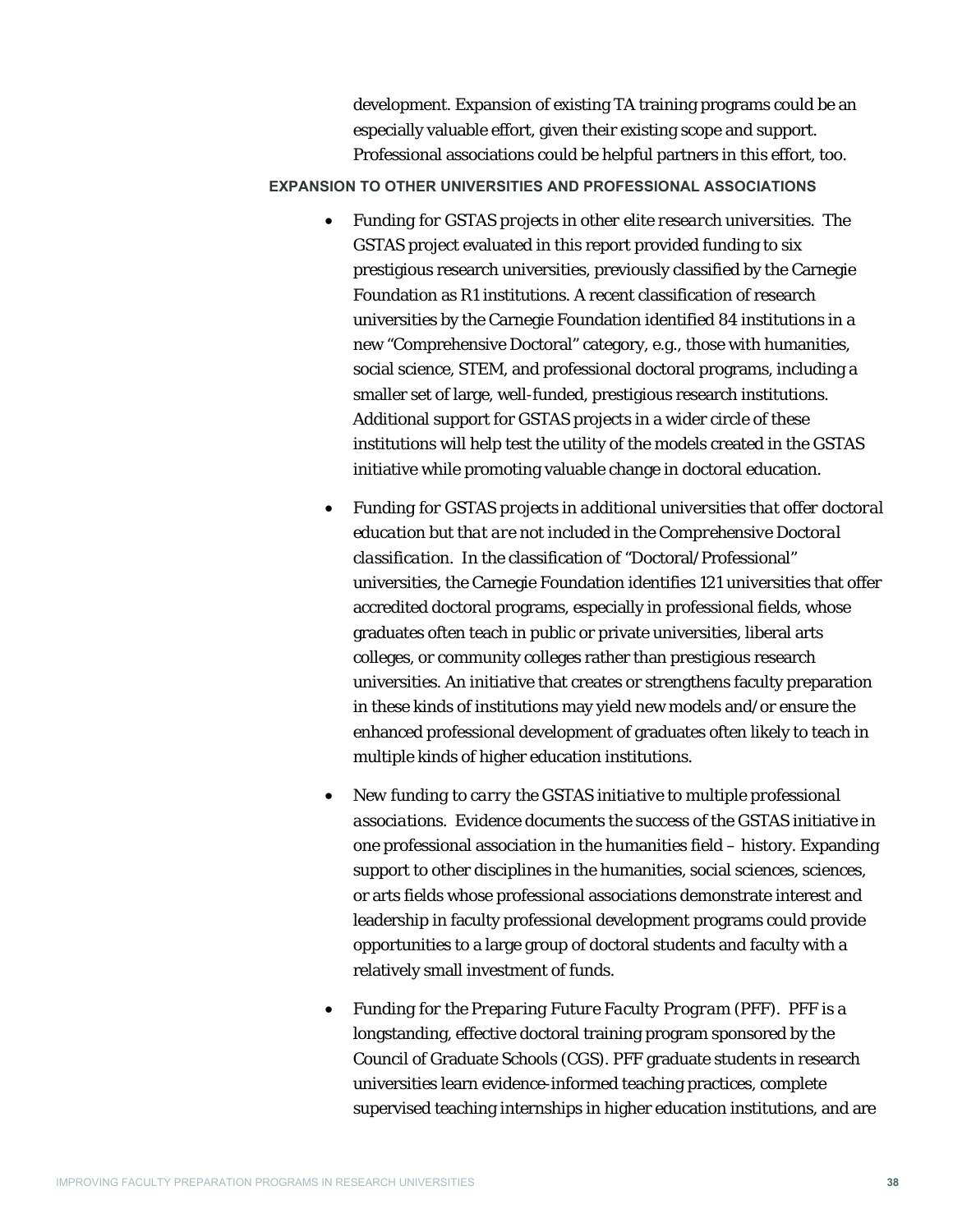mentored in faculty roles by faculty in their home universities and their internship sites. Teagle and CGS have successfully partnered in developing, funding, and delivering alternate GSTAS activities. Extending that partnership to the PFF program could provide a synergy of leadership and resources in support of faculty preparation programs for doctoral students assuming positions in many types of higher education institutions.

Whatever the project design or funding support for future efforts to enhance the preparation of graduate students to teach the next generation of undergraduates, we are certain of this: These projects will strengthen the vision and leadership capacities of the faculty and administrators who carry them forward, inspire and engage the current and future faculty who participate in them, and lay the groundwork for improved student learning in the colleges and universities where these faculty members will teach.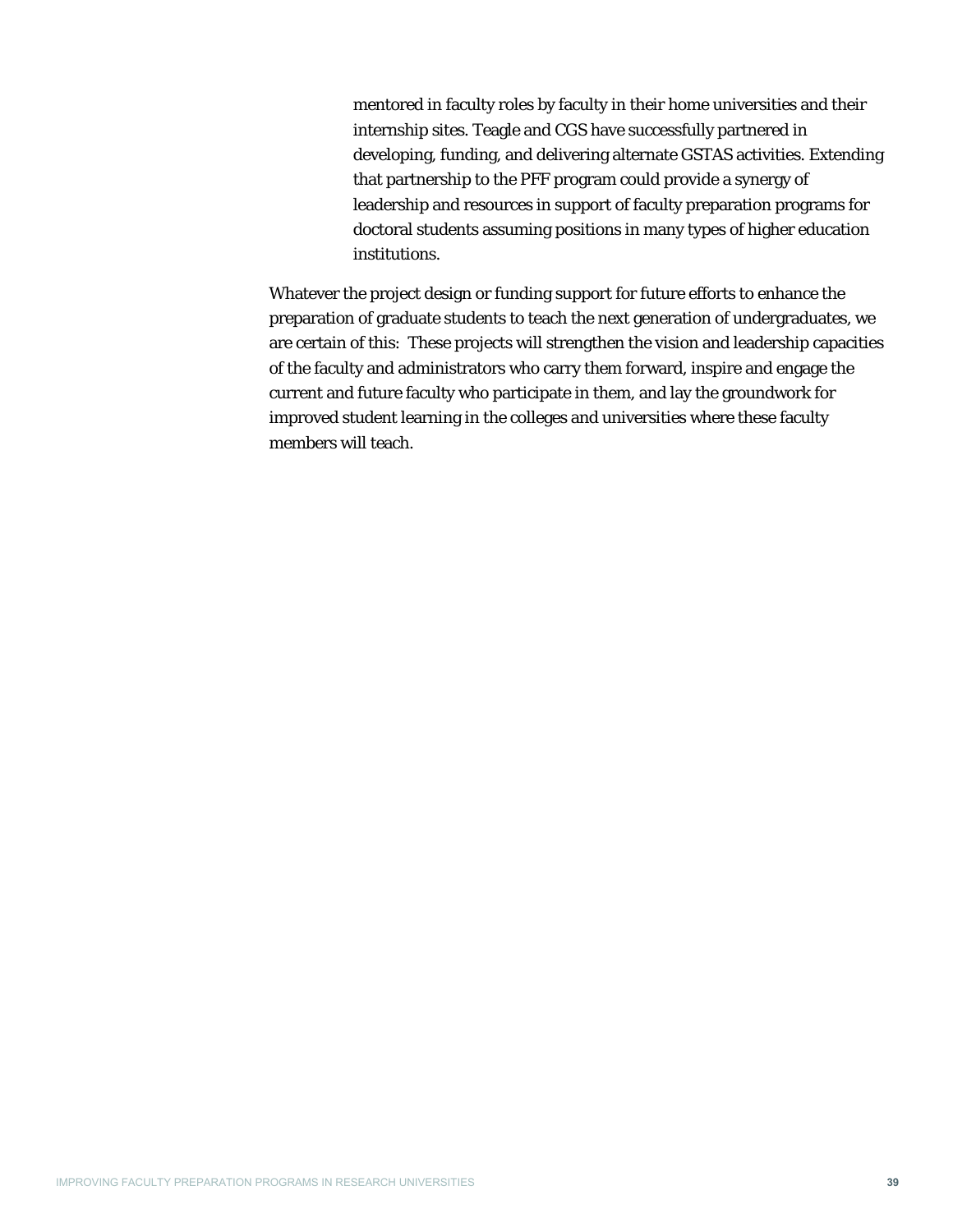## References

Ambrose, S. A., Bridges, M. W., Dipieto, M., Lovett, M. C., & Norman, M. K. (2010). *How learning works: Seven research-based principles for smart teaching*. San Francisco, CA: Jossey-Bass.

Arum, R., & Roksa, J. (2011). *Academically adrift: Limited learning on college campuses.* Chicago, IL: University of Chicago Press.

Austin, A. (2002). Preparing the next generation of faculty: Graduate school as socialization in the academic career. *Journal of Higher Education 73* (1), 94-122.

Austin, A., & Wulff, D. H. (Eds.). (2004). *Paths to the professoriate: Strategies for enriching the preparation of future faculty.* San Francisco, CA: Jossey-Bass.

Bain, K. (2004). *What the best college teachers do*. Boston, MA: Harvard University Press.

Bettinger, E. P., Long, B. T., & Taylor, E. S. (2016). When inputs are outputs: The case of graduate student instructors. *Economics of Education Review*. Retrieved from http://dx.doi.org/10.1016/j.econedurev.2016.01.005.

Bogdan, R. C., & Biklen, S. K. (2003). *Qualitative research for education: An introduction to theories and methods* (4<sup>th</sup> ed.). New York, NY: Pearson Education Group.

Bransford, J., Brown, A. L., Cocking, R. R., & National Research Council. (1999). *How people learn: Brain, mind, experience, and school*. Washington, DC: National Academy Press.

Cassuto, L. (2015). *The graduate school mess: What caused it and how we can fix it.* Boston, MA: Harvard University Press.

Cole, J. R. (2010). *The great American university: Its rise to preeminence, its indisputable national role, why it must be protected.* New York, NY: Public Affairs.

Cole, J. R. (2011). The great American university. *Bulletin of the American Academy of Arts and Sciences 64 (3)*, 27-35.

Condon, W., Iverson, E. R., Manduca, K. A., Rutz, C., & Willett, G. (2016). *Faculty development and student learning: Assessing the connections.* Bloomington, IN: Indiana University Press.

Council of Graduate Schools and Educational Testing Service. (2010). *The path forward: The future of graduate education in the United States.* Report from the Commission on the Future of Graduate Education in the United States. Princeton, NJ: Educational Testing Service.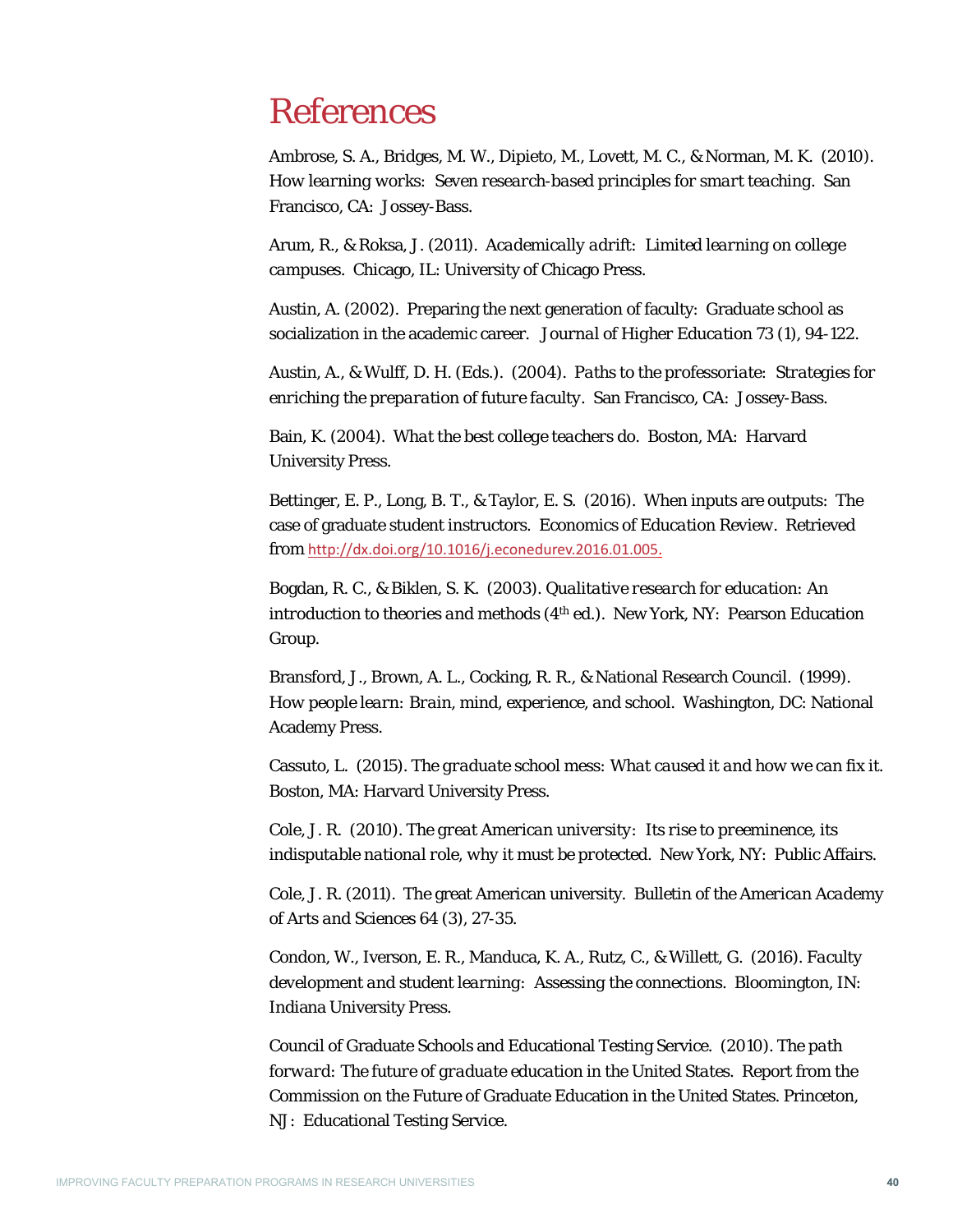Diaz, V., Garrett, P. B., Kinley, E. R., Moore, J. F., Schwartz, C. M., & Kohrman, P. (2009). Faculty development for the 21st century. *EDUCAUSE Review 44* (3), 47-55.

Denecke, D. D., Kent, J., & Wiener, W. (2011). *Preparing future faculty to assess student learning.* Washington, DC: Council of Graduate Schools.

DeNeef, A. L. (2002). *The Preparing Future Faculty program: What difference does it make*? Washington, DC: Association of American Colleges and Universities.

Golde, C. M., & Dore, T. M. (2001). *At cross purposes: What the experiences of today's doctoral students reveal about doctoral education*. Retrieved from http://eric.ed.gov/?id=ED450628.

Graham, H. D., & Diamond, N. (2004). *The rise of American research universities: Elites and challengers in the postwar era.* Baltimore, MD: Johns Hopkins University Press.

Hutchings, P., Huber, M. T., and Ciccone, A. (2011). *The scholarship of teaching and learning reconsidered: Institutional integration and impact.* Stanford, CA: The Carnegie Foundation for the Advancement of Teaching.

Jaschik, S. (2016). The shrinking Ph.D. job market. *Inside Higher Ed*. Retrieved from https://insidehighered.com/news/.

Keeling, R. P., & Hersh, R. H. (2012). *We're losing our minds: Rethinking American higher education*. New York, NY: Palgrave MacMillan.

Kuh, G. D. (2008). *High-impact educational practices: What they are, who has access to them, and why they matter.* Washington, DC: Association of American Colleges and Universities.

Kuh, G. D., Jankowski, N., Ikenberry, S. O., & Kinzie, J. (2014). *Knowing what students know and can do: The current state of student learning outcomes assessment in US colleges and universities.* Urbana, IL: University of Illinois and Indiana University, National Institute for Learning Outcomes Assessment (NILOA). Retrieved from

http://www.learningoutcomesassessment.org/documents/2013%20Survey%20Report%20Fi nal%2010‐20.pdf.

Lombardi, J. V., Phillips, E. D., Abby, C. W., & Craig, D. D. (2012). *Annual report: The top American research universities*. Tempe, AZ: The Center for Measuring University Performance.

Nyquist, J. D., & Woodford, B. J. (2000). *Re-envisioning the Ph.D.: What concerns do we have?* Seattle, WA: Center for Instructional Development and Research. Retrieved from https://depts.washington.edu/envision/resources/ConcernsBrief.pdf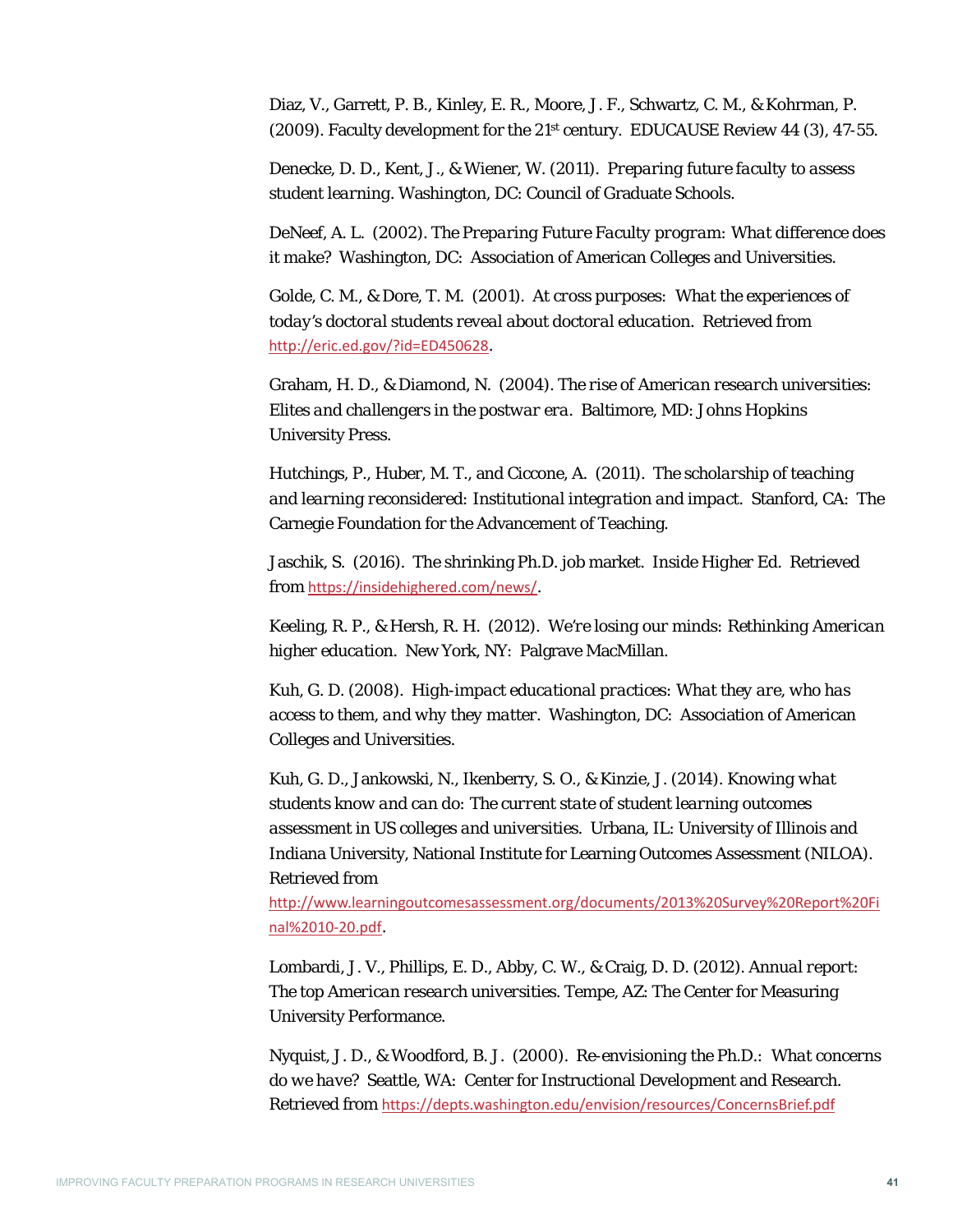Nyquist, J. D., & Wulff, D. H. (2000). Recommendations from national studies on doctoral education*.* Seattle, WA: Center for Instructional Development and Research. Retrieved from

https://depts.washington.edu/envision/project\_resources/national\_recommend.html.

Rhoten, D., & Powell, W. W. (2011). Public research universities: From land grant to federal grant to patent grant institutions. In D. Rhoten & C. Calhoun (Eds.), *Knowledge matters: The public mission of the research university* (pp. 319-345). New York, NY: Columbia University Press.

Shulman, L. S. (2004). *The wisdom of practice: Essays in teaching, learning, and learning to teach.* San Francisco, CA: Jossey-Bass, Inc.

Williams, K. M. (2014). *Doing research to improve teaching and learning*. New York, NY: Taylor and Francis.

Wineburg, S. (2001). *Historical thinking and other unnatural acts: Charting the future of teaching the past*. Philadelphia, PA: Temple University Press.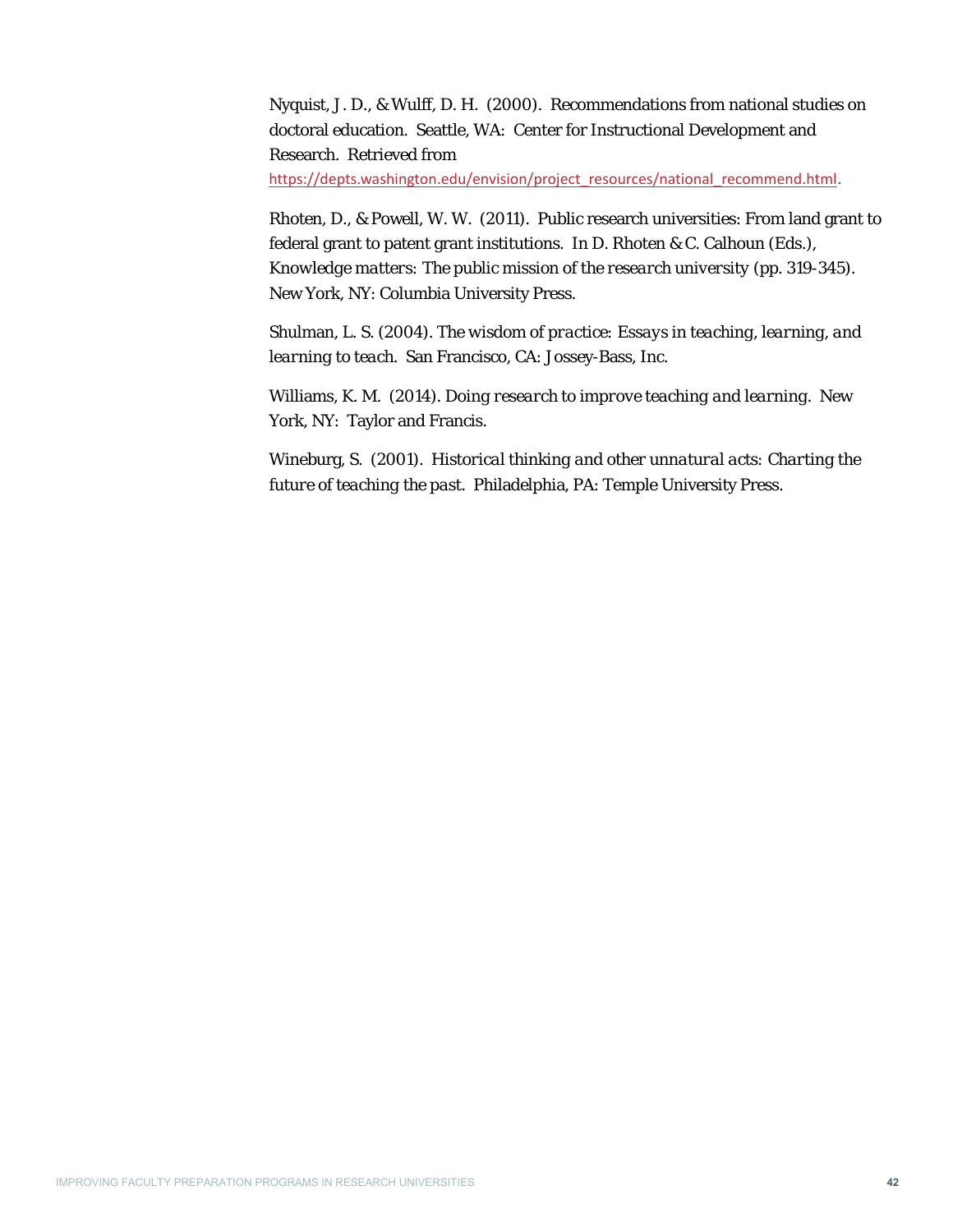